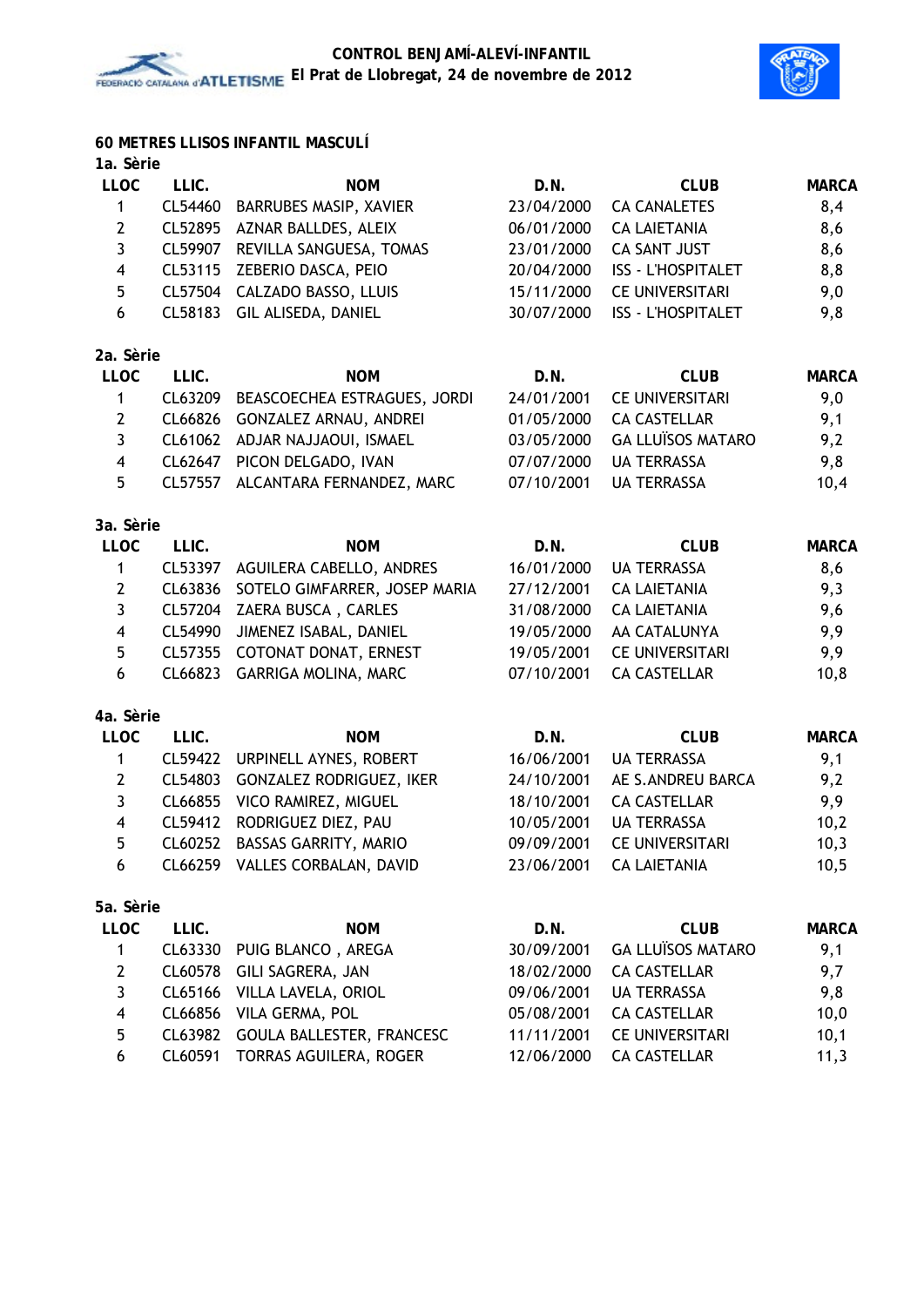



| 6a. Sèrie               |         |                              |            |                           |              |
|-------------------------|---------|------------------------------|------------|---------------------------|--------------|
| <b>LLOC</b>             | LLIC.   | <b>NOM</b>                   | D.N.       | <b>CLUB</b>               | <b>MARCA</b> |
| $\mathbf{1}$            | CL57472 | JIMENEZ MUÑIZ, DAVID         | 21/01/2001 | UA RUBÍ                   | 8,5          |
| $\mathbf{2}$            | CL62032 | MORENO MARTINEZ, JOAN        | 23/06/2000 | AE MOLINS 2000            | 9,3          |
| 3                       | CL60580 | HIDALGO BALART, DANIEL       | 19/08/2001 | <b>CA CASTELLAR</b>       | 9,5          |
| $\overline{\mathbf{4}}$ | CL54705 | AVELLANEDA CIURANETA, SURIOL | 19/08/2000 | <b>CA CASTELLAR</b>       | 9,9          |
| 5                       | CL65163 | TORRES ROCA, ALEX            | 05/12/2000 | <b>UA TERRASSA</b>        | 10,4         |
| 6                       | CL66212 | FLORIACH MARFA, ARNAU        | 25/09/2001 | <b>CA LAIETANIA</b>       | 11,1         |
| 7a. Sèrie               |         |                              |            |                           |              |
| <b>LLOC</b>             | LLIC.   | <b>NOM</b>                   | D.N.       | <b>CLUB</b>               | <b>MARCA</b> |
| 1                       | CL56252 | <b>GARCIA SERRATS, POL</b>   | 30/12/2001 | <b>CA CASTELLAR</b>       | 9,1          |
| $\mathbf{2}$            | CL65149 | RIBE JULIA, ARNAU            | 26/03/2001 | <b>UA TERRASSA</b>        | 9,3          |
| 3                       | CL57010 | COBO AGUILAR, ALBERT         | 27/03/2001 | AE MOLINS 2000            | 9,6          |
| 4                       | CL55925 | MERINO SARDAÑES, GERARD      | 01/08/2001 | UA RUBÍ                   | 9,9          |
| 5                       | CL66530 | CALSAPEU TORRONTERA, ONOFRE  | 24/05/2001 | <b>CA LAIETANIA</b>       | 10,0         |
| 6                       | CL60133 | MOURRUT, NIL                 | 21/08/2000 | <b>CE VILANOVA</b>        | 10,3         |
| 8a. Sèrie               |         |                              |            |                           |              |
| <b>LLOC</b>             | LLIC.   | <b>NOM</b>                   | D.N.       | <b>CLUB</b>               | <b>MARCA</b> |
| $\mathbf{1}$            | CL56076 | NAVAJON FABREGAT, ADRIA      | 29/01/2001 | UA RUBÍ                   | 9,0          |
| $\mathbf{2}$            | CL67060 | FLAQUER POUDEVIDA, IGNACIO   | 30/09/2000 | <b>ISS - L'HOSPITALET</b> | 9,5          |
| 3                       | CL55587 | DE ARRIBA CERAROLS, ARNAU    | 04/04/2001 | <b>AVINENT MANRESA</b>    | 9,6          |
| 4                       | CL66671 | MARTINEZ BALLESTEROS, NIL    | 27/09/2000 | AE MOLINS 2000            | 9,7          |
| $\overline{5}$          | CL56251 | GARCIA MARQUEZ, BERNAT       | 06/11/2001 | <b>CA CASTELLAR</b>       | 9,9          |
| 6                       | CL61892 | OBRERO GRANADA, MARC         | 15/06/2000 | <b>CA CANALETES</b>       | 10,2         |
| 9a. Sèrie               |         |                              |            |                           |              |
| LLOC                    | LLIC.   | <b>NOM</b>                   | D.N.       | <b>CLUB</b>               | <b>MARCA</b> |
| $\mathbf{1}$            | CL56658 | BLAL LAHLIMI, OUSSAMA        | 06/04/2000 | <b>GA LLUÏSOS MATARO</b>  | 8,8          |
| $\overline{2}$          | CL63988 | ROPERO SUBIRANA, ADRIA       | 04/01/2000 | <b>ACE RIUDELLOTS</b>     | 8,8          |
| 3                       | CL62172 | LASHERAS COLOME, RICARD      | 12/02/2001 | <b>AVINENT MANRESA</b>    | 9,3          |
| 4                       | CL63677 | TIGRI VALDIVIA, ANTONIO      | 01/02/2000 | <b>CA CALELLA</b>         | 9,3          |
| 5                       | CL66230 | PEDRUZO LACORTE, JORGE       | 11/12/2000 | <b>CA LAIETANIA</b>       | 9,8          |
| 6                       | CL54981 | CAÑADELL BERTRAN, AXEL       | 07/02/2001 | AA CATALUNYA              | 10,3         |
| 10a. Sèrie              |         |                              |            |                           |              |
| <b>LLOC</b>             | LLIC.   | <b>NOM</b>                   | D.N.       | <b>CLUB</b>               | <b>MARCA</b> |
| 1                       | CL63328 | MAS GALLEMI, NIL             | 29/08/2000 | <b>GA LLUÏSOS MATARO</b>  | 8,9          |
| $\mathbf{2}$            | CL54907 | PORTELLA LOPEZ, LIZER        | 04/02/2001 | <b>CE VILANOVA</b>        | 9,6          |
| 3                       | CL62036 | ROIG PASCUAL, ARNAU          | 24/04/2001 | AE MOLINS 2000            | 9,7          |
| 4                       | CL66508 | MARTIN VENZAL, KILIAN        | 15/09/2000 | <b>CA CALELLA</b>         | 10,0         |
| 5                       | CL57982 | POMBO HILLENIUS, SIMON       | 01/09/2001 | AA CATALUNYA              | 10,4         |
| 6                       | CL63430 | ARGUELLO ORTIZ, NIL          | 11/12/2001 | ISS - L'HOSPITALET        | 11,2         |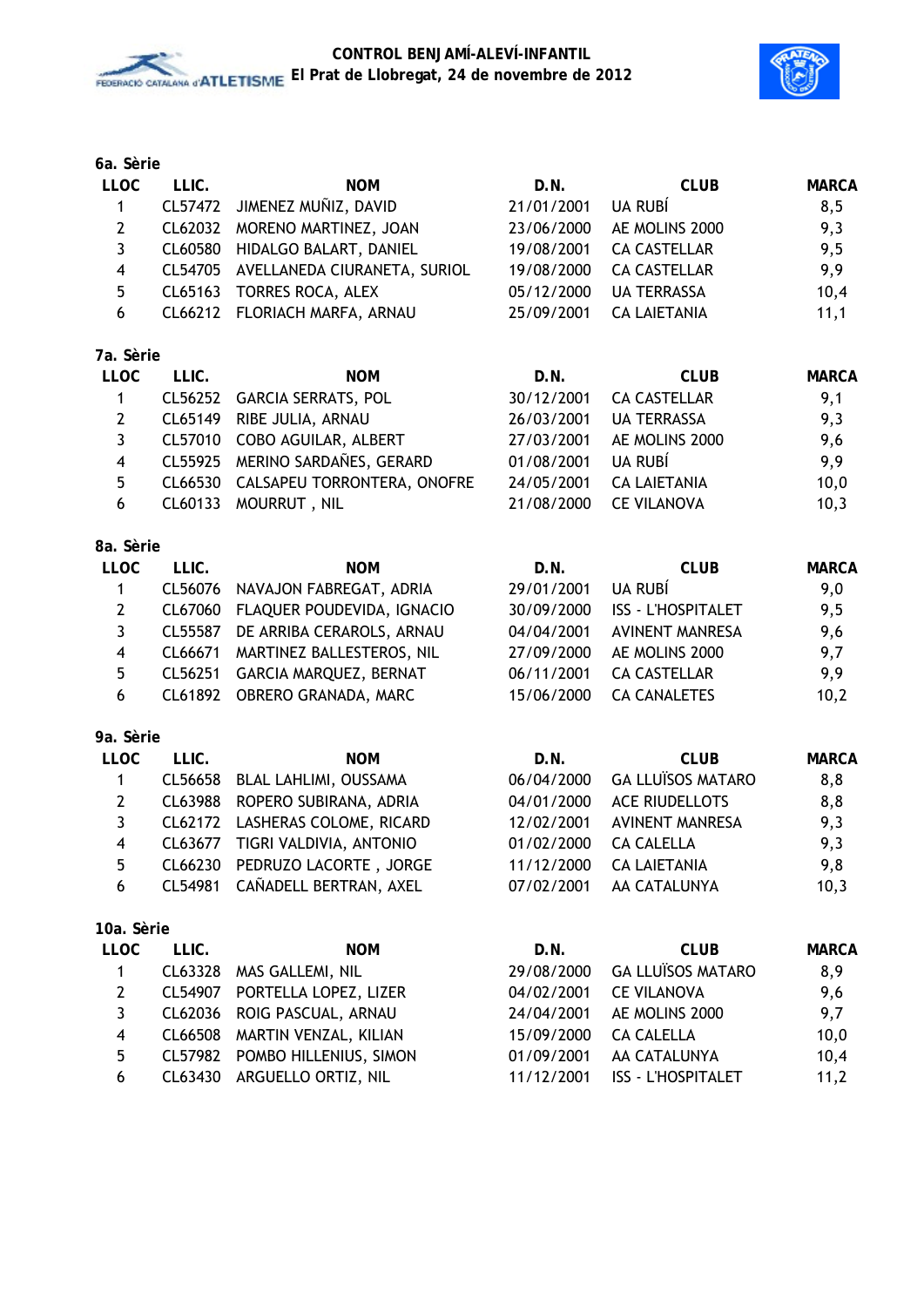

| 11a. Sèrie              |         |                               |            |                          |              |
|-------------------------|---------|-------------------------------|------------|--------------------------|--------------|
| <b>LLOC</b>             | LLIC.   | <b>NOM</b>                    | D.N.       | <b>CLUB</b>              | <b>MARCA</b> |
| $\mathbf{1}$            | CL64181 | BARRANCO ORDOÑEZ, LUIS        | 11/08/2000 | <b>CE VILANOVA</b>       | 9,1          |
| $\mathbf{2}$            | CL57013 | LAZARO ROCA, POL              | 13/08/2001 | AE MOLINS 2000           | 9,2          |
| $\mathbf{3}$            | CL52748 | REY RUIZ, PAU                 | 09/07/2000 | <b>GA LLUÏSOS MATARO</b> | 9,3          |
| $\overline{\mathbf{4}}$ | CL57470 | <b>GIMENO CARPIO, VICTOR</b>  | 14/09/2001 | UA RUBÍ                  | 9,5          |
| 5                       | CL65822 | LOPEZ PAREDES, JOEL           | 22/01/2001 | AA CATALUNYA             | 9,8          |
| 6                       |         | CL63276 PEREA MONTERO, PAU    | 15/11/2001 | <b>CE VILANOVA</b>       | 10,6         |
| 12a. Sèrie              |         |                               |            |                          |              |
| <b>LLOC</b>             | LLIC.   | <b>NOM</b>                    | D.N.       | <b>CLUB</b>              | <b>MARCA</b> |
| $\mathbf 1$             | CL55185 | <b>BALLESTA LOPEZ, VICTOR</b> | 02/12/2001 | <b>GA LLUÏSOS MATARO</b> | 9,3          |
| $\mathbf{2}$            | CL63249 | MONTESINOS GARRIDO, ALEIX     | 11/11/2000 | PRATENC AA               | 9,5          |
| $\mathbf{3}$            | CL60341 | SERRANO MARULL, ALEX          | 15/03/2001 | AA CATALUNYA             | 9,7          |
| $\overline{\mathbf{4}}$ |         | CL66495 EL AMRANI, ACHRAF     | 29/08/2001 | <b>CA CALELLA</b>        | 9,9          |
| 13a. Sèrie              |         |                               |            |                          |              |
| <b>LLOC</b>             | LLIC.   | <b>NOM</b>                    | D.N.       | <b>CLUB</b>              | <b>MARCA</b> |
| 1                       | CL64402 | LOPEZ PUJOL, ORIOL            | 30/01/2001 | AA CATALUNYA             | 8,6          |
| $\mathbf{2}$            |         | CL54984 COMAS MARIN, POL      | 04/04/2001 | AA CATALUNYA             | 9,0          |
| $\mathbf{3}$            | CL66985 | LOPEZ BASIANA, MIGUEL ANGEL   | 12/07/2000 | PRATENC AA               | 9,1          |
| 4                       |         | CL65863 GARI PINA, MARC       | 06/01/2001 | <b>GA LLUÏSOS MATARO</b> | 9,7          |
| 5                       | CL55184 | MIRMI MASRAMON, ARMAND        | 21/11/2001 | <b>GA LLUÏSOS MATARO</b> | 9,8          |
| 6                       | CL66489 | CANO PALAU, GERARD            | 23/09/2001 | <b>CA CALELLA</b>        | 10,9         |
| 14a. Sèrie              |         |                               |            |                          |              |
| <b>LLOC</b>             | LLIC.   | <b>NOM</b>                    | D.N.       | <b>CLUB</b>              | <b>MARCA</b> |
| $\mathbf{1}$            |         | CL56657 ADALID SORIANO, SERGI | 15/05/2001 | <b>GA LLUÏSOS MATARO</b> | 8,8          |
| $\mathbf{2}$            | CL59966 | SANCHEZ FERNANDEZ, JUAN       | 22/06/2000 | <b>GA LLUÏSOS MATARO</b> | 9,0          |
| $\mathbf{3}$            | CL57639 | MIRAS ROBLES, ORIOL           | 28/07/2000 | <b>GA LLUÏSOS MATARO</b> | 9,5          |
| $\overline{\mathbf{4}}$ | CL65870 | MARTIN CALDERON, DANIEL       | 17/03/2001 | <b>GA LLUÏSOS MATARO</b> | 10,6         |
| 5                       | CL65809 | CHAVARRIA SALCEDO, ADRIA      | 01/06/2001 | AA CATALUNYA             | 10,6         |
| 6                       | CL65985 | ROMERO DE AVILA SALAS, VICTOR | 31/12/2001 | CA SANT JUST             | 10,9         |
| 15a. Sèrie              |         |                               |            |                          |              |
| <b>LLOC</b>             | LLIC.   | <b>NOM</b>                    | D.N.       | <b>CLUB</b>              | <b>MARCA</b> |
| $\mathbf{1}$            | CL65804 | CANAL MARES, DIDAC            | 25/03/2001 | AA CATALUNYA             | 9,6          |
| $\overline{2}$          | CL59042 | PUIG BESA, ADRIA              | 11/04/2001 | <b>CA CALELLA</b>        | 10,0         |

3 CL65844 ARDIL PORRAS, ERIC 26/11/2001 GA LLUÏSOS MATARO 10,0 4 CL65874 MERCADE ALIAGA, TONI 20/12/2001 GA LLUÏSOS MATARO 10,9 5 CL63470 CHUAN LLEONART, CARLOS 22/04/2001 GA LLUÏSOS MATARO 11,7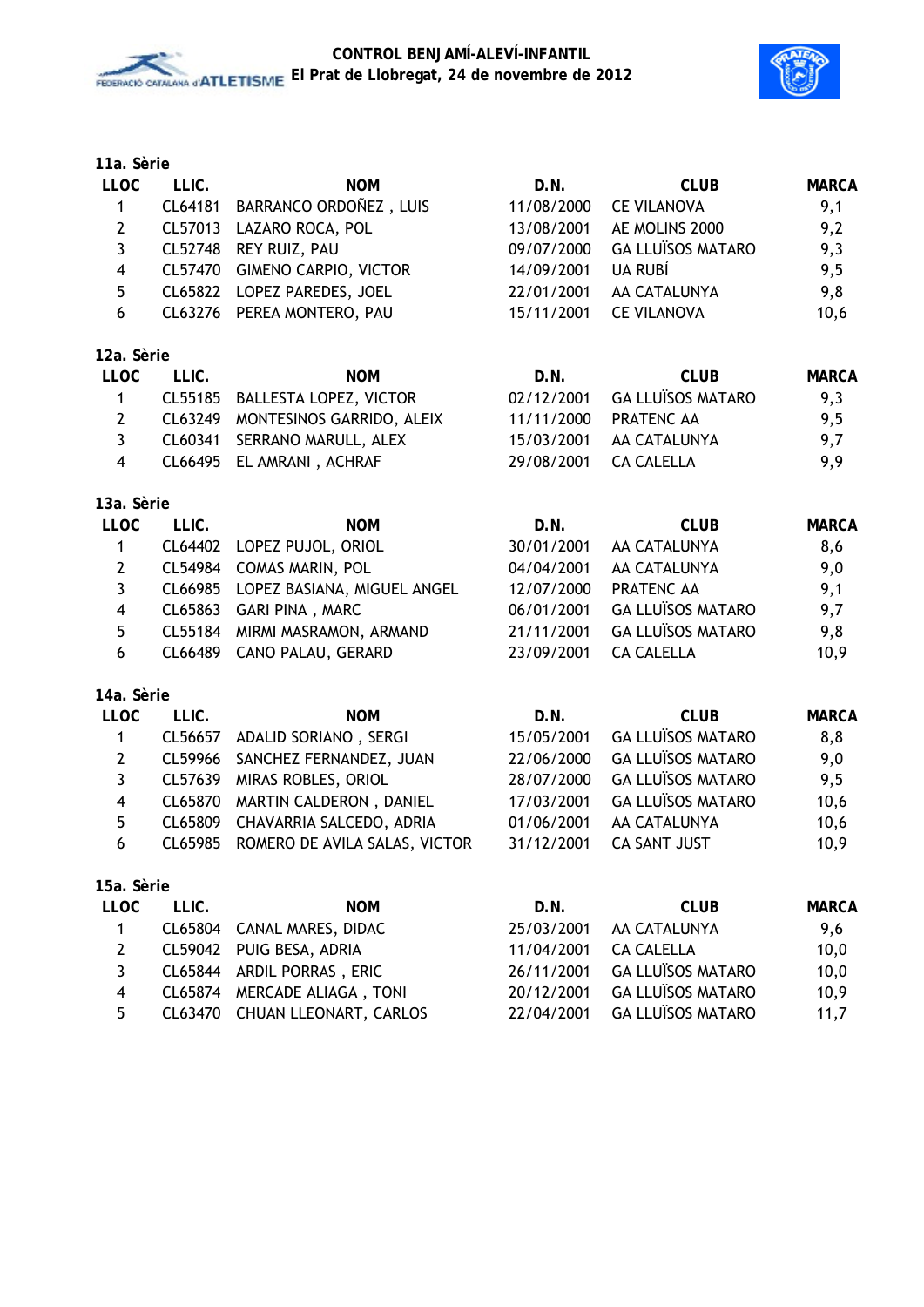

#### **1000 METRES LLISOS INFANTIL MASCULÍ 1A. SÈRIE**

| <b>LLOC</b>             | LLIC.   | <b>NOM</b>                               | D.N.       | <b>CLUB</b>               | <b>MARCA</b> |
|-------------------------|---------|------------------------------------------|------------|---------------------------|--------------|
| 1                       | CL56658 | BLAL LAHLIMI, OUSSAMA                    | 06/04/2000 | <b>GA LLUÏSOS MATARO</b>  | 3,05,1       |
| $\mathbf 2$             | CL59907 | REVILLA SANGUESA, TOMAS                  | 23/01/2000 | CA SANT JUST              | 3,05,5       |
| 3                       | CL53933 | ORIVE VIDAL, PAU                         | 23/05/2000 | <b>CA CANALETES</b>       | 3,05,7       |
| $\overline{\mathbf{4}}$ | CL52895 | AZNAR BALLDES, ALEIX                     | 06/01/2000 | <b>CA LAIETANIA</b>       | 3,06,1       |
| 5                       | CL54990 | JIMENEZ ISABAL, DANIEL                   | 19/05/2000 | AA CATALUNYA              | 3, 13, 5     |
| 6                       | CL62550 | VILLALONGA MARTINEZ, RAUL                | 21/10/2001 | <b>CA VILADECANS</b>      | 3, 15, 4     |
| $\overline{7}$          | CL56657 | ADALID SORIANO, SERGI                    | 15/05/2001 | <b>GA LLUÏSOS MATARO</b>  | 3, 16, 3     |
| 8                       | CL57923 | JULIA ROSSELL, JORDI                     | 23/08/2000 | <b>CA NOU BARRIS</b>      | 3, 17, 6     |
| 9                       | CL61062 | ADJAR NAJJAOUI, ISMAEL                   | 03/05/2000 | <b>GA LLUÏSOS MATARO</b>  | 3,22,3       |
| 10                      | CL56076 | NAVAJON FABREGAT, ADRIA                  | 29/01/2001 | UA RUBÍ                   | 3,30,3       |
| 11                      | CL55925 | MERINO SARDAÑES, GERARD                  | 01/08/2001 | UA RUBÍ                   | 3,33,3       |
| 12                      | CL67060 | FLAQUER POUDEVIDA, IGNACIO               | 30/09/2000 | <b>ISS - L'HOSPITALET</b> | 3,36,7       |
| 13                      | CL57472 | JIMENEZ MUÑIZ, DAVID                     | 21/01/2001 | UA RUBÍ                   | 3,44,0       |
| 14                      | CL67067 | VIVES ILLA, ANDREU                       | 21/03/2000 | <b>ISS - L'HOSPITALET</b> | 3,45,7       |
| 15                      | CL57204 | ZAERA BUSCA, CARLES                      | 31/08/2000 | <b>CA LAIETANIA</b>       | 3,45,9       |
| 2A. SÈRIE               |         |                                          |            |                           |              |
| <b>LLOC</b>             | LLIC.   | <b>NOM</b>                               | D.N.       | <b>CLUB</b>               | <b>MARCA</b> |
| $\mathbf{1}$            | CL63328 | MAS GALLEMI, NIL                         | 29/08/2000 | <b>GA LLUÏSOS MATARO</b>  | 3, 15, 1     |
| $\mathbf{2}$            | CL58183 | GIL ALISEDA, DANIEL                      | 30/07/2000 | <b>ISS - L'HOSPITALET</b> | 3, 17, 0     |
| $\mathbf{3}$            | CL57355 | COTONAT DONAT, ERNEST                    | 19/05/2001 | <b>CE UNIVERSITARI</b>    | 3,24,0       |
| $\overline{\mathbf{4}}$ | CL52748 | REY RUIZ, PAU                            | 09/07/2000 | <b>GA LLUÏSOS MATARO</b>  | 3,27,7       |
| 5                       | CL57504 | CALZADO BASSO, LLUIS                     | 15/11/2000 | <b>CE UNIVERSITARI</b>    | 3,28,0       |
| 6                       | CL54705 | AVELLANEDA CIURANETA, SURIOL             | 19/08/2000 | <b>CA CASTELLAR</b>       | 3,32,0       |
| $\overline{7}$          | CL60341 | SERRANO MARULL, ALEX                     | 15/03/2001 | AA CATALUNYA              | 3,32,7       |
| $\bf 8$                 | CL59422 | URPINELL AYNES, ROBERT                   | 16/06/2001 | <b>UA TERRASSA</b>        | 3,41,2       |
| 9                       | CL60580 | HIDALGO BALART, DANIEL                   | 19/08/2001 | <b>CA CASTELLAR</b>       | 3,45,8       |
| 10                      | CL62263 | RUDA OLIVARES, VICTOR                    | 05/08/2001 | CA SANT JUST              | 3,49,8       |
| 11                      | CL56252 | <b>GARCIA SERRATS, POL</b>               | 30/12/2001 | <b>CA CASTELLAR</b>       | 3, 55, 1     |
| 12                      | CL57563 | AVELLANEDA TORRES, VICTOR                | 17/07/2001 | <b>UA TERRASSA</b>        | 4,04,3       |
| 13                      | CL62647 | PICON DELGADO, IVAN                      | 07/07/2000 | <b>UA TERRASSA</b>        | 4,07,8       |
| 14                      | CL57557 | ALCANTARA FERNANDEZ, MARC                | 07/10/2001 | <b>UA TERRASSA</b>        | 4, 10, 2     |
|                         |         | 15 CL65985 ROMERO DE AVILA SALAS, VICTOR |            | 31/12/2001 CA SANT JUST   | 4,10,4       |
| 3A. SÈRIE               |         |                                          |            |                           |              |
| LLOC                    | LLIC.   | <b>NOM</b>                               | D.N.       | <b>CLUB</b>               | <b>MARCA</b> |
| 1                       | CL64402 | LOPEZ PUJOL, ORIOL                       | 30/01/2001 | AA CATALUNYA              | 3,37,9       |
| $\mathbf{2}$            | CL65824 | MARQUES JIMENEZ, RAMON                   | 02/09/2001 | AA CATALUNYA              | 3,51,2       |
| 3                       | CL60252 | <b>BASSAS GARRITY, MARIO</b>             | 09/09/2001 | <b>CE UNIVERSITARI</b>    | 3,52,3       |
| $\overline{\mathbf{4}}$ | CL66856 | VILA GERMA, POL                          | 05/08/2001 | <b>CA CASTELLAR</b>       | 3,54,8       |
| 5                       | CL63982 | <b>GOULA BALLESTER, FRANCESC</b>         | 11/11/2001 | <b>CE UNIVERSITARI</b>    | 3,57,4       |
| 6                       | CL65804 | CANAL MARES, DIDAC                       | 25/03/2001 | AA CATALUNYA              | 3,58,9       |
| $\overline{7}$          | CL60272 | PONS ESTEVE, MARC                        | 29/06/2000 | <b>CE UNIVERSITARI</b>    | 4,03,0       |
| 8                       | CL65822 | LOPEZ PAREDES, JOEL                      | 22/01/2001 | AA CATALUNYA              | 4,05,5       |
| 9                       | CL66855 | VICO RAMIREZ, MIGUEL                     | 18/10/2001 | <b>CA CASTELLAR</b>       | 4,08,7       |
| 10                      |         | CL65809 CHAVARRIA SALCEDO, ADRIA         | 01/06/2001 | AA CATALUNYA              | 4,09,5       |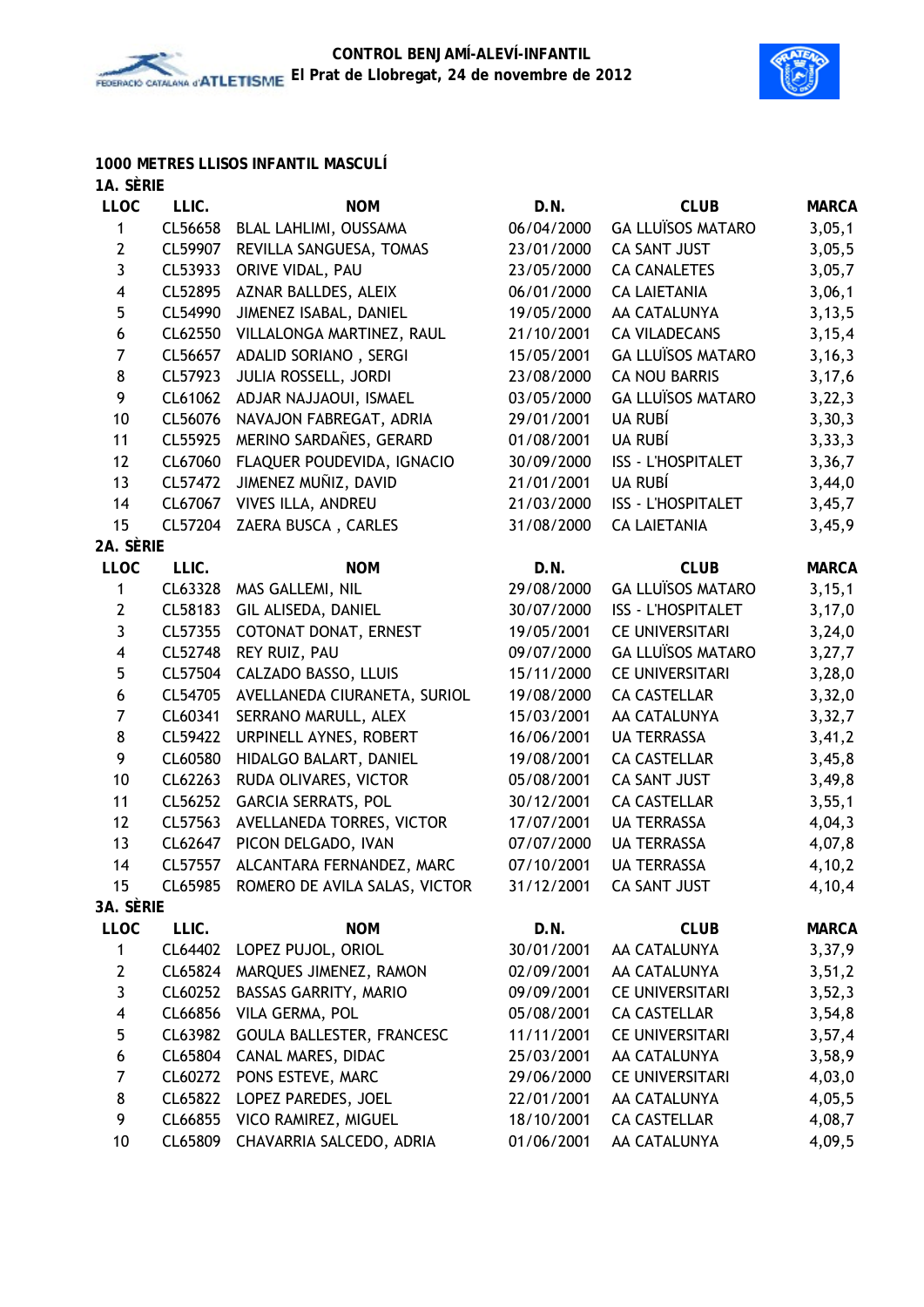

| 4A. SÈRIE               |         |                                    |            |                           |              |
|-------------------------|---------|------------------------------------|------------|---------------------------|--------------|
| <b>LLOC</b>             | LLIC.   | <b>NOM</b>                         | D.N.       | <b>CLUB</b>               | <b>MARCA</b> |
| 1                       | CL65166 | VILLA LAVELA, ORIOL                | 09/06/2001 | <b>UA TERRASSA</b>        | 3,39,7       |
| $\mathbf{2}$            | CL65145 | PREIXENS PRAT, ARNAU               | 13/06/2001 | <b>UA TERRASSA</b>        | 3,40,4       |
| 3                       | CL66508 | MARTIN VENZAL, KILIAN              | 15/09/2000 | <b>CA CALELLA</b>         | 3,42,7       |
| $\overline{\mathbf{4}}$ | CL66671 | MARTINEZ BALLESTEROS, NIL          | 27/09/2000 | AE MOLINS 2000            | 3,43,3       |
| 5                       | CL65149 | RIBE JULIA, ARNAU                  | 26/03/2001 | <b>UA TERRASSA</b>        | 3,47,3       |
| 6                       | CL59042 | PUIG BESA, ADRIA                   | 11/04/2001 | <b>CA CALELLA</b>         | 3,53,7       |
| $\overline{7}$          | CL66495 | EL AMRANI, ACHRAF                  | 29/08/2001 | <b>CA CALELLA</b>         | 3,53,8       |
| 8                       | CL65866 | <b>GONTANALS GREBOL, ALEX</b>      | 03/08/2001 | <b>GA LLUÏSOS MATARO</b>  | 3,58,3       |
| 9                       | CL65163 | TORRES ROCA, ALEX                  | 05/12/2000 | <b>UA TERRASSA</b>        | 4,01,1       |
| 10                      | CL65874 | MERCADE ALIAGA, TONI               | 20/12/2001 | <b>GA LLUÏSOS MATARO</b>  | 4,04,4       |
| 11                      | CL62036 | ROIG PASCUAL, ARNAU                | 24/04/2001 | AE MOLINS 2000            | 4,04,6       |
|                         |         | 60 METRES TANQUES INFANTIL MASCULÍ |            |                           |              |
| 1a. Sèrie               |         |                                    |            |                           |              |
| <b>LLOC</b>             | LLIC.   | <b>NOM</b>                         | D.N.       | <b>CLUB</b>               | <b>MARCA</b> |
| 1                       | CL62032 | MORENO MARTINEZ, JOAN              | 23/06/2000 | AE MOLINS 2000            | 11,5         |
| $\mathbf{2}$            | CL63328 | MAS GALLEMI, NIL                   | 29/08/2000 | <b>GA LLUÏSOS MATARO</b>  | 11,8         |
| 3                       | CL54990 | JIMENEZ ISABAL, DANIEL             | 19/05/2000 | AA CATALUNYA              | 12,4         |
| $\overline{\mathbf{4}}$ | CL63209 | BEASCOECHEA ESTRAGUES, JORDI       | 24/01/2001 | <b>CE UNIVERSITARI</b>    | 12,6         |
| 5                       | CL57204 | ZAERA BUSCA, CARLES                | 31/08/2000 | <b>CA LAIETANIA</b>       | 12,9         |
| 6                       | CL55925 | MERINO SARDAÑES, GERARD            | 01/08/2001 | UA RUBÍ                   | 14,0         |
|                         |         |                                    |            |                           |              |
| 2a. Sèrie               |         |                                    |            |                           |              |
| <b>LLOC</b>             | LLIC.   | <b>NOM</b>                         | D.N.       | <b>CLUB</b>               | <b>MARCA</b> |
| 1                       | CL57010 | COBO AGUILAR, ALBERT               | 27/03/2001 | AE MOLINS 2000            | 12,1         |
| $\mathbf{2}$            | CL67060 | FLAQUER POUDEVIDA, IGNACIO         | 30/09/2000 | <b>ISS - L'HOSPITALET</b> | 12,4         |
| 3                       | CL57472 | JIMENEZ MUÑIZ, DAVID               | 21/01/2001 | UA RUBÍ                   | 12,6         |
| $\overline{\mathbf{4}}$ | CL61062 | ADJAR NAJJAOUI, ISMAEL             | 03/05/2000 | <b>GA LLUÏSOS MATARO</b>  | 12,8         |
| 5                       | CL63836 | SOTELO GIMFARRER, JOSEP MARIA      | 27/12/2001 | <b>CA LAIETANIA</b>       | 14,1         |
| 6                       | CL65824 | MARQUES JIMENEZ, RAMON             | 02/09/2001 | AA CATALUNYA              | 14,5         |
| 3a. Sèrie               |         |                                    |            |                           |              |
| <b>LLOC</b>             | LLIC.   | <b>NOM</b>                         | D.N.       | <b>CLUB</b>               | <b>MARCA</b> |
| 1                       | CL56076 | NAVAJON FABREGAT, ADRIA            | 29/01/2001 | UA RUBÍ                   | 11,6         |
| $\mathbf{2}$            | CL53202 | SAÑE CODONY, ALBERT                | 23/03/2000 | CA VIC                    | 12,2         |
| 3                       | CL60341 | SERRANO MARULL, ALEX               | 15/03/2001 | AA CATALUNYA              | 12,2         |
| 4                       | CL52748 | REY RUIZ, PAU                      | 09/07/2000 | <b>GA LLUÏSOS MATARO</b>  | 12,5         |
| 5                       | CL62036 | ROIG PASCUAL, ARNAU                | 24/04/2001 | AE MOLINS 2000            | 12,6         |
| 6                       | CL55587 | DE ARRIBA CERAROLS, ARNAU          | 04/04/2001 | <b>AVINENT MANRESA</b>    | 12,9         |
| 4a. Sèrie               |         |                                    |            |                           |              |
| LLOC                    | LLIC.   | <b>NOM</b>                         | D.N.       | <b>CLUB</b>               | <b>MARCA</b> |
| 1                       | CL59907 | REVILLA SANGUESA, TOMAS            | 23/01/2000 | <b>CA SANT JUST</b>       | 11,7         |
| $\mathbf{2}$            | CL56657 | ADALID SORIANO, SERGI              | 15/05/2001 | <b>GA LLUÏSOS MATARO</b>  | 12,6         |
| 3                       | CL54984 | COMAS MARIN, POL                   | 04/04/2001 | AA CATALUNYA              | 12,9         |
| 4                       | CL66671 | MARTINEZ BALLESTEROS, NIL          | 27/09/2000 | AE MOLINS 2000            | 13,4         |
|                         |         |                                    |            |                           |              |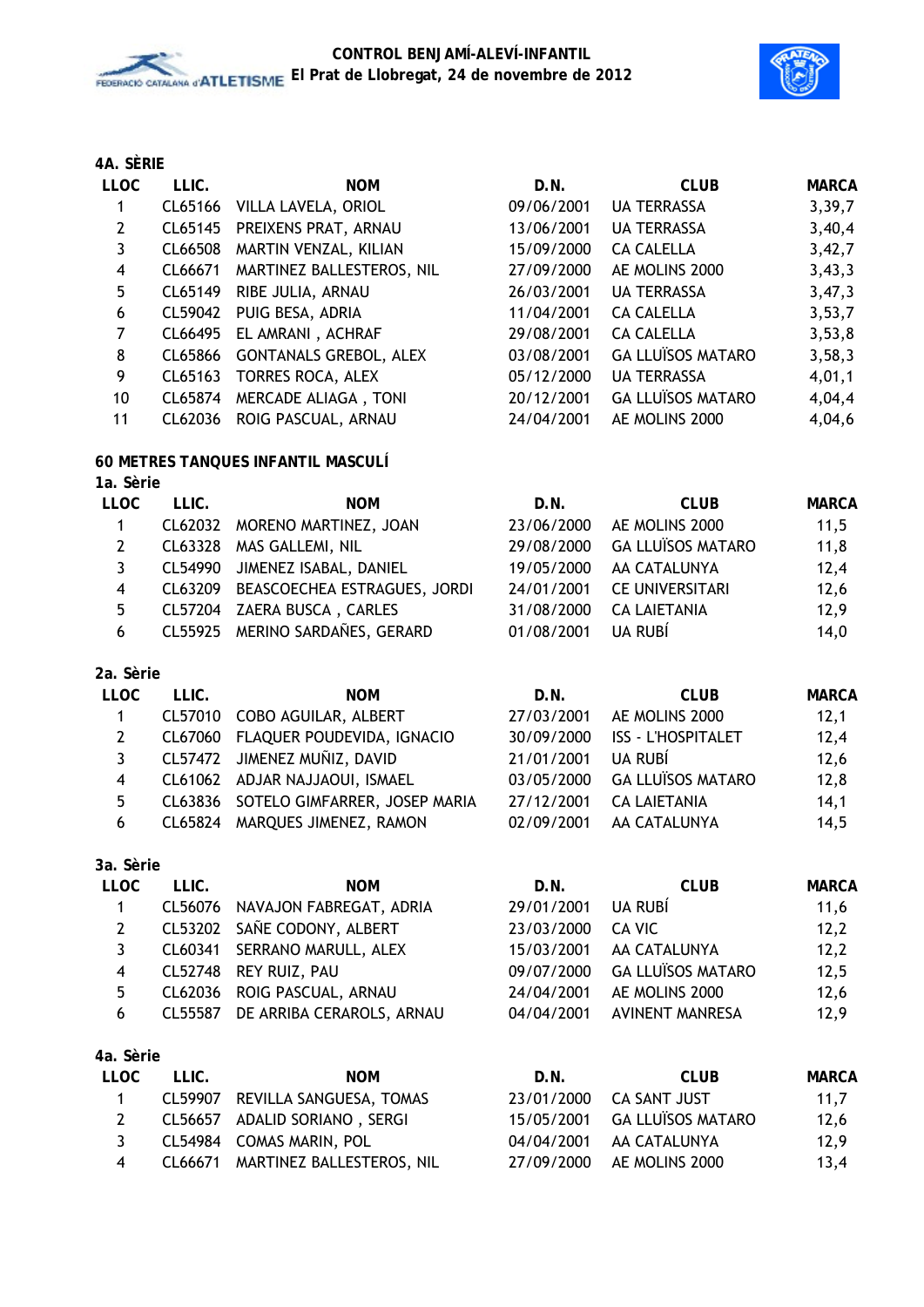

| 5a. Sèrie               |         |                               |            |                          |              |
|-------------------------|---------|-------------------------------|------------|--------------------------|--------------|
| <b>LLOC</b>             | LLIC.   | <b>NOM</b>                    | D.N.       | <b>CLUB</b>              | <b>MARCA</b> |
| 1                       | CL62263 | RUDA OLIVARES, VICTOR         | 05/08/2001 | CA SANT JUST             | 12,0         |
| $\overline{2}$          | CL55184 | MIRMI MASRAMON, ARMAND        | 21/11/2001 | <b>GA LLUÏSOS MATARO</b> | 12,3         |
| $\mathbf{3}$            | CL64402 | LOPEZ PUJOL, ORIOL            | 30/01/2001 | AA CATALUNYA             | 12,8         |
| $\overline{\mathbf{4}}$ | CL57982 | POMBO HILLENIUS, SIMON        | 01/09/2001 | AA CATALUNYA             | 13,0         |
| 5                       | CL65822 | LOPEZ PAREDES, JOEL           | 22/01/2001 | AA CATALUNYA             | 13,6         |
| 6                       | CL66230 | PEDRUZO LACORTE, JORGE        | 11/12/2000 | <b>CA LAIETANIA</b>      | 14,5         |
| 6a. Sèrie               |         |                               |            |                          |              |
| <b>LLOC</b>             | LLIC.   | <b>NOM</b>                    | D.N.       | <b>CLUB</b>              | <b>MARCA</b> |
| 1                       | CL56658 | BLAL LAHLIMI, OUSSAMA         | 06/04/2000 | <b>GA LLUÏSOS MATARO</b> | 11,7         |
| $\mathbf{2}$            | CL54907 | PORTELLA LOPEZ, LIZER         | 04/02/2001 | <b>CE VILANOVA</b>       | 13,2         |
| $\mathbf{3}$            | CL65804 | CANAL MARES, DIDAC            | 25/03/2001 | AA CATALUNYA             | 13,5         |
| $\overline{4}$          | CL65809 | CHAVARRIA SALCEDO, ADRIA      | 01/06/2001 | AA CATALUNYA             | 16,1         |
| 7a. Sèrie               |         |                               |            |                          |              |
| <b>LLOC</b>             | LLIC.   | <b>NOM</b>                    | D.N.       | <b>CLUB</b>              | <b>MARCA</b> |
| $\mathbf{1}$            | CL60578 | GILI SAGRERA, JAN             | 18/02/2000 | <b>CA CASTELLAR</b>      | 12,2         |
| $\overline{2}$          | CL64181 | BARRANCO ORDOÑEZ, LUIS        | 11/08/2000 | <b>CE VILANOVA</b>       | 12,2         |
| $\mathbf{3}$            | CL66826 | GONZALEZ ARNAU, ANDREI        | 01/05/2000 | <b>CA CASTELLAR</b>      | 12,8         |
| 4                       | CL66259 | <b>VALLES CORBALAN, DAVID</b> | 23/06/2001 | <b>CA LAIETANIA</b>      | 13,1         |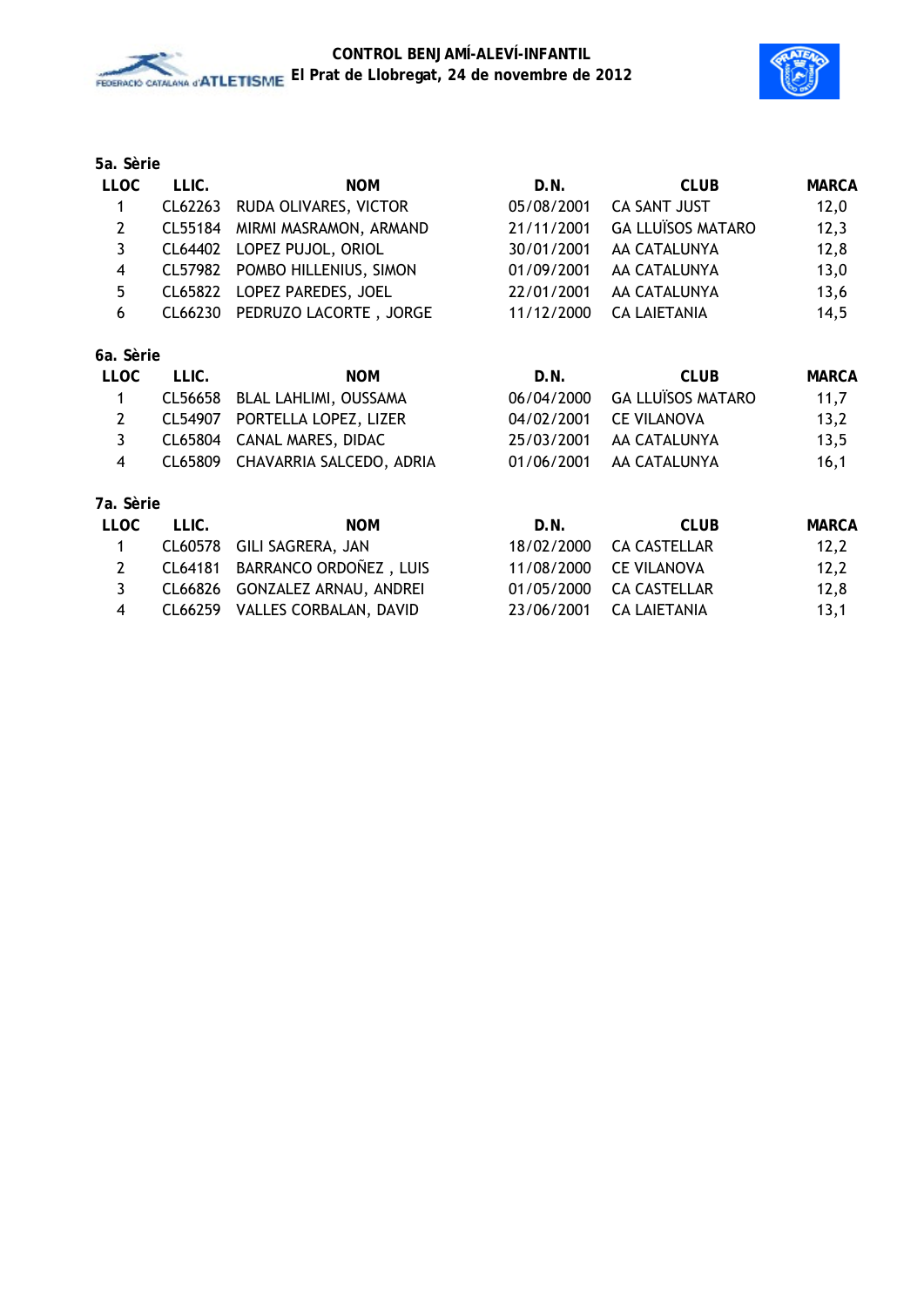

## **SALT AMB PERXA INFANTIL MASCULÍ-FEMENÍ**

| LLOC                    | LLIC.   | <b>NOM</b>                 | D.N.       | <b>CLUB</b>              | <b>MARCA</b> |
|-------------------------|---------|----------------------------|------------|--------------------------|--------------|
| $\mathbf 1$             |         | CL57385 SANCHEZ POL, MARC  | 13/05/2000 | <b>CA MALGRAT</b>        | 2,65         |
| $\mathbf{2}$            | CL53397 | AGUILERA CABELLO, ANDRES   | 16/01/2000 | <b>UA TERRASSA</b>       | 2,50         |
| 3                       | CL57482 | ARISO GRACIA, MAR          | 13/01/2000 | <b>AVINENT MANRESA</b>   | 2,10         |
| $\overline{\mathbf{4}}$ | CL64420 | JENE VINUESA, BET          | 09/03/2001 | <b>CA LAIETANIA</b>      | 2,00         |
| 5                       | CL60759 | CARVAJAL TUDELA, CLAUDIA   | 23/06/2000 | <b>CA CANALETES</b>      | 1,90         |
| 6                       | CL66230 | PEDRUZO LACORTE, JORGE     | 11/12/2000 | <b>CA LAIETANIA</b>      | 1,85         |
| 6                       | CL66826 | GONZALEZ ARNAU, ANDREI     | 01/05/2000 | <b>CA CASTELLAR</b>      | 1,85         |
| 6                       | CL59844 | TAULATS BRAOS, GERARD      | 25/10/2001 | CORNELLÃ AT.             | 1,85         |
| 8                       | CL62157 | TOMAS MARTINEZ, LAIA       | 09/12/2001 | <b>CA LAIETANIA</b>      | 1,75         |
| 9                       | CL66537 | RODRIGUEZ LOPEZ, ALBA      | 11/08/2000 | <b>CA LAIETANIA</b>      | 1,75         |
| 9                       | CL54844 | TORRES ALCARAZ, HELENA     | 17/03/2001 | <b>CA LAIETANIA</b>      | 1,75         |
| 11                      | CL62190 | SELLARES ALTAMIRA, JUDIT   | 13/04/2000 | <b>AVINENT MANRESA</b>   | 1,75         |
| 12                      | CL55865 | GAROLERA GARCIA, ANNA      | 08/11/2001 | <b>CA CALELLA</b>        | 1,75         |
| 13                      | CL62768 | FLO ARIAS, VICTOR          | 31/03/2000 | <b>CE UNIVERSITARI</b>   | 1,70         |
| 14                      | CL60591 | TORRAS AGUILERA, ROGER     | 12/06/2000 | <b>CA CASTELLAR</b>      | 1,70         |
| 14                      | CL54460 | BARRUBES MASIP, XAVIER     | 23/04/2000 | <b>CA CANALETES</b>      | 1,70         |
|                         | CL60578 | GILI SAGRERA, JAN          | 18/02/2000 | <b>CA CASTELLAR</b>      | <b>NULS</b>  |
|                         | CL57010 | COBO AGUILAR, ALBERT       | 27/03/2001 | AE MOLINS 2000           | <b>NULS</b>  |
|                         | CL62032 | MORENO MARTINEZ, JOAN      | 23/06/2000 | AE MOLINS 2000           | <b>NULS</b>  |
|                         | CL58465 | MARANO OGLIENGO, ANTONELLA | 16/08/2001 | <b>UA TERRASSA</b>       | <b>NULS</b>  |
|                         | CL54553 | VAQUE MAHEDERO, IKER       | 28/08/2000 | PRATENC AA               | <b>NULS</b>  |
|                         | CL61062 | ADJAR NAJJAOUI, ISMAEL     | 03/05/2000 | <b>GA LLUÏSOS MATARO</b> | <b>NULS</b>  |
|                         | F.C.    |                            |            |                          |              |
|                         | CT21313 | SERRA CHECA, MERCÈ         | 19/02/1998 | CA GAVÀ                  | 2,90         |
|                         | CT21338 | ARANSAY URRIOS, CRISTINA   | 24/09/1998 | PRATENC AA               | 2,90         |
|                         | CL53160 | FERRER PUGES, EDUARD       | 04/01/1999 | CA GAVÀ                  | 2,40         |
|                         | CL59658 | GARRALAGA ALVAREZ, JULEN   | 01/07/1999 | CA GAVÀ                  | 2,30         |
|                         |         |                            |            |                          |              |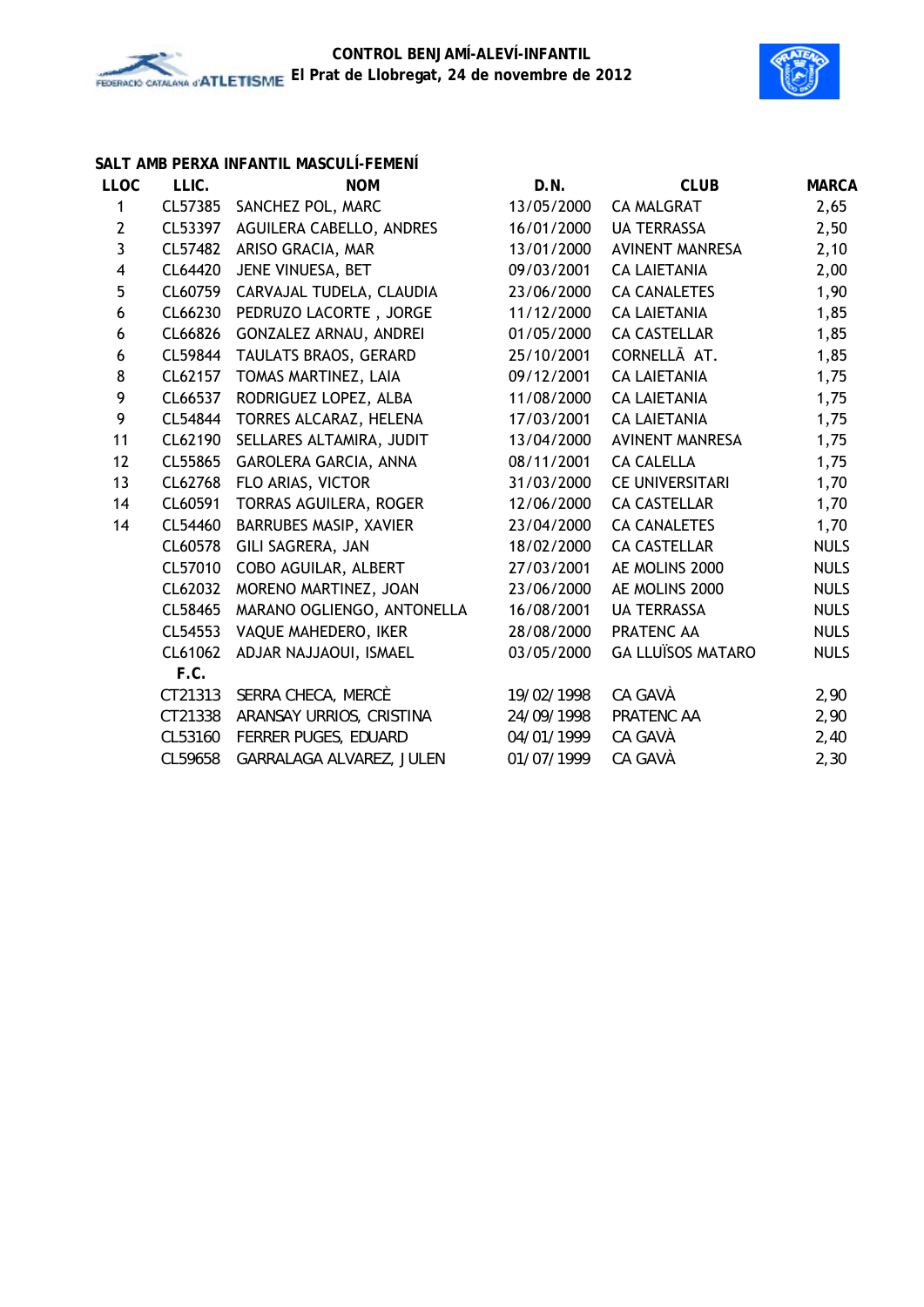

# **SALT DE LLARGADA INFANTIL MASCULÍ (FOSSAR 1)**

| LLOC                    | LLIC.   | <b>NOM</b>                    | D.N.       | <b>CLUB</b>               | <b>MARCA</b> |
|-------------------------|---------|-------------------------------|------------|---------------------------|--------------|
| $\mathbf{1}$            | CL56076 | NAVAJON FABREGAT, ADRIA       | 29/01/2001 | UA RUBÍ                   | 4,29         |
| $\mathbf{2}$            | CL62032 | MORENO MARTINEZ, JOAN         | 23/06/2000 | AE MOLINS 2000            | 4,22         |
| $\mathsf{3}$            | CL66826 | GONZALEZ ARNAU, ANDREI        | 01/05/2000 | <b>CA CASTELLAR</b>       | 4,13         |
| $\overline{\mathbf{4}}$ | CL56658 | BLAL LAHLIMI, OUSSAMA         | 06/04/2000 | <b>GA LLUÏSOS MATARO</b>  | 4,12         |
| 5                       | CL57010 | COBO AGUILAR, ALBERT          | 27/03/2001 | AE MOLINS 2000            | 3,97         |
| $\boldsymbol{6}$        | CL58183 | GIL ALISEDA, DANIEL           | 30/07/2000 | <b>ISS - L'HOSPITALET</b> | 3,86         |
| $\overline{7}$          | CL60341 | SERRANO MARULL, ALEX          | 15/03/2001 | AA CATALUNYA              | 3,82         |
| 8                       | CL54984 | COMAS MARIN, POL              | 04/04/2001 | AA CATALUNYA              | 3,81         |
| 9                       | CL55587 | DE ARRIBA CERAROLS, ARNAU     | 04/04/2001 | <b>AVINENT MANRESA</b>    | 3,78         |
| 10                      | CL63249 | MONTESINOS GARRIDO, ALEIX     | 11/11/2000 | PRATENC AA                | 3,72         |
| 11                      | CL66985 | LOPEZ BASIANA, MIGUEL ANGEL   | 12/07/2000 | PRATENC AA                | 3,72         |
| 12                      | CL54990 | JIMENEZ ISABAL, DANIEL        | 19/05/2000 | AA CATALUNYA              | 3,57         |
| 13                      | CL57472 | JIMENEZ MUÑIZ, DAVID          | 21/01/2001 | UA RUBÍ                   | 3,56         |
| 14                      | CL60578 | GILI SAGRERA, JAN             | 18/02/2000 | <b>CA CASTELLAR</b>       | 3,52         |
| 15                      | CL55185 | <b>BALLESTA LOPEZ, VICTOR</b> | 02/12/2001 | <b>GA LLUÏSOS MATARO</b>  | 3,51         |
| 16                      | CL62036 | ROIG PASCUAL, ARNAU           | 24/04/2001 | AE MOLINS 2000            | 3,51         |
| 17                      | CL60591 | TORRAS AGUILERA, ROGER        | 12/06/2000 | <b>CA CASTELLAR</b>       | 3,51         |
| 18                      | CL55925 | MERINO SARDAÑES, GERARD       | 01/08/2001 | UA RUBÍ                   | 3,50         |
| 19                      | CL65822 | LOPEZ PAREDES, JOEL           | 22/01/2001 | AA CATALUNYA              | 3,49         |
| 20                      | CL54705 | AVELLANEDA CIURANETA, SURIOL  | 19/08/2000 | <b>CA CASTELLAR</b>       | 3,48         |
| 21                      | CL66856 | VILA GERMA, POL               | 05/08/2001 | <b>CA CASTELLAR</b>       | 3,41         |
| 22                      | CL60580 | HIDALGO BALART, DANIEL        | 19/08/2001 | <b>CA CASTELLAR</b>       | 3,40         |
| 23                      | CL57982 | POMBO HILLENIUS, SIMON        | 01/09/2001 | AA CATALUNYA              | 3,38         |
| 24                      | CL66671 | MARTINEZ BALLESTEROS, NIL     | 27/09/2000 | AE MOLINS 2000            | 3,38         |
| 25                      | CL62172 | LASHERAS COLOME, RICARD       | 12/02/2001 | <b>AVINENT MANRESA</b>    | 3,36         |
| 26                      | CL55184 | MIRMI MASRAMON, ARMAND        | 21/11/2001 | <b>GA LLUÏSOS MATARO</b>  | 3,34         |
| 27                      | CL65804 | CANAL MARES, DIDAC            | 25/03/2001 | AA CATALUNYA              | 3,19         |
| 28                      | CL64402 | LOPEZ PUJOL, ORIOL            | 30/01/2001 | AA CATALUNYA              | 3,05         |
|                         | CL54981 | CAÑADELL BERTRAN, AXEL        | 07/02/2001 | AA CATALUNYA              | <b>NULS</b>  |
|                         | CL66823 | GARRIGA MOLINA, MARC          | 07/10/2001 | <b>CA CASTELLAR</b>       | <b>NULS</b>  |
|                         | CL66855 | VICO RAMIREZ, MIGUEL          | 18/10/2001 | <b>CA CASTELLAR</b>       | <b>NULS</b>  |
|                         | CL57470 | <b>GIMENO CARPIO, VICTOR</b>  | 14/09/2001 | UA RUBÍ                   | <b>NULS</b>  |
|                         | CL56251 | GARCIA MARQUEZ, BERNAT        | 06/11/2001 | <b>CA CASTELLAR</b>       | <b>NULS</b>  |
|                         |         |                               |            |                           |              |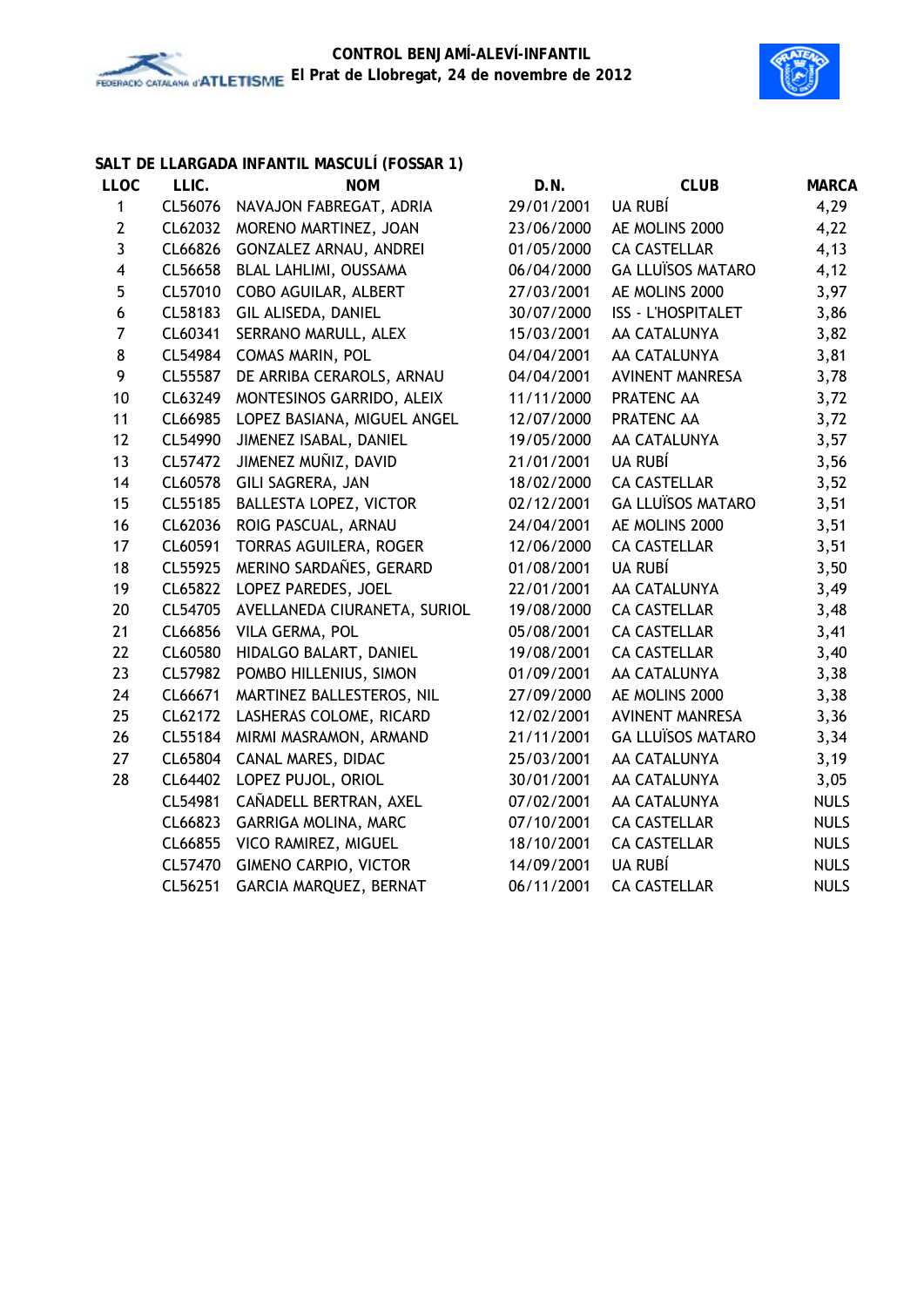

# **SALT DE LLARGADA INFANTIL MASCULÍ (FOSSAR 2)**

| <b>LLOC</b>      | LLIC.   | <b>NOM</b>                       | D.N.       | <b>CLUB</b>               | <b>MARCA</b> |
|------------------|---------|----------------------------------|------------|---------------------------|--------------|
| 1                | CL52895 | AZNAR BALLDES, ALEIX             | 06/01/2000 | <b>CA LAIETANIA</b>       | 4,68         |
| $\mathbf{2}$     | CL54460 | BARRUBES MASIP, XAVIER           | 23/04/2000 | <b>CA CANALETES</b>       | 4,65         |
| 3                | CL57504 | CALZADO BASSO, LLUIS             | 15/11/2000 | <b>CE UNIVERSITARI</b>    | 4,50         |
| 4                | CL59907 | REVILLA SANGUESA, TOMAS          | 23/01/2000 | <b>CA SANT JUST</b>       | 4,38         |
| 5                | CL53115 | ZEBERIO DASCA, PEIO              | 20/04/2000 | ISS - L'HOSPITALET        | 4,31         |
| 6                | CL63209 | BEASCOECHEA ESTRAGUES, JORDI     | 24/01/2001 | <b>CE UNIVERSITARI</b>    | 4,11         |
| $\boldsymbol{7}$ | CL61062 | ADJAR NAJJAOUI, ISMAEL           | 03/05/2000 | <b>GA LLUÏSOS MATARO</b>  | 4,10         |
| 8                | CL53114 | NASARRE GUILLAMON, DAVID         | 19/02/2000 | <b>ISS - L'HOSPITALET</b> | 3,93         |
| 9                | CL63330 | PUIG BLANCO, AREGA               | 30/09/2001 | <b>GA LLUÏSOS MATARO</b>  | 3,92         |
| 10               | CL59966 | SANCHEZ FERNANDEZ, JUAN          | 22/06/2000 | <b>GA LLUÏSOS MATARO</b>  | 3,86         |
| 11               | CL52748 | REY RUIZ, PAU                    | 09/07/2000 | <b>GA LLUÏSOS MATARO</b>  | 3,77         |
| 12               | CL56657 | ADALID SORIANO, SERGI            | 15/05/2001 | <b>GA LLUÏSOS MATARO</b>  | 3,76         |
| 13               | CL63328 | MAS GALLEMI, NIL                 | 29/08/2000 | <b>GA LLUÏSOS MATARO</b>  | 3,73         |
| 14               | CL62647 | PICON DELGADO, IVAN              | 07/07/2000 | <b>UA TERRASSA</b>        | 3,72         |
| 15               | CL65149 | RIBE JULIA, ARNAU                | 26/03/2001 | <b>UA TERRASSA</b>        | 3,69         |
| 16               | CL61892 | OBRERO GRANADA, MARC             | 15/06/2000 | <b>CA CANALETES</b>       | 3,68         |
| 17               | CL59422 | URPINELL AYNES, ROBERT           | 16/06/2001 | <b>UA TERRASSA</b>        | 3,63         |
| 18               | CL62550 | VILLALONGA MARTINEZ, RAUL        | 21/10/2001 | <b>CA VILADECANS</b>      | 3,63         |
| 19               | CL63677 | TIGRI VALDIVIA, ANTONIO          | 01/02/2000 | <b>CA CALELLA</b>         | 3,55         |
| 20               | CL63988 | ROPERO SUBIRANA, ADRIA           | 04/01/2000 | <b>ACE RIUDELLOTS</b>     | 3,50         |
| 21               | CL54907 | PORTELLA LOPEZ, LIZER            | 04/02/2001 | <b>CE VILANOVA</b>        | 3,48         |
| 22               | CL57639 | MIRAS ROBLES, ORIOL              | 28/07/2000 | <b>GA LLUÏSOS MATARO</b>  | 3,47         |
| 23               | CL57013 | LAZARO ROCA, POL                 | 13/08/2001 | AE MOLINS 2000            | 3,45         |
| 24               | CL57355 | COTONAT DONAT, ERNEST            | 19/05/2001 | <b>CE UNIVERSITARI</b>    | 3,43         |
| 25               | CL65166 | VILLA LAVELA, ORIOL              | 09/06/2001 | <b>UA TERRASSA</b>        | 3,31         |
| 26               | CL63982 | <b>GOULA BALLESTER, FRANCESC</b> | 11/11/2001 | <b>CE UNIVERSITARI</b>    | 3,31         |
| 27               | CL64181 | BARRANCO ORDOÑEZ, LUIS           | 11/08/2000 | <b>CE VILANOVA</b>        | 3,30         |
| 28               | CL60272 | PONS ESTEVE, MARC                | 29/06/2000 | <b>CE UNIVERSITARI</b>    | 3,28         |
| 29               | CL66530 | CALSAPEU TORRONTERA, ONOFRE      | 24/05/2001 | <b>CA LAIETANIA</b>       | 3,28         |
| 30               | CL65844 | ARDIL PORRAS, ERIC               | 26/11/2001 | <b>GA LLUÏSOS MATARO</b>  | 3,22         |
| 31               | CL65863 | <b>GARI PINA, MARC</b>           | 06/01/2001 | <b>GA LLUÏSOS MATARO</b>  | 3,16         |
| 32               | CL65163 | TORRES ROCA, ALEX                | 05/12/2000 | <b>UA TERRASSA</b>        | 3,16         |
| 33               | CL60133 | MOURRUT, NIL                     | 21/08/2000 | <b>CE VILANOVA</b>        | 3,14         |
| 34               | CL65809 | CHAVARRIA SALCEDO, ADRIA         | 01/06/2001 | AA CATALUNYA              | 3,12         |
| 35               | CL60252 | <b>BASSAS GARRITY, MARIO</b>     | 09/09/2001 | <b>CE UNIVERSITARI</b>    | 3,06         |
| 36               | CL54803 | <b>GONZALEZ RODRIGUEZ, IKER</b>  | 24/10/2001 | AE S.ANDREU BARCA         | 2,99         |
| 37               | CL59042 | PUIG BESA, ADRIA                 | 11/04/2001 | <b>CA CALELLA</b>         | 2,94         |
| 38               | CL63276 | PEREA MONTERO, PAU               | 15/11/2001 | <b>CE VILANOVA</b>        | 2,89         |
| 39               | CL57557 | ALCANTARA FERNANDEZ, MARC        | 07/10/2001 | <b>UA TERRASSA</b>        | 2,82         |
| 40               | CL66259 | <b>VALLES CORBALAN, DAVID</b>    | 23/06/2001 | <b>CA LAIETANIA</b>       | 2,75         |
| 41               | CL65985 | ROMERO DE AVILA SALAS, VICTOR    | 31/12/2001 | CA SANT JUST              | 2,44         |
| 42               | CL65870 | MARTIN CALDERON, DANIEL          | 17/03/2001 | <b>GA LLUÏSOS MATARO</b>  | 2,31         |
|                  | CL54553 | VAQUE MAHEDERO, IKER             | 28/08/2000 | PRATENC AA                | <b>NULS</b>  |
|                  | CL53202 | SAÑE CODONY, ALBERT              | 23/03/2000 | CA VIC                    | <b>NULS</b>  |
|                  | CL62263 | RUDA OLIVARES, VICTOR            | 05/08/2001 | CA SANT JUST              | <b>NULS</b>  |
|                  |         | CL66212 FLORIACH MARFA, ARNAU    | 25/09/2001 | <b>CA LAIETANIA</b>       | <b>NULS</b>  |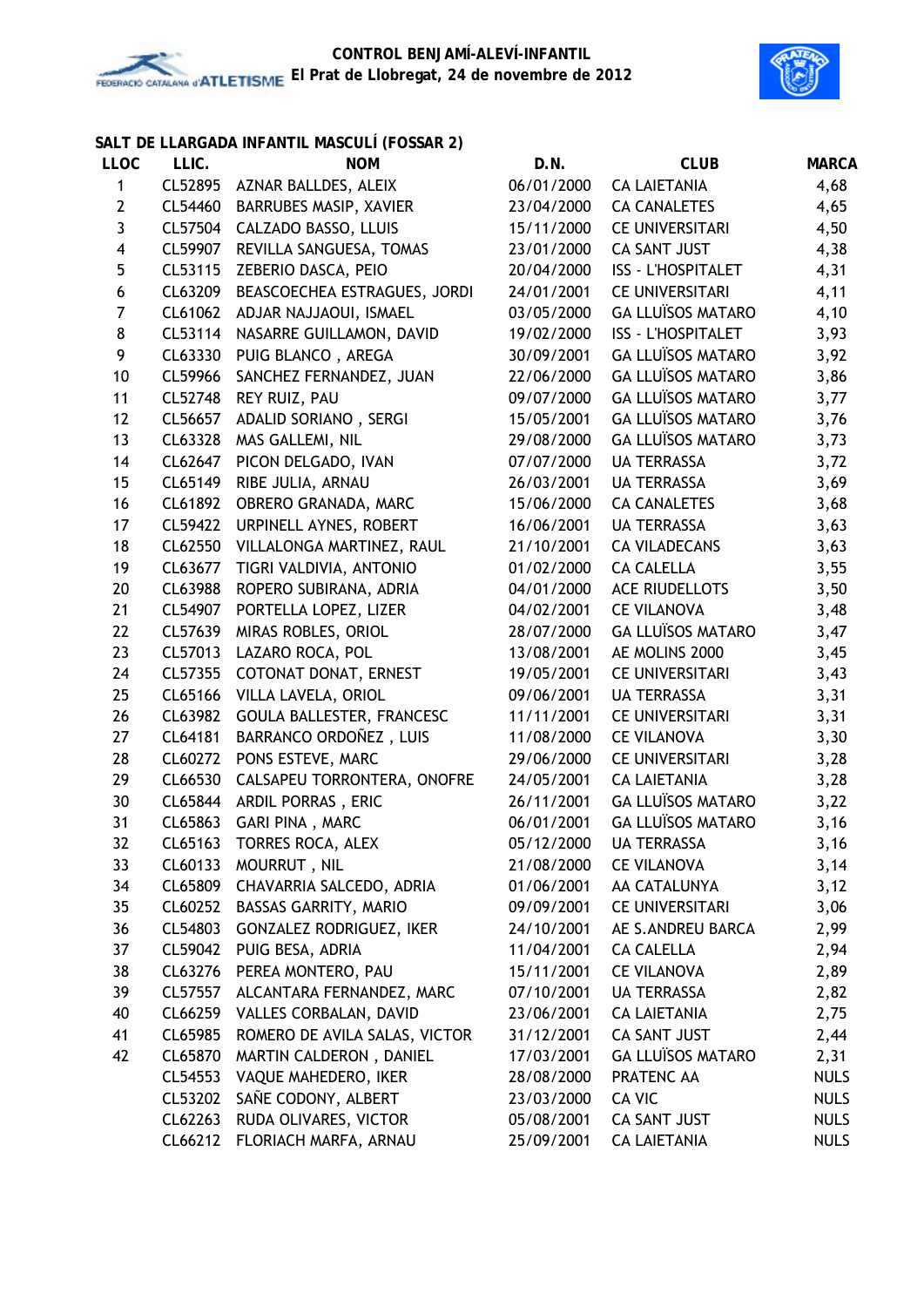

# **LLANÇAMENT DE JAVELINA INFANTIL MASCULÍ**

| <b>LLOC</b>    | LLIC.   | <b>NOM</b>                    | D.N.       | <b>CLUB</b>               | <b>MARCA</b> |
|----------------|---------|-------------------------------|------------|---------------------------|--------------|
| $\mathbf{1}$   | CL53397 | AGUILERA CABELLO, ANDRES      | 16/01/2000 | <b>UA TERRASSA</b>        | 28,59        |
| $\mathbf{2}$   | CL57639 | MIRAS ROBLES, ORIOL           | 28/07/2000 | <b>GA LLUÏSOS MATARO</b>  | 27,89        |
| 3              | CL58708 | MAÑE GARCIA, IVAN             | 18/05/2000 | <b>CA CALELLA</b>         | 26,87        |
| 4              | CL63330 | PUIG BLANCO, AREGA            | 30/09/2001 | <b>GA LLUÏSOS MATARO</b>  | 21,73        |
| 5              | CL59966 | SANCHEZ FERNANDEZ, JUAN       | 22/06/2000 | <b>GA LLUÏSOS MATARO</b>  | 21,22        |
| 6              | CL66530 | CALSAPEU TORRONTERA, ONOFRE   | 24/05/2001 | <b>CA LAIETANIA</b>       | 20,84        |
| $\overline{7}$ | CL63209 | BEASCOECHEA ESTRAGUES, JORDI  | 24/01/2001 | <b>CE UNIVERSITARI</b>    | 17,74        |
| 8              | CL67067 | VIVES ILLA, ANDREU            | 21/03/2000 | ISS - L'HOSPITALET        | 17,30        |
| 9              | CL59412 | RODRIGUEZ DIEZ, PAU           | 10/05/2001 | <b>UA TERRASSA</b>        | 17, 17       |
| 10             | CL63836 | SOTELO GIMFARRER, JOSEP MARIA | 27/12/2001 | <b>CA LAIETANIA</b>       | 17,05        |
| 11             | CL63677 | TIGRI VALDIVIA, ANTONIO       | 01/02/2000 | <b>CA CALELLA</b>         | 16,26        |
| 12             | CL62032 | MORENO MARTINEZ, JOAN         | 23/06/2000 | AE MOLINS 2000            | 15,99        |
| 13             | CL56076 | NAVAJON FABREGAT, ADRIA       | 29/01/2001 | UA RUBÍ                   | 15,38        |
| 14             | CL67060 | FLAQUER POUDEVIDA, IGNACIO    | 30/09/2000 | <b>ISS - L'HOSPITALET</b> | 14,85        |
| 15             | CL57010 | COBO AGUILAR, ALBERT          | 27/03/2001 | AE MOLINS 2000            | 14,82        |
| 16             | CL62172 | LASHERAS COLOME, RICARD       | 12/02/2001 | <b>AVINENT MANRESA</b>    | 14,19        |
| 17             | CL63470 | <b>CHUAN LLEONART, CARLOS</b> | 22/04/2001 | <b>GA LLUÏSOS MATARO</b>  | 13,83        |
| 18             | CL55184 | MIRMI MASRAMON, ARMAND        | 21/11/2001 | <b>GA LLUÏSOS MATARO</b>  | 13,23        |
| 19             | CL57982 | POMBO HILLENIUS, SIMON        | 01/09/2001 | AA CATALUNYA              | 13,03        |
| 20             | CL63988 | ROPERO SUBIRANA, ADRIA        | 04/01/2000 | <b>ACE RIUDELLOTS</b>     | 12,47        |
| 21             | CL55185 | BALLESTA LOPEZ, VICTOR        | 02/12/2001 | <b>GA LLUÏSOS MATARO</b>  | 12,05        |
| 22             | CL65863 | <b>GARI PINA, MARC</b>        | 06/01/2001 | <b>GA LLUÏSOS MATARO</b>  | 11,97        |
| 23             | CL57472 | JIMENEZ MUÑIZ, DAVID          | 21/01/2001 | UA RUBÍ                   | 11,89        |
| 24             | CL55925 | MERINO SARDAÑES, GERARD       | 01/08/2001 | UA RUBÍ                   | 11,51        |
| 25             | CL66513 | QUINTANA CASTELLVI, MAX       | 08/03/2001 | <b>CA CALELLA</b>         | 11,40        |
| 26             | CL55587 | DE ARRIBA CERAROLS, ARNAU     | 04/04/2001 | <b>AVINENT MANRESA</b>    | 10,85        |
| 27             | CL57013 | LAZARO ROCA, POL              | 13/08/2001 | AE MOLINS 2000            | 9,62         |
| 28             | CL65870 | MARTIN CALDERON, DANIEL       | 17/03/2001 | <b>GA LLUÏSOS MATARO</b>  | 9,44         |
| 29             | CL65844 | ARDIL PORRAS, ERIC            | 26/11/2001 | <b>GA LLUÏSOS MATARO</b>  | 8,88         |
| 30             | CL64752 | TORRA VILAFRANCA, PERE        | 29/07/2000 | <b>AVINENT MANRESA</b>    | 8,49         |
|                | CL63249 | MONTESINOS GARRIDO, ALEIX     | 11/11/2000 | PRATENC AA                | <b>Nuls</b>  |
|                | CL54553 | VAQUE MAHEDERO, IKER          | 28/08/2000 | PRATENC AA                | <b>Nuls</b>  |
|                | CL54981 | CAÑADELL BERTRAN, AXEL        | 07/02/2001 | AA CATALUNYA              | <b>Nuls</b>  |
|                |         |                               |            |                           |              |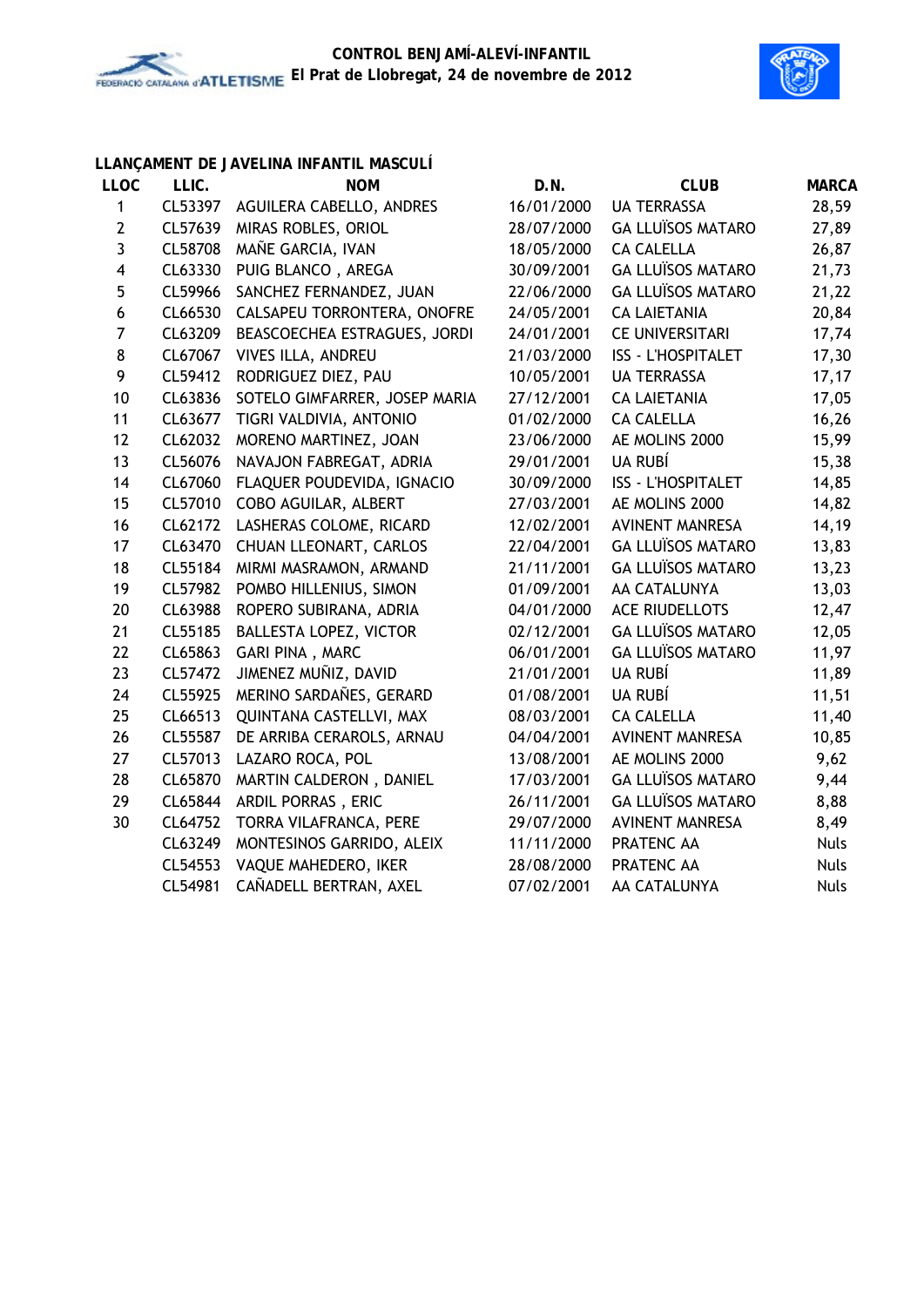

### **60 METRES LLISOS INFANTIL FEMENÍ**

| 1a. serie |                                                                                                                                                                                         |                                                                                                                                                                                                                                                                                                                                                                                                                                                                                                                      |                                                                                                                                                                                                    |                                                                                                                                                                                                                                                                                                                            |
|-----------|-----------------------------------------------------------------------------------------------------------------------------------------------------------------------------------------|----------------------------------------------------------------------------------------------------------------------------------------------------------------------------------------------------------------------------------------------------------------------------------------------------------------------------------------------------------------------------------------------------------------------------------------------------------------------------------------------------------------------|----------------------------------------------------------------------------------------------------------------------------------------------------------------------------------------------------|----------------------------------------------------------------------------------------------------------------------------------------------------------------------------------------------------------------------------------------------------------------------------------------------------------------------------|
| LLIC.     | <b>NOM</b>                                                                                                                                                                              | D.N.                                                                                                                                                                                                                                                                                                                                                                                                                                                                                                                 | <b>CLUB</b>                                                                                                                                                                                        | <b>MARCA</b>                                                                                                                                                                                                                                                                                                               |
| CL55447   | ATANCE LOUSTAUNAU, ORIANNE                                                                                                                                                              | 03/01/2000                                                                                                                                                                                                                                                                                                                                                                                                                                                                                                           | <b>CE UNIVERSITARI</b>                                                                                                                                                                             | 8,8                                                                                                                                                                                                                                                                                                                        |
| CL55157   | HEREDIA RODRIGUEZ, BELEN                                                                                                                                                                | 22/04/2000                                                                                                                                                                                                                                                                                                                                                                                                                                                                                                           | <b>UA TERRASSA</b>                                                                                                                                                                                 | 8,8                                                                                                                                                                                                                                                                                                                        |
| CL60576   | GARCIA CASTRO, ANNA                                                                                                                                                                     | 25/05/2000                                                                                                                                                                                                                                                                                                                                                                                                                                                                                                           | <b>CA CASTELLAR</b>                                                                                                                                                                                | 8,9                                                                                                                                                                                                                                                                                                                        |
| CL63987   | PONSI BOSCH, JORDINA                                                                                                                                                                    | 15/05/2001                                                                                                                                                                                                                                                                                                                                                                                                                                                                                                           | <b>ACE RIUDELLOTS</b>                                                                                                                                                                              | 9,1                                                                                                                                                                                                                                                                                                                        |
|           |                                                                                                                                                                                         | 28/09/2000                                                                                                                                                                                                                                                                                                                                                                                                                                                                                                           | CA GAVÀ                                                                                                                                                                                            | 9,4                                                                                                                                                                                                                                                                                                                        |
| CL52752   | MARTINEZ CAMPOY, MARIA                                                                                                                                                                  | 29/09/2000                                                                                                                                                                                                                                                                                                                                                                                                                                                                                                           | <b>GA LLUÏSOS MATARO</b>                                                                                                                                                                           | 9,9                                                                                                                                                                                                                                                                                                                        |
|           |                                                                                                                                                                                         |                                                                                                                                                                                                                                                                                                                                                                                                                                                                                                                      |                                                                                                                                                                                                    |                                                                                                                                                                                                                                                                                                                            |
|           |                                                                                                                                                                                         |                                                                                                                                                                                                                                                                                                                                                                                                                                                                                                                      |                                                                                                                                                                                                    | <b>MARCA</b>                                                                                                                                                                                                                                                                                                               |
|           |                                                                                                                                                                                         |                                                                                                                                                                                                                                                                                                                                                                                                                                                                                                                      |                                                                                                                                                                                                    |                                                                                                                                                                                                                                                                                                                            |
|           |                                                                                                                                                                                         |                                                                                                                                                                                                                                                                                                                                                                                                                                                                                                                      |                                                                                                                                                                                                    | 8,5                                                                                                                                                                                                                                                                                                                        |
|           |                                                                                                                                                                                         |                                                                                                                                                                                                                                                                                                                                                                                                                                                                                                                      |                                                                                                                                                                                                    | 8,7                                                                                                                                                                                                                                                                                                                        |
|           |                                                                                                                                                                                         |                                                                                                                                                                                                                                                                                                                                                                                                                                                                                                                      |                                                                                                                                                                                                    | 8,8                                                                                                                                                                                                                                                                                                                        |
|           |                                                                                                                                                                                         |                                                                                                                                                                                                                                                                                                                                                                                                                                                                                                                      |                                                                                                                                                                                                    | 9,1                                                                                                                                                                                                                                                                                                                        |
|           |                                                                                                                                                                                         |                                                                                                                                                                                                                                                                                                                                                                                                                                                                                                                      |                                                                                                                                                                                                    | 9,8                                                                                                                                                                                                                                                                                                                        |
|           |                                                                                                                                                                                         |                                                                                                                                                                                                                                                                                                                                                                                                                                                                                                                      |                                                                                                                                                                                                    | 10,0                                                                                                                                                                                                                                                                                                                       |
| 3a. Sèrie |                                                                                                                                                                                         |                                                                                                                                                                                                                                                                                                                                                                                                                                                                                                                      |                                                                                                                                                                                                    |                                                                                                                                                                                                                                                                                                                            |
| LLIC.     | <b>NOM</b>                                                                                                                                                                              | D.N.                                                                                                                                                                                                                                                                                                                                                                                                                                                                                                                 | <b>CLUB</b>                                                                                                                                                                                        | <b>MARCA</b>                                                                                                                                                                                                                                                                                                               |
| CL60406   | VICENTE GARCIA, MARIA                                                                                                                                                                   | 28/03/2001                                                                                                                                                                                                                                                                                                                                                                                                                                                                                                           | <b>ISS - L'HOSPITALET</b>                                                                                                                                                                          | 8,5                                                                                                                                                                                                                                                                                                                        |
| CL62190   | SELLARES ALTAMIRA, JUDIT                                                                                                                                                                | 13/04/2000                                                                                                                                                                                                                                                                                                                                                                                                                                                                                                           | <b>AVINENT MANRESA</b>                                                                                                                                                                             | 9,1                                                                                                                                                                                                                                                                                                                        |
| CL56745   |                                                                                                                                                                                         | 05/12/2001                                                                                                                                                                                                                                                                                                                                                                                                                                                                                                           | <b>CA LAIETANIA</b>                                                                                                                                                                                | 9,2                                                                                                                                                                                                                                                                                                                        |
| CL56266   |                                                                                                                                                                                         | 27/06/2000                                                                                                                                                                                                                                                                                                                                                                                                                                                                                                           | <b>CA CASTELLAR</b>                                                                                                                                                                                | 9,4                                                                                                                                                                                                                                                                                                                        |
|           |                                                                                                                                                                                         |                                                                                                                                                                                                                                                                                                                                                                                                                                                                                                                      |                                                                                                                                                                                                    | 9,6                                                                                                                                                                                                                                                                                                                        |
| CL66842   | PARIS LLONCH, BERTA                                                                                                                                                                     | 29/03/2001                                                                                                                                                                                                                                                                                                                                                                                                                                                                                                           | <b>CA CASTELLAR</b>                                                                                                                                                                                | 10,1                                                                                                                                                                                                                                                                                                                       |
|           |                                                                                                                                                                                         |                                                                                                                                                                                                                                                                                                                                                                                                                                                                                                                      |                                                                                                                                                                                                    |                                                                                                                                                                                                                                                                                                                            |
|           |                                                                                                                                                                                         |                                                                                                                                                                                                                                                                                                                                                                                                                                                                                                                      |                                                                                                                                                                                                    | <b>MARCA</b>                                                                                                                                                                                                                                                                                                               |
|           |                                                                                                                                                                                         |                                                                                                                                                                                                                                                                                                                                                                                                                                                                                                                      |                                                                                                                                                                                                    | 8,5                                                                                                                                                                                                                                                                                                                        |
|           |                                                                                                                                                                                         |                                                                                                                                                                                                                                                                                                                                                                                                                                                                                                                      |                                                                                                                                                                                                    | 9,0                                                                                                                                                                                                                                                                                                                        |
|           |                                                                                                                                                                                         |                                                                                                                                                                                                                                                                                                                                                                                                                                                                                                                      |                                                                                                                                                                                                    |                                                                                                                                                                                                                                                                                                                            |
|           |                                                                                                                                                                                         |                                                                                                                                                                                                                                                                                                                                                                                                                                                                                                                      |                                                                                                                                                                                                    | 9,4                                                                                                                                                                                                                                                                                                                        |
|           |                                                                                                                                                                                         |                                                                                                                                                                                                                                                                                                                                                                                                                                                                                                                      |                                                                                                                                                                                                    | 9,6                                                                                                                                                                                                                                                                                                                        |
|           |                                                                                                                                                                                         |                                                                                                                                                                                                                                                                                                                                                                                                                                                                                                                      |                                                                                                                                                                                                    | 10,1                                                                                                                                                                                                                                                                                                                       |
|           |                                                                                                                                                                                         |                                                                                                                                                                                                                                                                                                                                                                                                                                                                                                                      |                                                                                                                                                                                                    | 10,5                                                                                                                                                                                                                                                                                                                       |
| 5a. Sèrie |                                                                                                                                                                                         |                                                                                                                                                                                                                                                                                                                                                                                                                                                                                                                      |                                                                                                                                                                                                    |                                                                                                                                                                                                                                                                                                                            |
| LLIC.     | <b>NOM</b>                                                                                                                                                                              | D.N.                                                                                                                                                                                                                                                                                                                                                                                                                                                                                                                 | <b>CLUB</b>                                                                                                                                                                                        | <b>MARCA</b>                                                                                                                                                                                                                                                                                                               |
| CL57483   | BALLARIN RUBINART, IRENE                                                                                                                                                                | 18/04/2000                                                                                                                                                                                                                                                                                                                                                                                                                                                                                                           | <b>AVINENT MANRESA</b>                                                                                                                                                                             | 8,9                                                                                                                                                                                                                                                                                                                        |
| CL57482   | ARISO GRACIA, MAR                                                                                                                                                                       | 13/01/2000                                                                                                                                                                                                                                                                                                                                                                                                                                                                                                           | <b>AVINENT MANRESA</b>                                                                                                                                                                             | 9,2                                                                                                                                                                                                                                                                                                                        |
| CL54974   | GARCIA ROVIRA, MARIONA                                                                                                                                                                  | 13/03/2000                                                                                                                                                                                                                                                                                                                                                                                                                                                                                                           | AA CATALUNYA                                                                                                                                                                                       | 9,2                                                                                                                                                                                                                                                                                                                        |
| CL60946   | RUIZ GRIMSHAW, HANNAH                                                                                                                                                                   | 21/12/2001                                                                                                                                                                                                                                                                                                                                                                                                                                                                                                           | <b>CA LAIETANIA</b>                                                                                                                                                                                | 9,8                                                                                                                                                                                                                                                                                                                        |
| CL60902   | AGUINALIU DELGADO, ALICIA                                                                                                                                                               | 23/02/2000                                                                                                                                                                                                                                                                                                                                                                                                                                                                                                           | AA CATALUNYA                                                                                                                                                                                       | 9,8                                                                                                                                                                                                                                                                                                                        |
|           |                                                                                                                                                                                         | 22/12/2000                                                                                                                                                                                                                                                                                                                                                                                                                                                                                                           | <b>CA BAIX MONTSENY</b>                                                                                                                                                                            | 10,5                                                                                                                                                                                                                                                                                                                       |
|           | CL64805<br>2a. Sèrie<br>LLIC.<br>CL53413<br>CL55934<br>CL62721<br>CL64586<br>CL62157<br>CL66816<br>CL60351<br>4a. Sèrie<br>LLIC.<br>CL60562<br>CL55577<br>CL60933<br>CL66413<br>CL61878 | BARRAGAN CABELLO, GERMAN<br><b>NOM</b><br>SOLSONA SADURNI, NURIA<br>TORRESCASANA AMADOR, CLAUDIA<br>PUERTA GARCIA, JULIA<br><b>CLOTET BLANCO, CARLA</b><br>TOMAS MARTINEZ, LAIA<br>COSTA GARCÍA, EMMA<br>ONWUKA, AMARACHI SANDRA<br>VIÑAS MIRALLES, JUDITH<br><b>VERGES PEREZ, ALBA</b><br><b>NOM</b><br>GONZALEZ HERNÁNDEZ, SARA<br>CORNELLAS ESCAYOLA, ELNA<br>BALLESTER MALLEBREIN, LAURA<br>PIERA CATALAN, OLIVIA<br>SUBIRATS IVERN, JOANA<br>PIEROLA MAÑAS, LAURA<br>CL59772<br>CL66936 SANCHEZ NAVARRO, ANDREA | D.N.<br>05/02/2000<br>20/07/2000<br>06/07/2000<br>15/06/2001<br>09/12/2001<br>12/03/2001<br>02/05/2001<br>D.N.<br>10/02/2000<br>22/04/2001<br>22/04/2001<br>07/07/2000<br>05/06/2001<br>22/06/2001 | <b>CLUB</b><br>AA CATALUNYA<br><b>AVINENT MANRESA</b><br><b>UA TERRASSA</b><br><b>AVINENT MANRESA</b><br><b>CA LAIETANIA</b><br><b>CA CASTELLAR</b><br>AA CATALUNYA<br><b>CLUB</b><br><b>ISS - L'HOSPITALET</b><br><b>AVINENT MANRESA</b><br><b>CA LAIETANIA</b><br>AA CATALUNYA<br>AA CATALUNYA<br><b>AVINENT MANRESA</b> |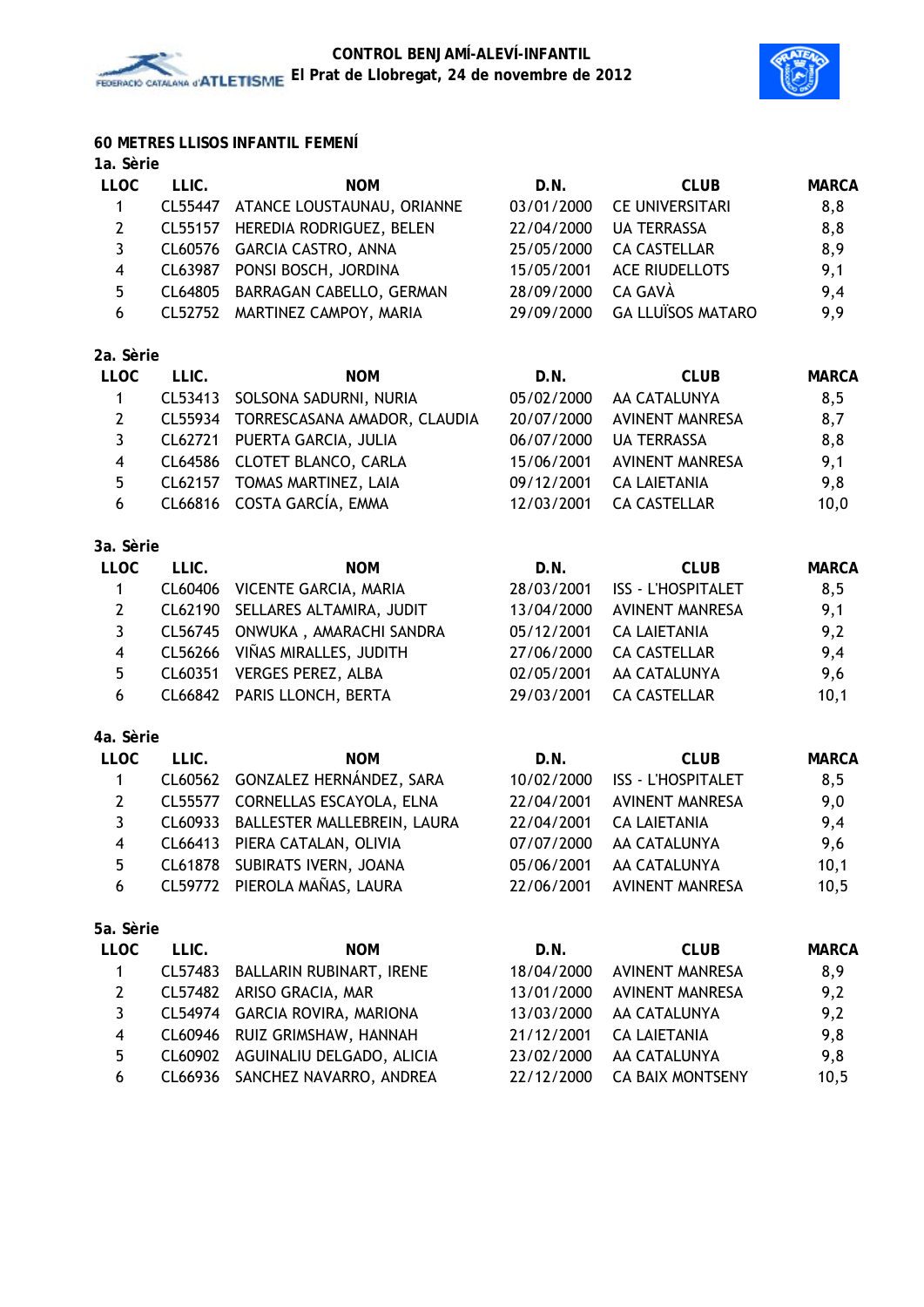

| 6a. Sèrie               |         |                               |            |                           |              |
|-------------------------|---------|-------------------------------|------------|---------------------------|--------------|
| <b>LLOC</b>             | LLIC.   | <b>NOM</b>                    | D.N.       | <b>CLUB</b>               | <b>MARCA</b> |
| 1                       | CL52983 | GABALDON GRAU, CLARA          | 13/04/2000 | AA CATALUNYA              | 8,9          |
| $\mathbf{2}$            | CL55583 | TARRAGO CLOP, MERITXELL       | 13/01/2001 | <b>AVINENT MANRESA</b>    | 9,2          |
| 3                       | CL60310 | HERNANDEZ AROLA, ALBA         | 12/05/2000 | AA CATALUNYA              | 9,4          |
| $\overline{\mathbf{4}}$ | CL54844 | TORRES ALCARAZ, HELENA        | 17/03/2001 | <b>CA LAIETANIA</b>       | 9,9          |
| 5                       | CL56899 | DALMAU CLOTET, JULIA          | 04/05/2001 | <b>AVINENT MANRESA</b>    | 9,9          |
| 6                       | CL62175 | MARTINEZ ISART, JUDITH        | 12/04/2001 | <b>AVINENT MANRESA</b>    | 10,6         |
| 7a. Sèrie               |         |                               |            |                           |              |
| LLOC                    | LLIC.   | <b>NOM</b>                    | D.N.       | <b>CLUB</b>               | <b>MARCA</b> |
| 1                       | CL63390 | LUBAKI BOTITA, MEDELENE       | 07/07/2000 | <b>ISS - L'HOSPITALET</b> | 8,7          |
| $\mathbf{2}$            | CL63903 | VAN-ESCH SOLA, LAURA          | 18/02/2000 | <b>CA VIC</b>             | 9,3          |
| $\mathbf{3}$            | CL54973 | MENDEZ LOPEZ, MARTA           | 08/10/2001 | AA CATALUNYA              | 9,3          |
| $\overline{\mathbf{4}}$ | CL55219 | PEREIRAS NEIRA, ANNA          | 02/09/2000 | <b>ISS - L'HOSPITALET</b> | 9,7          |
| 5                       | CL55865 | GAROLERA GARCIA, ANNA         | 08/11/2001 | <b>CA CALELLA</b>         | 9,8          |
| 6                       | CL56845 | GONZALEZ MORA, IRENE          | 06/01/2000 | <b>CA LAIETANIA</b>       | 10,4         |
| 8a. Sèrie               |         |                               |            |                           |              |
| <b>LLOC</b>             | LLIC.   | <b>NOM</b>                    | D.N.       | <b>CLUB</b>               | <b>MARCA</b> |
| 1                       | CL53642 | PALACIN ESTER, JULIA          | 27/04/2000 | <b>UA TERRASSA</b>        | 8,3          |
| $\mathbf{2}$            | CL54121 | GIL BONNEMAISON, CRISTINA     | 15/05/2000 | <b>CA LAIETANIA</b>       | 8,8          |
| 3                       | CL65479 | AGYEIWAAH BIOH, PEPETA        | 29/04/2001 | <b>CA VIC</b>             | 8,9          |
| $\overline{\mathbf{4}}$ | CL66129 | LUNA PARDO, IRENE             | 22/02/2001 | <b>CE UNIVERSITARI</b>    | 9,0          |
| 5                       | CL57685 | CIVERA POCEIRO, ANDREA        | 17/05/2000 | AA CATALUNYA              | 10,0         |
| 6                       | CL65986 | ROMERO DE AVILA SALAS, ESTER  | 31/12/2001 | CA SANT JUST              | 10,2         |
| 9a. Sèrie               |         |                               |            |                           |              |
| <b>LLOC</b>             | LLIC.   | <b>NOM</b>                    | D.N.       | <b>CLUB</b>               | <b>MARCA</b> |
| 1                       | CL55448 | RODRIGUEZ SAYROL, MONICA      | 18/02/2000 | <b>CE UNIVERSITARI</b>    | 9,0          |
| $\mathbf{2}$            | CL64420 | JENE VINUESA, BET             | 09/03/2001 | <b>CA LAIETANIA</b>       | 9,2          |
| $\mathbf{3}$            | CL64630 | ANGLADA MOLINA, MARIA         | 09/08/2001 | CA VIC                    | 9,4          |
| $\overline{\mathbf{4}}$ | CL53453 | NAVARRO PADILLA, MAR          | 25/04/2000 | <b>UGE BADALONA</b>       | 9,6          |
| 5                       |         | CL54977 LARRIBA PORT, MARINA  | 17/04/2001 | AA CATALUNYA              | 9,7          |
| 6                       | CL65977 | <b>GRANE PEREZ, AMANDA</b>    | 02/11/2001 | CA SANT JUST              | 10,2         |
| 10a. Sèrie              |         |                               |            |                           |              |
| <b>LLOC</b>             | LLIC.   | <b>NOM</b>                    | D.N.       | <b>CLUB</b>               | <b>MARCA</b> |
| $\mathbf 1$             | CL62770 | HUGUET SORO, JUDIT            | 21/08/2000 | <b>CE UNIVERSITARI</b>    | 8,7          |
| $\mathbf{2}$            | CL55154 | FLORENZA NOVIALS, SILVIA      | 01/08/2001 | <b>UA TERRASSA</b>        | 9,4          |
| 3                       | CL58805 | <b>GONZALEZ TINTORE, ANNA</b> | 01/08/2001 | <b>ISS - L'HOSPITALET</b> | 9,5          |
| $\overline{\mathbf{4}}$ | CL54698 | <b>CASTELLS LLACH, JULIA</b>  | 23/12/2000 | <b>CA CANALETES</b>       | 9,7          |
| $\overline{5}$          | CL60932 | ALSINA MUÑIZ, HELENA          | 22/05/2001 | <b>CA LAIETANIA</b>       | 9,8          |
| 6                       | CL65987 | RUIZ LLORENS, SILVIA          | 09/12/2001 | CA SANT JUST              | 9,9          |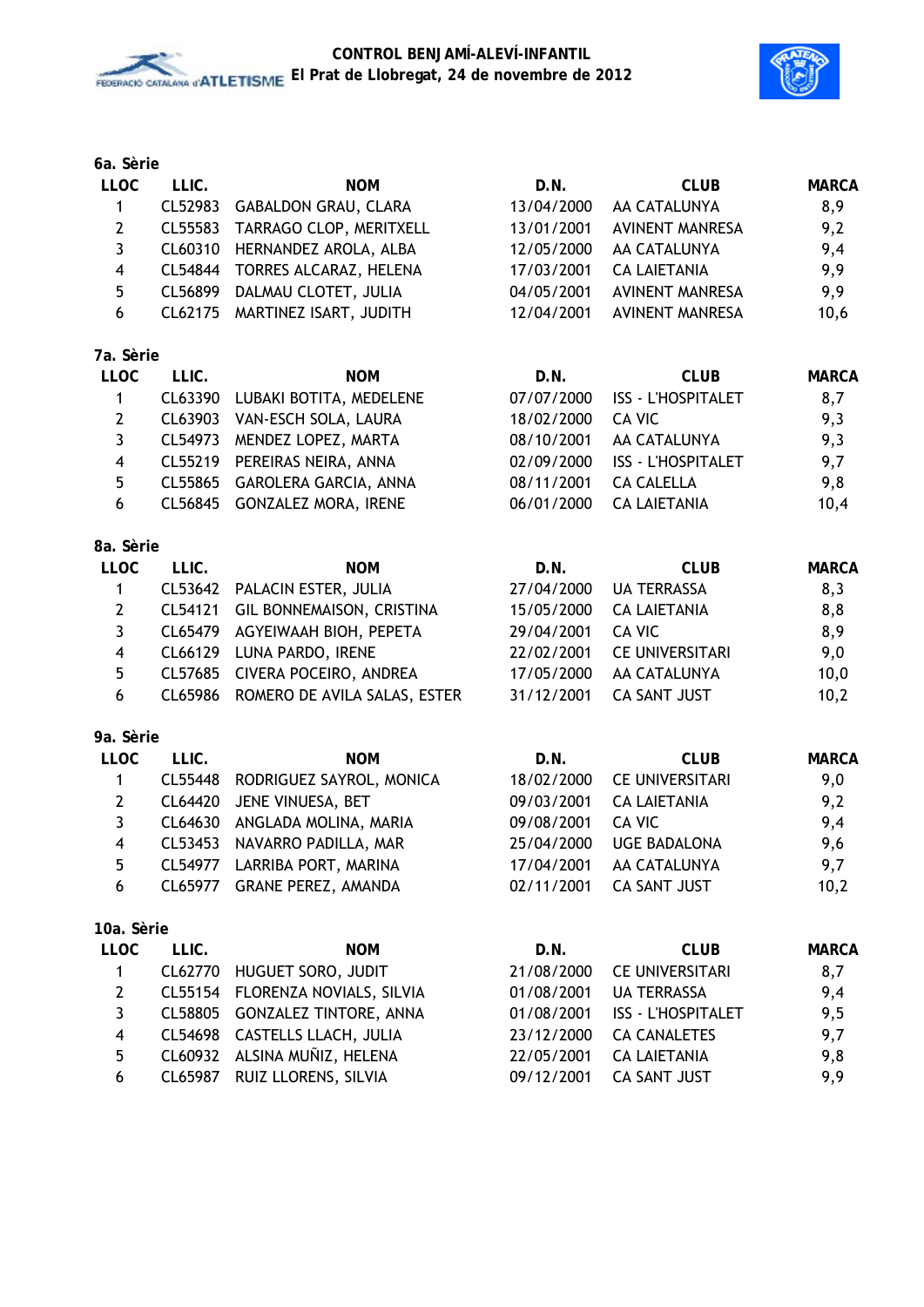

| 11a. Sèrie              |         |                                    |            |                           |                |
|-------------------------|---------|------------------------------------|------------|---------------------------|----------------|
| <b>LLOC</b>             | LLIC.   | <b>NOM</b>                         | D.N.       | <b>CLUB</b>               | <b>MARCA</b>   |
| $\mathbf 1$             | CL66130 | MARTINEZ GARCIA, LOLA              | 18/11/2000 | <b>CE UNIVERSITARI</b>    | 8,8            |
| $\overline{2}$          | CL63713 | MOYA BAHAMONDE, CLAUDIA            | 01/08/2000 | <b>CA CASTELLAR</b>       | 9,0            |
| $\overline{3}$          | CL55414 | BLASCO CLARAMONTE, MARIA           | 10/06/2000 | UA RUBÍ                   | 9,0            |
| $\overline{\mathbf{4}}$ | CL58873 | ANTONIN CERRADA, SOPHIA            | 07/10/2000 | <b>CE VILANOVA</b>        | 9,7            |
| 5                       | CL66219 | ICARDO ADELL, EVA                  | 11/06/2000 | <b>CA LAIETANIA</b>       | 9,8            |
| $6\phantom{1}6$         | CL59419 | SOLER ALCOLEA, PAULA               | 29/01/2001 | <b>UA TERRASSA</b>        | 10,6           |
| 12a. Sèrie              |         |                                    |            |                           |                |
| <b>LLOC</b>             | LLIC.   | <b>NOM</b>                         | D.N.       | <b>CLUB</b>               | <b>MARCA</b>   |
| $\mathbf{1}$            | CL57711 | RUBIA ALARCON, AINHOA              | 12/10/2000 | <b>CA OLESA</b>           | 8,7            |
| $\mathbf{2}$            | CL59898 | MARTINEZ FERNANDEZ, ALBA           | 05/04/2000 | <b>CA SANT JUST</b>       | 9,0            |
| $\overline{3}$          | CL63578 | BELMONTE MOLINA, IRINA             | 16/06/2000 | <b>CA SANT BOI</b>        | 9,1            |
| $\overline{\mathbf{4}}$ | CL65961 | ARRESE MATA, CLAUDIA               | 05/12/2000 | CA SANT JUST              | 9,6            |
| $\overline{3}$          | CL58465 | MARANO OGLIENGO, ANTONELLA         | 16/08/2001 | <b>UA TERRASSA</b>        | 10,3           |
| $\overline{\mathbf{4}}$ |         | CL66244 ROIG ANTOJA, MARIA         | 24/09/2001 | <b>CA LAIETANIA</b>       | 11,4           |
| 13a. Sèrie              |         |                                    |            |                           |                |
| <b>LLOC</b>             | LLIC.   | <b>NOM</b>                         | D.N.       | <b>CLUB</b>               | <b>MARCA</b>   |
| $\mathbf 1$             | CL65765 | TALAVERA PATABOBE, LARA            | 25/11/2000 | <b>CA MOLLET</b>          | 8,4            |
| $\overline{2}$          | CL62256 | MELCHOR PEREZ, ANA                 | 05/04/2001 | <b>CA SANT JUST</b>       | 9,4            |
| $\overline{3}$          | CL64175 | PUIGGROS FIGUERAS, CAROLINA        | 09/10/2001 | <b>ISS - L'HOSPITALET</b> | 9,4            |
| $\overline{\mathbf{4}}$ | CL58258 | LOPEZ JO, NATALIA XIAOHE           | 25/06/2001 | <b>CA CASTELLAR</b>       | 9,8            |
| 5                       |         | CL66204 CUQUERELLA VILADRICH, ANNA | 08/10/2000 | <b>CA LAIETANIA</b>       | 11,5           |
| 14a. Sèrie              |         |                                    |            |                           |                |
| <b>LLOC</b>             | LLIC.   | <b>NOM</b>                         | D.N.       | <b>CLUB</b>               | <b>MARCA</b>   |
| $\mathbf 1$             | CL62542 | NUÑEZ SANCHEZ, LAIA                | 05/08/2001 | <b>CA VILADECANS</b>      | 8,9            |
| $\overline{2}$          | CL54806 | <b>GARCIA TAMARAL, EVA</b>         | 01/12/2001 | AE S.ANDREU BARCA         | 9,6            |
| $\overline{3}$          | CL65131 | MARTIN LOPEZ, NOELIA               | 23/05/2001 | <b>UA TERRASSA</b>        | 9,8            |
| $\overline{\mathbf{4}}$ | CL63392 | RIDAMEYA JAN, VICTORIA             | 05/11/2001 | <b>ISS - L'HOSPITALET</b> | 10,4           |
| 5                       | CL64100 | GARNACHO FRANQUESA, LAURA          | 30/07/2001 | <b>CA CASTELLAR</b>       | 10,9           |
| $6\,$                   |         | CL66218 GUIMAN, LARA               | 17/03/2000 | <b>CA LAIETANIA</b>       | 11,1           |
| 15a. Sèrie              |         |                                    |            |                           |                |
| <b>LLOC</b>             | LLIC.   | <b>NOM</b>                         | D.N.       | <b>CLUB</b>               | <b>MARCA</b>   |
| $\blacktriangleleft$    |         | CLADIO MPECK RADA MANUDANC DAMELA  | 0.14412004 | $ICC$ $I'UOCDITAIET$      | 0 <sub>A</sub> |

| $1 \quad$ | CL60408 MPECK-BADA MANIDANG, PAMELA | 09/11/2001 ISS - L'HOSPITALET | 9.4  |
|-----------|-------------------------------------|-------------------------------|------|
|           | 2 CL65840 VILLARROYA FARRE, MARTA   | 05/04/2001 AA CATALUNYA       | 9,6  |
|           | 3 CL56261 MUÑOZ MOLINA, AINA        | 22/06/2001 CA CASTELLAR       | 10,1 |
|           | 4 CL58269 CONESA FORET, LAURA       | 16/10/2000 CA CASTELLAR       | 10,2 |
|           | 5 CL66814 CALERO JIMÉNEZ, MIREIA    | 28/04/2000 CA CASTELLAR       | 10,5 |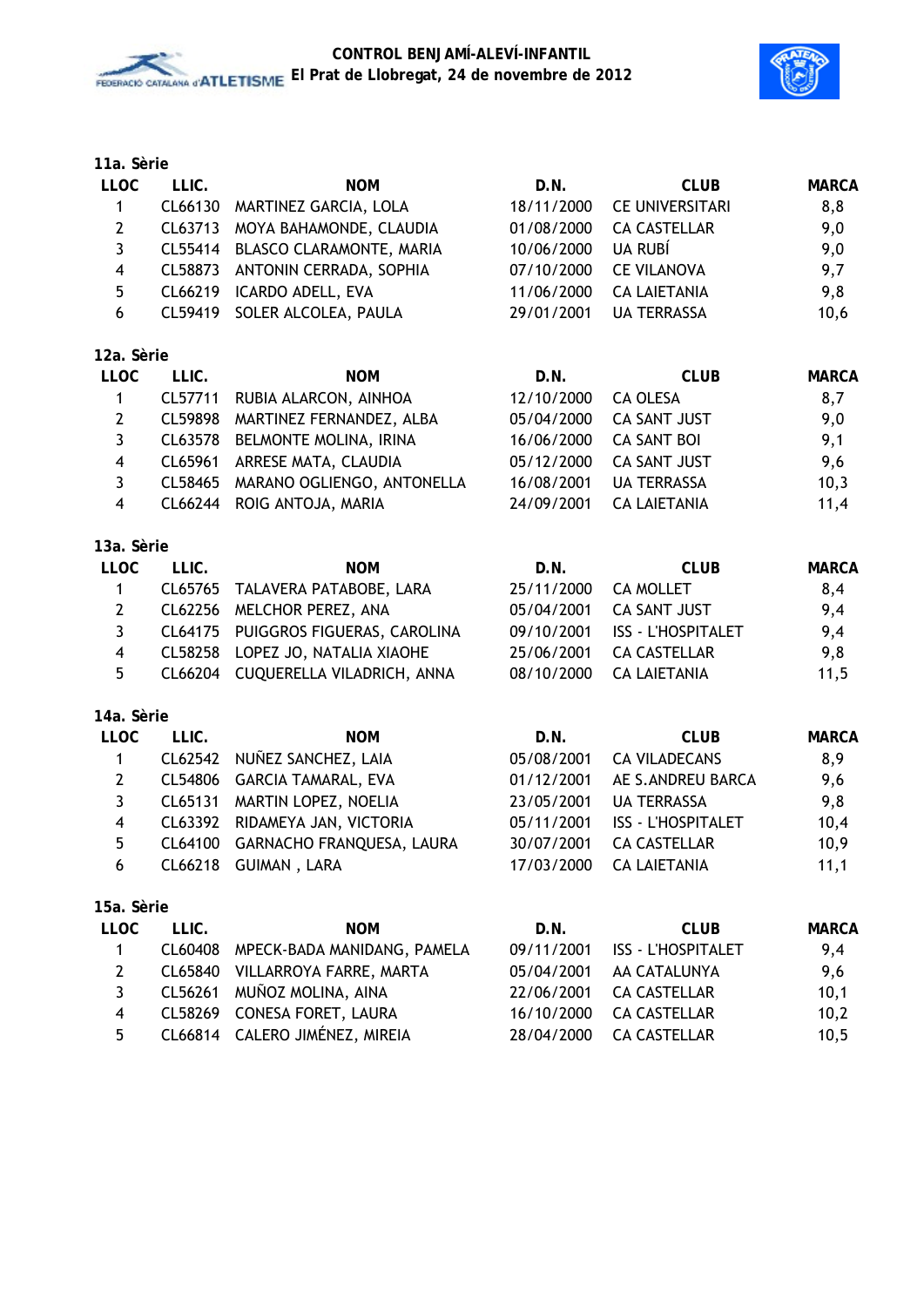

| 16a. Sèrie              |         |                                    |            |                        |              |
|-------------------------|---------|------------------------------------|------------|------------------------|--------------|
| <b>LLOC</b>             | LLIC.   | <b>NOM</b>                         | D.N.       | <b>CLUB</b>            | <b>MARCA</b> |
| 1                       | CL60759 | CARVAJAL TUDELA, CLAUDIA           | 23/06/2000 | <b>CA CANALETES</b>    | 9,0          |
| $\mathbf{2}$            | CL67001 | URBANO RODRIGUEZ, NURIA            | 21/09/2000 | PRATENC AA             | 9,4          |
| 3                       | CL60312 | ILLA OVIEDO, ANDREA                | 30/01/2001 | AA CATALUNYA           | 9,7          |
| 4                       | CL65838 | TARES BARRAGAN, ABRIL              | 08/04/2001 | AA CATALUNYA           | 10,2         |
| 5                       | CL66845 | PINTO ESPIN, CARLA                 | 16/10/2000 | <b>CA CASTELLAR</b>    | 10,5         |
| 6                       | CL65132 | MARTINEZ LUCEÑO, AINHOA            | 09/11/2001 | <b>UA TERRASSA</b>     | 11,1         |
| 17a. Sèrie              |         |                                    |            |                        |              |
| <b>LLOC</b>             | LLIC.   | <b>NOM</b>                         | D.N.       | <b>CLUB</b>            | <b>MARCA</b> |
| 1                       | CL59415 | SASOT TEIXIDO, ANNA                | 09/03/2001 | <b>UA TERRASSA</b>     | 8,9          |
| $\mathbf{2}$            | CL57469 | <b>GARCIA GIRAUT, AINA</b>         | 29/04/2001 | UA RUBÍ                | 9,6          |
| 3                       | CL61941 | RABAIXET TORTOSA, NEREA            | 15/09/2001 | AA CATALUNYA           | 9,7          |
| $\overline{\mathbf{4}}$ | CL57021 | PEDROL VILA, EMMA                  | 02/10/2001 | AE MOLINS 2000         | 9,8          |
| 5                       | CL63250 | MONTESINOS GARRIDO, AIDA           | 11/11/2000 | PRATENC AA             | 10,0         |
| 6                       | CL60343 | SIVILLA CALVO, ANDREA              | 24/06/2001 | AA CATALUNYA           | 10,9         |
| 18a. Sèrie              |         |                                    |            |                        |              |
| <b>LLOC</b>             | LLIC.   | <b>NOM</b>                         | D.N.       | <b>CLUB</b>            | <b>MARCA</b> |
| 1                       | CL66557 | CAMPOS CRESPO, PAULA               | 25/03/2000 | UA RUBÍ                | 9,4          |
| $\mathbf{2}$            | CL56703 | ACEVEDO CAMPOS, IZASCUN            | 19/03/2000 | PRATENC AA             | 9,9          |
| $\overline{3}$          | CL66556 | CAMPOS CRESPO, NEREA               | 26/06/2001 | UA RUBÍ                | 10,1         |
| 4                       | CL65827 | OLIVERA SORIANO, ANNA              | 14/06/2000 | AA CATALUNYA           | 10,3         |
| 5                       | CL56075 | LOPEZ BRUSTENGA, IRENE             | 07/07/2000 | UA RUBÍ                | 10,4         |
| 19a. Sèrie              |         |                                    |            |                        |              |
| <b>LLOC</b>             | LLIC.   | <b>NOM</b>                         | D.N.       | <b>CLUB</b>            | <b>MARCA</b> |
| $\mathbf{1}$            | CL64187 | NAVARRETE MORETA, PAULA            | 01/03/2000 | <b>CA CANALETES</b>    | 8,8          |
| $\mathbf{2}$            | CL66579 | VILCHES SEGURA, MARTA              | 08/09/2000 | UA RUBÍ                | 9,4          |
| 3                       | CL63801 | ESTRUCH ESCAMEZ, MERITXELL         | 12/05/2001 | <b>AVINENT MANRESA</b> | 9,8          |
| 4                       | CL55156 | BAENA MARTINEZ, ENYA               | 07/02/2001 | <b>UA TERRASSA</b>     | 9,9          |
| 5                       | CL65144 | POLONIO GALAN, CARLA               | 18/12/2001 | <b>UA TERRASSA</b>     | 10,6         |
|                         |         | 1000 METRES LLISOS INFANTIL FEMENÍ |            |                        |              |
| 1A. SÈRIE               |         |                                    |            |                        |              |
| <b>LLOC</b>             | LLIC.   | <b>NOM</b>                         | D.N.       | <b>CLUB</b>            | <b>MARCA</b> |
| 1                       | CL61218 | SAURA PETEGNIEF, ELIA              | 05/10/2000 | <b>CA CANALETES</b>    | 3,21,8       |
| $\mathbf 2$             | CL62721 | PUERTA GARCIA, JULIA               | 06/07/2000 | <b>UA TERRASSA</b>     | 3,23,4       |
| 3                       | CL59898 | MARTINEZ FERNANDEZ, ALBA           | 05/04/2000 | <b>CA SANT JUST</b>    | 3,27,6       |
| 4                       | CL54161 | BESTUE FERRERA, JAEL               | 24/09/2000 | MUNTANYENC S.CUGAT     | 3,44,2       |
| 5                       | CL60946 | RUIZ GRIMSHAW, HANNAH              | 21/12/2001 | <b>CA LAIETANIA</b>    | 3,45,8       |
| 6                       | CL56745 | ONWUKA, AMARACHI SANDRA            | 05/12/2001 | <b>CA LAIETANIA</b>    | 3,52,1       |

7 CL52752 MARTINEZ CAMPOY, MARIA 29/09/2000 GA LLUÏSOS MATARO 3,53,6 8 CL62256 MELCHOR PEREZ, ANA 05/04/2001 CA SANT JUST 3,54,2 9 CL55154 FLORENZA NOVIALS, SILVIA 01/08/2001 UA TERRASSA 4,05,7 10 CL56075 LOPEZ BRUSTENGA, IRENE 07/07/2000 UA RUBÍ 4,22,1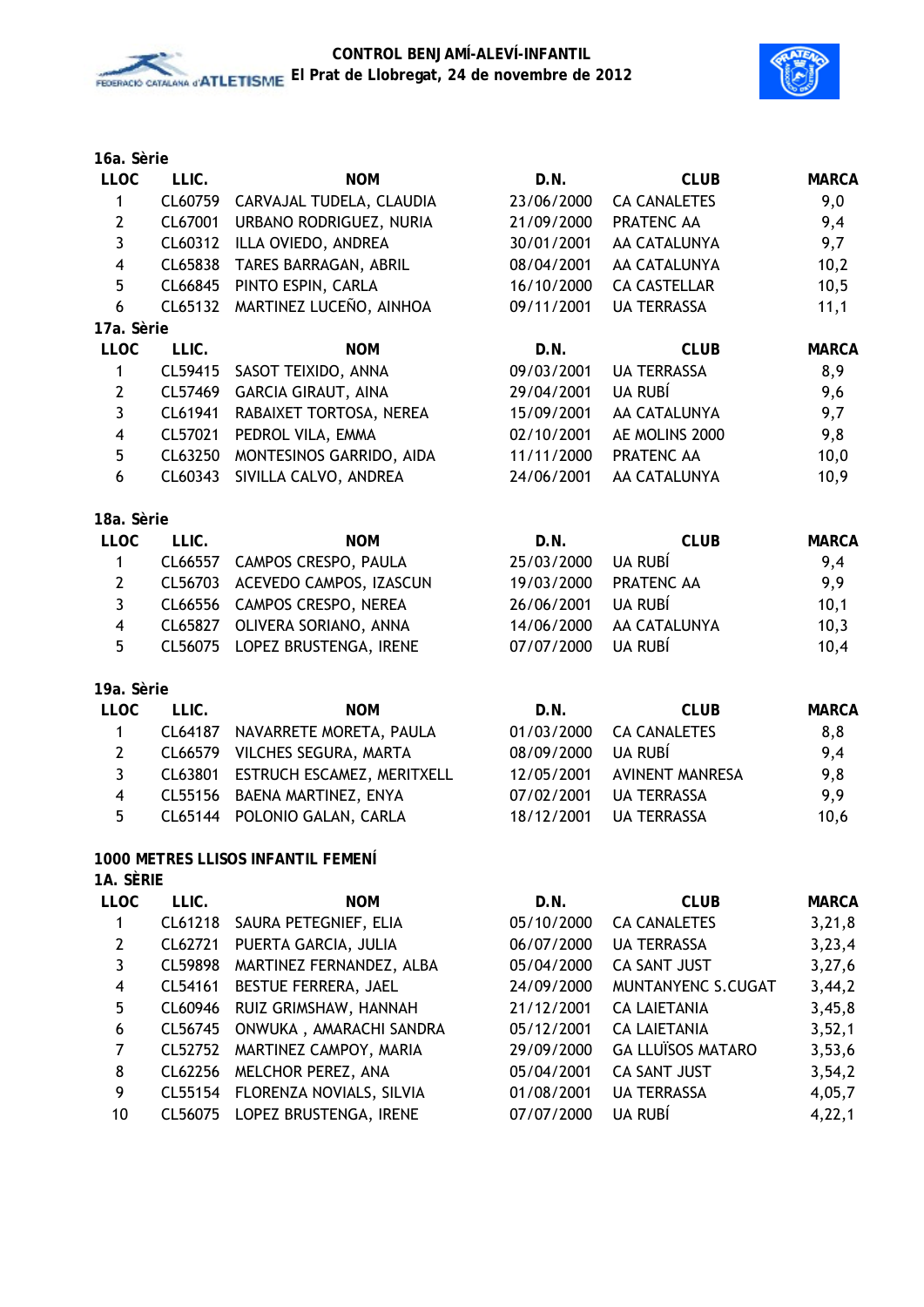

| 2A. Sèrie               |         |                                   |            |                           |              |
|-------------------------|---------|-----------------------------------|------------|---------------------------|--------------|
| <b>LLOC</b>             | LLIC.   | <b>NOM</b>                        | D.N.       | <b>CLUB</b>               | <b>MARCA</b> |
| 1                       | CL56266 | VIÑAS MIRALLES, JUDITH            | 27/06/2000 | <b>CA CASTELLAR</b>       | 3,39,6       |
| $\mathbf{2}$            | CL53642 | PALACIN ESTER, JULIA              | 27/04/2000 | <b>UA TERRASSA</b>        | 3,42,5       |
| $\overline{\mathbf{3}}$ | CL56261 | MUÑOZ MOLINA, AINA                | 22/06/2001 | <b>CA CASTELLAR</b>       | 3,55,9       |
| $\overline{\mathbf{4}}$ | CL58269 | CONESA FORET, LAURA               | 16/10/2000 | <b>CA CASTELLAR</b>       | 4,00,9       |
| 5                       | CL66219 | ICARDO ADELL, EVA                 | 11/06/2000 | <b>CA LAIETANIA</b>       | 4,01,3       |
| $\boldsymbol{6}$        | CL59419 | SOLER ALCOLEA, PAULA              | 29/01/2001 | <b>UA TERRASSA</b>        | 4,04,4       |
| $\overline{7}$          | CL63987 | PONSI BOSCH, JORDINA              | 15/05/2001 | <b>ACE RIUDELLOTS</b>     | 4,05,3       |
| 8                       | CL66816 | COSTA GARCÍA, EMMA                | 12/03/2001 | <b>CA CASTELLAR</b>       | 4,06,9       |
| 9                       | CL66842 | PARIS LLONCH, BERTA               | 29/03/2001 | <b>CA CASTELLAR</b>       | 4,10,4       |
| 10                      | CL55157 | HEREDIA RODRIGUEZ, BELEN          | 22/04/2000 | <b>UA TERRASSA</b>        | 4, 12, 1     |
| 11                      | CL66845 | PINTO ESPIN, CARLA                | 16/10/2000 | <b>CA CASTELLAR</b>       | 4,17,6       |
| 12                      | CL55156 | BAENA MARTINEZ, ENYA              | 07/02/2001 | <b>UA TERRASSA</b>        | 4,21,6       |
| 13                      | CL66814 | CALERO JIMÉNEZ, MIREIA            | 28/04/2000 | <b>CA CASTELLAR</b>       | 4,28,7       |
| 3A. SÈRIE               |         |                                   |            |                           |              |
| <b>LLOC</b>             | LLIC.   | <b>NOM</b>                        | D.N.       | <b>CLUB</b>               | <b>MARCA</b> |
| 1                       | CL55414 | BLASCO CLARAMONTE, MARIA          | 10/06/2000 | UA RUBÍ                   | 3,48,2       |
| $\mathbf{2}$            | CL66413 | PIERA CATALAN, OLIVIA             | 07/07/2000 | AA CATALUNYA              | 3,49,0       |
| 3                       | CL57469 | <b>GARCIA GIRAUT, AINA</b>        | 29/04/2001 | UA RUBÍ                   | 3,55,5       |
| $\overline{\mathbf{4}}$ | CL58943 | GONZALEZ MATEO, PAULA             | 27/08/2001 | PRATENC AA                | 3,58,8       |
| 5                       | CL65840 | VILLARROYA FARRE, MARTA           | 05/04/2001 | AA CATALUNYA              | 4,02,9       |
| $\boldsymbol{6}$        | CL65131 | MARTIN LOPEZ, NOELIA              | 23/05/2001 | <b>UA TERRASSA</b>        | 4,03,1       |
| $\overline{7}$          | CL66579 | VILCHES SEGURA, MARTA             | 08/09/2000 | UA RUBÍ                   | 4,05,4       |
| $\bf 8$                 | CL55926 | ARJONA HOLGADO, ALBA              | 27/09/2001 | UA RUBÍ                   | 4,10,9       |
| 9                       | CL66557 | CAMPOS CRESPO, PAULA              | 25/03/2000 | UA RUBÍ                   | 4, 12, 3     |
| 10                      | CL66556 | CAMPOS CRESPO, NEREA              | 26/06/2001 | UA RUBÍ                   | 4, 12, 5     |
| 11                      | CL56698 | GRUESO ALVAREZ, ELENA             | 19/01/2001 | PRATENC AA                | 4,14,9       |
| 12                      | CL65838 | TARES BARRAGAN, ABRIL             | 08/04/2001 | AA CATALUNYA              | 4, 17, 1     |
| 13                      | CL65132 | MARTINEZ LUCEÑO, AINHOA           | 09/11/2001 | <b>UA TERRASSA</b>        | 4,37,3       |
| 14                      | CL65144 | POLONIO GALAN, CARLA              | 18/12/2001 | <b>UA TERRASSA</b>        | 5,26,8       |
|                         |         | 60 METRES TANQUES INFANTIL FEMENÍ |            |                           |              |
| 1a. Sèrie               |         |                                   |            |                           |              |
| <b>LLOC</b>             | LLIC.   | <b>NOM</b>                        | D.N.       | <b>CLUB</b>               | <b>MARCA</b> |
| 1                       | CL52983 | GABALDON GRAU, CLARA              | 13/04/2000 | AA CATALUNYA              | 10,4         |
| $\mathbf{2}$            | CL55934 | TORRESCASANA AMADOR, CLAUDIA      | 20/07/2000 | <b>AVINENT MANRESA</b>    | 10,7         |
| 3                       | CL55447 | ATANCE LOUSTAUNAU, ORIANNE        | 03/01/2000 | <b>CE UNIVERSITARI</b>    | 11,0         |
| $\overline{\mathbf{4}}$ | CL60351 | <b>VERGES PEREZ, ALBA</b>         | 02/05/2001 | AA CATALUNYA              | 11,9         |
| 5                       | CL66013 | GUTMAN ARGEMI, CLARA              | 19/08/2000 | <b>UA TERRASSA</b>        | 13,9         |
| 6                       | CL53453 | NAVARRO PADILLA, MAR              | 25/04/2000 | <b>UGE BADALONA</b>       | 14,7         |
| 2a. Sèrie               |         |                                   |            |                           |              |
| <b>LLOC</b>             | LLIC.   | <b>NOM</b>                        | D.N.       | <b>CLUB</b>               | <b>MARCA</b> |
| 1                       | CL63578 | BELMONTE MOLINA, IRINA            | 16/06/2000 | <b>CA SANT BOI</b>        | 10,9         |
| $\mathbf{2}$            | CL60562 | GONZALEZ HERNÁNDEZ, SARA          | 10/02/2000 | <b>ISS - L'HOSPITALET</b> | 11,4         |
| 3                       | CL61068 | GARCIA PELEGRIN, ARIADNA          | 04/08/2000 | <b>GEIE GIRONÍ</b>        | 11,4         |
| $\overline{\mathbf{4}}$ | CL62770 | HUGUET SORO, JUDIT                | 21/08/2000 | <b>CE UNIVERSITARI</b>    | 12,2         |
| 5                       | CL54121 | GIL BONNEMAISON, CRISTINA         | 15/05/2000 | <b>CA LAIETANIA</b>       | 12,2         |
| 6                       | CL54973 | MENDEZ LOPEZ, MARTA               | 08/10/2001 | AA CATALUNYA              | 13,3         |
|                         |         |                                   |            |                           |              |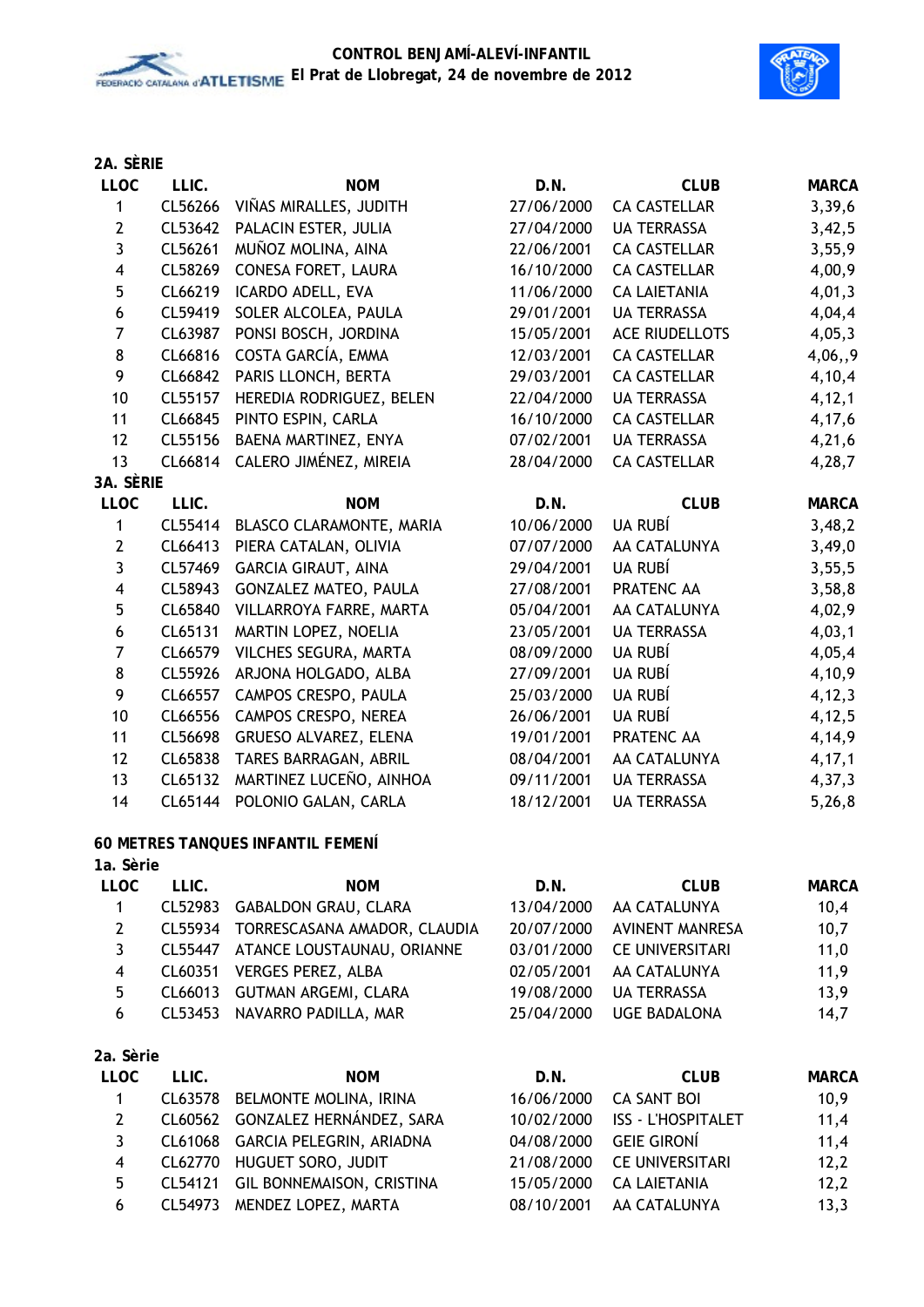



**3a. Sèrie**

| CL66130<br>MARTINEZ GARCIA, LOLA<br>18/11/2000<br><b>CE UNIVERSITARI</b><br>11,2<br>1<br>$\mathbf{2}$<br>12,0<br>CL60310<br>HERNANDEZ AROLA, ALBA<br>12/05/2000<br>AA CATALUNYA<br>3<br>12,0<br>CL60933<br>BALLESTER MALLEBREIN, LAURA<br>22/04/2001<br><b>CA LAIETANIA</b><br>CORNELLAS ESCAYOLA, ELNA<br>22/04/2001<br><b>AVINENT MANRESA</b><br>12,1<br>4<br>CL55577<br>5<br>12,1<br>CL59898<br>MARTINEZ FERNANDEZ, ALBA<br>05/04/2000<br><b>CA SANT JUST</b><br>4a. Sèrie<br>D.N.<br><b>LLOC</b><br>LLIC.<br><b>NOM</b><br><b>CLUB</b><br><b>MARCA</b><br>CL57483<br>BALLARIN RUBINART, IRENE<br>18/04/2000<br>11,6<br>1<br><b>AVINENT MANRESA</b><br>$\mathbf{2}$<br>11,7<br>CL60576<br>GARCIA CASTRO, ANNA<br>25/05/2000<br><b>CA CASTELLAR</b><br>3<br>RODRIGUEZ SAYROL, MONICA<br>CL55448<br>18/02/2000<br><b>CE UNIVERSITARI</b><br>12,1<br>4<br>CL56745<br>ONWUKA, AMARACHI SANDRA<br>05/12/2001<br><b>CA LAIETANIA</b><br>12,3<br>5<br>09/12/2001<br>CL62157<br>TOMAS MARTINEZ, LAIA<br><b>CA LAIETANIA</b><br>13,2<br>VILLARROYA FARRE, MARTA<br>13,4<br>6<br>CL65840<br>05/04/2001<br>AA CATALUNYA<br>5a. Sèrie<br><b>LLOC</b><br>D.N.<br>LLIC.<br><b>NOM</b><br><b>CLUB</b><br><b>MARCA</b><br>28/03/2001<br>10,0<br>$\mathbf{1}$<br>CL60406<br>VICENTE GARCIA, MARIA<br><b>ISS - L'HOSPITALET</b><br>$\mathbf{2}$<br>GARCIA ROVIRA, MARIONA<br>CL54974<br>13/03/2000<br>AA CATALUNYA<br>11,7<br>$\mathbf{3}$<br>CL62256<br>MELCHOR PEREZ, ANA<br>05/04/2001<br><b>CA SANT JUST</b><br>12,2<br>$\overline{\mathbf{4}}$<br>UA RUBÍ<br>CL55414<br>BLASCO CLARAMONTE, MARIA<br>10/06/2000<br>12,7<br>5<br>PARIS LLONCH, BERTA<br>29/03/2001<br>13,5<br>CL66842<br><b>CA CASTELLAR</b><br>RODRIGUEZ LOPEZ, ALBA<br>6<br>CL66537<br>11/08/2000<br><b>CA LAIETANIA</b><br>dq.<br>6a. Sèrie<br><b>LLOC</b><br>LLIC.<br><b>NOM</b><br>D.N.<br><b>CLUB</b><br><b>MARCA</b><br>05/02/2000<br>$\mathbf{1}$<br>CL53413<br>SOLSONA SADURNI, NURIA<br>AA CATALUNYA<br>11,8<br>RUIZ GRIMSHAW, HANNAH<br>$\overline{2}$<br>CL60946<br>21/12/2001<br><b>CA LAIETANIA</b><br>12,8<br>3<br><b>GARCIA GIRAUT, AINA</b><br>UA RUBÍ<br>13,4<br>CL57469<br>29/04/2001<br>4<br>PEREIRAS NEIRA, ANNA<br>13,6<br>02/09/2000<br><b>ISS - L'HOSPITALET</b><br>CL55219<br>7a. Sèrie<br><b>NOM</b><br>D.N.<br><b>CLUB</b><br>LLIC.<br><b>MARCA</b><br><b>LLOC</b><br>CL54806<br>GARCIA TAMARAL, EVA<br>01/12/2001<br>AE S.ANDREU BARCA<br>12,4<br>$\mathbf{1}$<br>$\mathbf{2}$<br>SUBIRATS IVERN, JOANA<br>05/06/2001<br>13,6<br>CL61878<br>AA CATALUNYA<br>3<br>CL54844<br>TORRES ALCARAZ, HELENA<br>17/03/2001<br><b>CA LAIETANIA</b><br>13,8<br>4<br>CL56075<br>LOPEZ BRUSTENGA, IRENE<br>07/07/2000<br>UA RUBÍ<br>14,2<br>5<br>COSTA GARCÍA, EMMA<br>14,8<br>CL66816<br>12/03/2001<br><b>CA CASTELLAR</b><br>LOPEZ JO, NATALIA XIAOHE<br><b>CA CASTELLAR</b><br>6<br>CL58258<br>25/06/2001<br>17,6<br>8a. Sèrie<br><b>LLOC</b><br>LLIC.<br><b>NOM</b><br>D.N.<br><b>CLUB</b><br><b>MARCA</b><br>31/08/2000<br>AE S.ANDREU BARCA<br>1<br>CL54805<br>VILAMITJANA MITJANS, MARIA<br>12,2<br>$\mathbf{2}$<br>CL60902<br>AGUINALIU DELGADO, ALICIA<br>23/02/2000<br>AA CATALUNYA<br>12,2<br>3<br>GONZALEZ MORA, IRENE<br>06/01/2000<br><b>CA LAIETANIA</b><br>12,5<br>CL56845<br>UA RUBÍ<br>4<br>CL66557<br>CAMPOS CRESPO, PAULA<br>25/03/2000<br>13,1<br>5<br>LARRIBA PORT, MARINA<br>17/04/2001<br>AA CATALUNYA<br>13,6<br>CL54977 | <b>LLOC</b> | LLIC. | <b>NOM</b> | D.N. | <b>CLUB</b> | <b>MARCA</b> |
|---------------------------------------------------------------------------------------------------------------------------------------------------------------------------------------------------------------------------------------------------------------------------------------------------------------------------------------------------------------------------------------------------------------------------------------------------------------------------------------------------------------------------------------------------------------------------------------------------------------------------------------------------------------------------------------------------------------------------------------------------------------------------------------------------------------------------------------------------------------------------------------------------------------------------------------------------------------------------------------------------------------------------------------------------------------------------------------------------------------------------------------------------------------------------------------------------------------------------------------------------------------------------------------------------------------------------------------------------------------------------------------------------------------------------------------------------------------------------------------------------------------------------------------------------------------------------------------------------------------------------------------------------------------------------------------------------------------------------------------------------------------------------------------------------------------------------------------------------------------------------------------------------------------------------------------------------------------------------------------------------------------------------------------------------------------------------------------------------------------------------------------------------------------------------------------------------------------------------------------------------------------------------------------------------------------------------------------------------------------------------------------------------------------------------------------------------------------------------------------------------------------------------------------------------------------------------------------------------------------------------------------------------------------------------------------------------------------------------------------------------------------------------------------------------------------------------------------------------------------------------------------------------------------------------------------------------------------------------------------------------------------------------------------------------------------------------------------------------------------------------------------------------------------------------------------------------------------------------------------------------------------------------------------------------------------------------------------------------------------------------------------------------------------------|-------------|-------|------------|------|-------------|--------------|
|                                                                                                                                                                                                                                                                                                                                                                                                                                                                                                                                                                                                                                                                                                                                                                                                                                                                                                                                                                                                                                                                                                                                                                                                                                                                                                                                                                                                                                                                                                                                                                                                                                                                                                                                                                                                                                                                                                                                                                                                                                                                                                                                                                                                                                                                                                                                                                                                                                                                                                                                                                                                                                                                                                                                                                                                                                                                                                                                                                                                                                                                                                                                                                                                                                                                                                                                                                                                                     |             |       |            |      |             |              |
|                                                                                                                                                                                                                                                                                                                                                                                                                                                                                                                                                                                                                                                                                                                                                                                                                                                                                                                                                                                                                                                                                                                                                                                                                                                                                                                                                                                                                                                                                                                                                                                                                                                                                                                                                                                                                                                                                                                                                                                                                                                                                                                                                                                                                                                                                                                                                                                                                                                                                                                                                                                                                                                                                                                                                                                                                                                                                                                                                                                                                                                                                                                                                                                                                                                                                                                                                                                                                     |             |       |            |      |             |              |
|                                                                                                                                                                                                                                                                                                                                                                                                                                                                                                                                                                                                                                                                                                                                                                                                                                                                                                                                                                                                                                                                                                                                                                                                                                                                                                                                                                                                                                                                                                                                                                                                                                                                                                                                                                                                                                                                                                                                                                                                                                                                                                                                                                                                                                                                                                                                                                                                                                                                                                                                                                                                                                                                                                                                                                                                                                                                                                                                                                                                                                                                                                                                                                                                                                                                                                                                                                                                                     |             |       |            |      |             |              |
|                                                                                                                                                                                                                                                                                                                                                                                                                                                                                                                                                                                                                                                                                                                                                                                                                                                                                                                                                                                                                                                                                                                                                                                                                                                                                                                                                                                                                                                                                                                                                                                                                                                                                                                                                                                                                                                                                                                                                                                                                                                                                                                                                                                                                                                                                                                                                                                                                                                                                                                                                                                                                                                                                                                                                                                                                                                                                                                                                                                                                                                                                                                                                                                                                                                                                                                                                                                                                     |             |       |            |      |             |              |
|                                                                                                                                                                                                                                                                                                                                                                                                                                                                                                                                                                                                                                                                                                                                                                                                                                                                                                                                                                                                                                                                                                                                                                                                                                                                                                                                                                                                                                                                                                                                                                                                                                                                                                                                                                                                                                                                                                                                                                                                                                                                                                                                                                                                                                                                                                                                                                                                                                                                                                                                                                                                                                                                                                                                                                                                                                                                                                                                                                                                                                                                                                                                                                                                                                                                                                                                                                                                                     |             |       |            |      |             |              |
|                                                                                                                                                                                                                                                                                                                                                                                                                                                                                                                                                                                                                                                                                                                                                                                                                                                                                                                                                                                                                                                                                                                                                                                                                                                                                                                                                                                                                                                                                                                                                                                                                                                                                                                                                                                                                                                                                                                                                                                                                                                                                                                                                                                                                                                                                                                                                                                                                                                                                                                                                                                                                                                                                                                                                                                                                                                                                                                                                                                                                                                                                                                                                                                                                                                                                                                                                                                                                     |             |       |            |      |             |              |
|                                                                                                                                                                                                                                                                                                                                                                                                                                                                                                                                                                                                                                                                                                                                                                                                                                                                                                                                                                                                                                                                                                                                                                                                                                                                                                                                                                                                                                                                                                                                                                                                                                                                                                                                                                                                                                                                                                                                                                                                                                                                                                                                                                                                                                                                                                                                                                                                                                                                                                                                                                                                                                                                                                                                                                                                                                                                                                                                                                                                                                                                                                                                                                                                                                                                                                                                                                                                                     |             |       |            |      |             |              |
|                                                                                                                                                                                                                                                                                                                                                                                                                                                                                                                                                                                                                                                                                                                                                                                                                                                                                                                                                                                                                                                                                                                                                                                                                                                                                                                                                                                                                                                                                                                                                                                                                                                                                                                                                                                                                                                                                                                                                                                                                                                                                                                                                                                                                                                                                                                                                                                                                                                                                                                                                                                                                                                                                                                                                                                                                                                                                                                                                                                                                                                                                                                                                                                                                                                                                                                                                                                                                     |             |       |            |      |             |              |
|                                                                                                                                                                                                                                                                                                                                                                                                                                                                                                                                                                                                                                                                                                                                                                                                                                                                                                                                                                                                                                                                                                                                                                                                                                                                                                                                                                                                                                                                                                                                                                                                                                                                                                                                                                                                                                                                                                                                                                                                                                                                                                                                                                                                                                                                                                                                                                                                                                                                                                                                                                                                                                                                                                                                                                                                                                                                                                                                                                                                                                                                                                                                                                                                                                                                                                                                                                                                                     |             |       |            |      |             |              |
|                                                                                                                                                                                                                                                                                                                                                                                                                                                                                                                                                                                                                                                                                                                                                                                                                                                                                                                                                                                                                                                                                                                                                                                                                                                                                                                                                                                                                                                                                                                                                                                                                                                                                                                                                                                                                                                                                                                                                                                                                                                                                                                                                                                                                                                                                                                                                                                                                                                                                                                                                                                                                                                                                                                                                                                                                                                                                                                                                                                                                                                                                                                                                                                                                                                                                                                                                                                                                     |             |       |            |      |             |              |
|                                                                                                                                                                                                                                                                                                                                                                                                                                                                                                                                                                                                                                                                                                                                                                                                                                                                                                                                                                                                                                                                                                                                                                                                                                                                                                                                                                                                                                                                                                                                                                                                                                                                                                                                                                                                                                                                                                                                                                                                                                                                                                                                                                                                                                                                                                                                                                                                                                                                                                                                                                                                                                                                                                                                                                                                                                                                                                                                                                                                                                                                                                                                                                                                                                                                                                                                                                                                                     |             |       |            |      |             |              |
|                                                                                                                                                                                                                                                                                                                                                                                                                                                                                                                                                                                                                                                                                                                                                                                                                                                                                                                                                                                                                                                                                                                                                                                                                                                                                                                                                                                                                                                                                                                                                                                                                                                                                                                                                                                                                                                                                                                                                                                                                                                                                                                                                                                                                                                                                                                                                                                                                                                                                                                                                                                                                                                                                                                                                                                                                                                                                                                                                                                                                                                                                                                                                                                                                                                                                                                                                                                                                     |             |       |            |      |             |              |
|                                                                                                                                                                                                                                                                                                                                                                                                                                                                                                                                                                                                                                                                                                                                                                                                                                                                                                                                                                                                                                                                                                                                                                                                                                                                                                                                                                                                                                                                                                                                                                                                                                                                                                                                                                                                                                                                                                                                                                                                                                                                                                                                                                                                                                                                                                                                                                                                                                                                                                                                                                                                                                                                                                                                                                                                                                                                                                                                                                                                                                                                                                                                                                                                                                                                                                                                                                                                                     |             |       |            |      |             |              |
|                                                                                                                                                                                                                                                                                                                                                                                                                                                                                                                                                                                                                                                                                                                                                                                                                                                                                                                                                                                                                                                                                                                                                                                                                                                                                                                                                                                                                                                                                                                                                                                                                                                                                                                                                                                                                                                                                                                                                                                                                                                                                                                                                                                                                                                                                                                                                                                                                                                                                                                                                                                                                                                                                                                                                                                                                                                                                                                                                                                                                                                                                                                                                                                                                                                                                                                                                                                                                     |             |       |            |      |             |              |
|                                                                                                                                                                                                                                                                                                                                                                                                                                                                                                                                                                                                                                                                                                                                                                                                                                                                                                                                                                                                                                                                                                                                                                                                                                                                                                                                                                                                                                                                                                                                                                                                                                                                                                                                                                                                                                                                                                                                                                                                                                                                                                                                                                                                                                                                                                                                                                                                                                                                                                                                                                                                                                                                                                                                                                                                                                                                                                                                                                                                                                                                                                                                                                                                                                                                                                                                                                                                                     |             |       |            |      |             |              |
|                                                                                                                                                                                                                                                                                                                                                                                                                                                                                                                                                                                                                                                                                                                                                                                                                                                                                                                                                                                                                                                                                                                                                                                                                                                                                                                                                                                                                                                                                                                                                                                                                                                                                                                                                                                                                                                                                                                                                                                                                                                                                                                                                                                                                                                                                                                                                                                                                                                                                                                                                                                                                                                                                                                                                                                                                                                                                                                                                                                                                                                                                                                                                                                                                                                                                                                                                                                                                     |             |       |            |      |             |              |
|                                                                                                                                                                                                                                                                                                                                                                                                                                                                                                                                                                                                                                                                                                                                                                                                                                                                                                                                                                                                                                                                                                                                                                                                                                                                                                                                                                                                                                                                                                                                                                                                                                                                                                                                                                                                                                                                                                                                                                                                                                                                                                                                                                                                                                                                                                                                                                                                                                                                                                                                                                                                                                                                                                                                                                                                                                                                                                                                                                                                                                                                                                                                                                                                                                                                                                                                                                                                                     |             |       |            |      |             |              |
|                                                                                                                                                                                                                                                                                                                                                                                                                                                                                                                                                                                                                                                                                                                                                                                                                                                                                                                                                                                                                                                                                                                                                                                                                                                                                                                                                                                                                                                                                                                                                                                                                                                                                                                                                                                                                                                                                                                                                                                                                                                                                                                                                                                                                                                                                                                                                                                                                                                                                                                                                                                                                                                                                                                                                                                                                                                                                                                                                                                                                                                                                                                                                                                                                                                                                                                                                                                                                     |             |       |            |      |             |              |
|                                                                                                                                                                                                                                                                                                                                                                                                                                                                                                                                                                                                                                                                                                                                                                                                                                                                                                                                                                                                                                                                                                                                                                                                                                                                                                                                                                                                                                                                                                                                                                                                                                                                                                                                                                                                                                                                                                                                                                                                                                                                                                                                                                                                                                                                                                                                                                                                                                                                                                                                                                                                                                                                                                                                                                                                                                                                                                                                                                                                                                                                                                                                                                                                                                                                                                                                                                                                                     |             |       |            |      |             |              |
|                                                                                                                                                                                                                                                                                                                                                                                                                                                                                                                                                                                                                                                                                                                                                                                                                                                                                                                                                                                                                                                                                                                                                                                                                                                                                                                                                                                                                                                                                                                                                                                                                                                                                                                                                                                                                                                                                                                                                                                                                                                                                                                                                                                                                                                                                                                                                                                                                                                                                                                                                                                                                                                                                                                                                                                                                                                                                                                                                                                                                                                                                                                                                                                                                                                                                                                                                                                                                     |             |       |            |      |             |              |
|                                                                                                                                                                                                                                                                                                                                                                                                                                                                                                                                                                                                                                                                                                                                                                                                                                                                                                                                                                                                                                                                                                                                                                                                                                                                                                                                                                                                                                                                                                                                                                                                                                                                                                                                                                                                                                                                                                                                                                                                                                                                                                                                                                                                                                                                                                                                                                                                                                                                                                                                                                                                                                                                                                                                                                                                                                                                                                                                                                                                                                                                                                                                                                                                                                                                                                                                                                                                                     |             |       |            |      |             |              |
|                                                                                                                                                                                                                                                                                                                                                                                                                                                                                                                                                                                                                                                                                                                                                                                                                                                                                                                                                                                                                                                                                                                                                                                                                                                                                                                                                                                                                                                                                                                                                                                                                                                                                                                                                                                                                                                                                                                                                                                                                                                                                                                                                                                                                                                                                                                                                                                                                                                                                                                                                                                                                                                                                                                                                                                                                                                                                                                                                                                                                                                                                                                                                                                                                                                                                                                                                                                                                     |             |       |            |      |             |              |
|                                                                                                                                                                                                                                                                                                                                                                                                                                                                                                                                                                                                                                                                                                                                                                                                                                                                                                                                                                                                                                                                                                                                                                                                                                                                                                                                                                                                                                                                                                                                                                                                                                                                                                                                                                                                                                                                                                                                                                                                                                                                                                                                                                                                                                                                                                                                                                                                                                                                                                                                                                                                                                                                                                                                                                                                                                                                                                                                                                                                                                                                                                                                                                                                                                                                                                                                                                                                                     |             |       |            |      |             |              |
|                                                                                                                                                                                                                                                                                                                                                                                                                                                                                                                                                                                                                                                                                                                                                                                                                                                                                                                                                                                                                                                                                                                                                                                                                                                                                                                                                                                                                                                                                                                                                                                                                                                                                                                                                                                                                                                                                                                                                                                                                                                                                                                                                                                                                                                                                                                                                                                                                                                                                                                                                                                                                                                                                                                                                                                                                                                                                                                                                                                                                                                                                                                                                                                                                                                                                                                                                                                                                     |             |       |            |      |             |              |
|                                                                                                                                                                                                                                                                                                                                                                                                                                                                                                                                                                                                                                                                                                                                                                                                                                                                                                                                                                                                                                                                                                                                                                                                                                                                                                                                                                                                                                                                                                                                                                                                                                                                                                                                                                                                                                                                                                                                                                                                                                                                                                                                                                                                                                                                                                                                                                                                                                                                                                                                                                                                                                                                                                                                                                                                                                                                                                                                                                                                                                                                                                                                                                                                                                                                                                                                                                                                                     |             |       |            |      |             |              |
|                                                                                                                                                                                                                                                                                                                                                                                                                                                                                                                                                                                                                                                                                                                                                                                                                                                                                                                                                                                                                                                                                                                                                                                                                                                                                                                                                                                                                                                                                                                                                                                                                                                                                                                                                                                                                                                                                                                                                                                                                                                                                                                                                                                                                                                                                                                                                                                                                                                                                                                                                                                                                                                                                                                                                                                                                                                                                                                                                                                                                                                                                                                                                                                                                                                                                                                                                                                                                     |             |       |            |      |             |              |
|                                                                                                                                                                                                                                                                                                                                                                                                                                                                                                                                                                                                                                                                                                                                                                                                                                                                                                                                                                                                                                                                                                                                                                                                                                                                                                                                                                                                                                                                                                                                                                                                                                                                                                                                                                                                                                                                                                                                                                                                                                                                                                                                                                                                                                                                                                                                                                                                                                                                                                                                                                                                                                                                                                                                                                                                                                                                                                                                                                                                                                                                                                                                                                                                                                                                                                                                                                                                                     |             |       |            |      |             |              |
|                                                                                                                                                                                                                                                                                                                                                                                                                                                                                                                                                                                                                                                                                                                                                                                                                                                                                                                                                                                                                                                                                                                                                                                                                                                                                                                                                                                                                                                                                                                                                                                                                                                                                                                                                                                                                                                                                                                                                                                                                                                                                                                                                                                                                                                                                                                                                                                                                                                                                                                                                                                                                                                                                                                                                                                                                                                                                                                                                                                                                                                                                                                                                                                                                                                                                                                                                                                                                     |             |       |            |      |             |              |
|                                                                                                                                                                                                                                                                                                                                                                                                                                                                                                                                                                                                                                                                                                                                                                                                                                                                                                                                                                                                                                                                                                                                                                                                                                                                                                                                                                                                                                                                                                                                                                                                                                                                                                                                                                                                                                                                                                                                                                                                                                                                                                                                                                                                                                                                                                                                                                                                                                                                                                                                                                                                                                                                                                                                                                                                                                                                                                                                                                                                                                                                                                                                                                                                                                                                                                                                                                                                                     |             |       |            |      |             |              |
|                                                                                                                                                                                                                                                                                                                                                                                                                                                                                                                                                                                                                                                                                                                                                                                                                                                                                                                                                                                                                                                                                                                                                                                                                                                                                                                                                                                                                                                                                                                                                                                                                                                                                                                                                                                                                                                                                                                                                                                                                                                                                                                                                                                                                                                                                                                                                                                                                                                                                                                                                                                                                                                                                                                                                                                                                                                                                                                                                                                                                                                                                                                                                                                                                                                                                                                                                                                                                     |             |       |            |      |             |              |
|                                                                                                                                                                                                                                                                                                                                                                                                                                                                                                                                                                                                                                                                                                                                                                                                                                                                                                                                                                                                                                                                                                                                                                                                                                                                                                                                                                                                                                                                                                                                                                                                                                                                                                                                                                                                                                                                                                                                                                                                                                                                                                                                                                                                                                                                                                                                                                                                                                                                                                                                                                                                                                                                                                                                                                                                                                                                                                                                                                                                                                                                                                                                                                                                                                                                                                                                                                                                                     |             |       |            |      |             |              |
|                                                                                                                                                                                                                                                                                                                                                                                                                                                                                                                                                                                                                                                                                                                                                                                                                                                                                                                                                                                                                                                                                                                                                                                                                                                                                                                                                                                                                                                                                                                                                                                                                                                                                                                                                                                                                                                                                                                                                                                                                                                                                                                                                                                                                                                                                                                                                                                                                                                                                                                                                                                                                                                                                                                                                                                                                                                                                                                                                                                                                                                                                                                                                                                                                                                                                                                                                                                                                     |             |       |            |      |             |              |
|                                                                                                                                                                                                                                                                                                                                                                                                                                                                                                                                                                                                                                                                                                                                                                                                                                                                                                                                                                                                                                                                                                                                                                                                                                                                                                                                                                                                                                                                                                                                                                                                                                                                                                                                                                                                                                                                                                                                                                                                                                                                                                                                                                                                                                                                                                                                                                                                                                                                                                                                                                                                                                                                                                                                                                                                                                                                                                                                                                                                                                                                                                                                                                                                                                                                                                                                                                                                                     |             |       |            |      |             |              |
|                                                                                                                                                                                                                                                                                                                                                                                                                                                                                                                                                                                                                                                                                                                                                                                                                                                                                                                                                                                                                                                                                                                                                                                                                                                                                                                                                                                                                                                                                                                                                                                                                                                                                                                                                                                                                                                                                                                                                                                                                                                                                                                                                                                                                                                                                                                                                                                                                                                                                                                                                                                                                                                                                                                                                                                                                                                                                                                                                                                                                                                                                                                                                                                                                                                                                                                                                                                                                     |             |       |            |      |             |              |
|                                                                                                                                                                                                                                                                                                                                                                                                                                                                                                                                                                                                                                                                                                                                                                                                                                                                                                                                                                                                                                                                                                                                                                                                                                                                                                                                                                                                                                                                                                                                                                                                                                                                                                                                                                                                                                                                                                                                                                                                                                                                                                                                                                                                                                                                                                                                                                                                                                                                                                                                                                                                                                                                                                                                                                                                                                                                                                                                                                                                                                                                                                                                                                                                                                                                                                                                                                                                                     |             |       |            |      |             |              |
|                                                                                                                                                                                                                                                                                                                                                                                                                                                                                                                                                                                                                                                                                                                                                                                                                                                                                                                                                                                                                                                                                                                                                                                                                                                                                                                                                                                                                                                                                                                                                                                                                                                                                                                                                                                                                                                                                                                                                                                                                                                                                                                                                                                                                                                                                                                                                                                                                                                                                                                                                                                                                                                                                                                                                                                                                                                                                                                                                                                                                                                                                                                                                                                                                                                                                                                                                                                                                     |             |       |            |      |             |              |
|                                                                                                                                                                                                                                                                                                                                                                                                                                                                                                                                                                                                                                                                                                                                                                                                                                                                                                                                                                                                                                                                                                                                                                                                                                                                                                                                                                                                                                                                                                                                                                                                                                                                                                                                                                                                                                                                                                                                                                                                                                                                                                                                                                                                                                                                                                                                                                                                                                                                                                                                                                                                                                                                                                                                                                                                                                                                                                                                                                                                                                                                                                                                                                                                                                                                                                                                                                                                                     |             |       |            |      |             |              |
|                                                                                                                                                                                                                                                                                                                                                                                                                                                                                                                                                                                                                                                                                                                                                                                                                                                                                                                                                                                                                                                                                                                                                                                                                                                                                                                                                                                                                                                                                                                                                                                                                                                                                                                                                                                                                                                                                                                                                                                                                                                                                                                                                                                                                                                                                                                                                                                                                                                                                                                                                                                                                                                                                                                                                                                                                                                                                                                                                                                                                                                                                                                                                                                                                                                                                                                                                                                                                     |             |       |            |      |             |              |
|                                                                                                                                                                                                                                                                                                                                                                                                                                                                                                                                                                                                                                                                                                                                                                                                                                                                                                                                                                                                                                                                                                                                                                                                                                                                                                                                                                                                                                                                                                                                                                                                                                                                                                                                                                                                                                                                                                                                                                                                                                                                                                                                                                                                                                                                                                                                                                                                                                                                                                                                                                                                                                                                                                                                                                                                                                                                                                                                                                                                                                                                                                                                                                                                                                                                                                                                                                                                                     |             |       |            |      |             |              |
|                                                                                                                                                                                                                                                                                                                                                                                                                                                                                                                                                                                                                                                                                                                                                                                                                                                                                                                                                                                                                                                                                                                                                                                                                                                                                                                                                                                                                                                                                                                                                                                                                                                                                                                                                                                                                                                                                                                                                                                                                                                                                                                                                                                                                                                                                                                                                                                                                                                                                                                                                                                                                                                                                                                                                                                                                                                                                                                                                                                                                                                                                                                                                                                                                                                                                                                                                                                                                     |             |       |            |      |             |              |
|                                                                                                                                                                                                                                                                                                                                                                                                                                                                                                                                                                                                                                                                                                                                                                                                                                                                                                                                                                                                                                                                                                                                                                                                                                                                                                                                                                                                                                                                                                                                                                                                                                                                                                                                                                                                                                                                                                                                                                                                                                                                                                                                                                                                                                                                                                                                                                                                                                                                                                                                                                                                                                                                                                                                                                                                                                                                                                                                                                                                                                                                                                                                                                                                                                                                                                                                                                                                                     |             |       |            |      |             |              |
|                                                                                                                                                                                                                                                                                                                                                                                                                                                                                                                                                                                                                                                                                                                                                                                                                                                                                                                                                                                                                                                                                                                                                                                                                                                                                                                                                                                                                                                                                                                                                                                                                                                                                                                                                                                                                                                                                                                                                                                                                                                                                                                                                                                                                                                                                                                                                                                                                                                                                                                                                                                                                                                                                                                                                                                                                                                                                                                                                                                                                                                                                                                                                                                                                                                                                                                                                                                                                     |             |       |            |      |             |              |
|                                                                                                                                                                                                                                                                                                                                                                                                                                                                                                                                                                                                                                                                                                                                                                                                                                                                                                                                                                                                                                                                                                                                                                                                                                                                                                                                                                                                                                                                                                                                                                                                                                                                                                                                                                                                                                                                                                                                                                                                                                                                                                                                                                                                                                                                                                                                                                                                                                                                                                                                                                                                                                                                                                                                                                                                                                                                                                                                                                                                                                                                                                                                                                                                                                                                                                                                                                                                                     |             |       |            |      |             |              |
|                                                                                                                                                                                                                                                                                                                                                                                                                                                                                                                                                                                                                                                                                                                                                                                                                                                                                                                                                                                                                                                                                                                                                                                                                                                                                                                                                                                                                                                                                                                                                                                                                                                                                                                                                                                                                                                                                                                                                                                                                                                                                                                                                                                                                                                                                                                                                                                                                                                                                                                                                                                                                                                                                                                                                                                                                                                                                                                                                                                                                                                                                                                                                                                                                                                                                                                                                                                                                     |             |       |            |      |             |              |
|                                                                                                                                                                                                                                                                                                                                                                                                                                                                                                                                                                                                                                                                                                                                                                                                                                                                                                                                                                                                                                                                                                                                                                                                                                                                                                                                                                                                                                                                                                                                                                                                                                                                                                                                                                                                                                                                                                                                                                                                                                                                                                                                                                                                                                                                                                                                                                                                                                                                                                                                                                                                                                                                                                                                                                                                                                                                                                                                                                                                                                                                                                                                                                                                                                                                                                                                                                                                                     |             |       |            |      |             |              |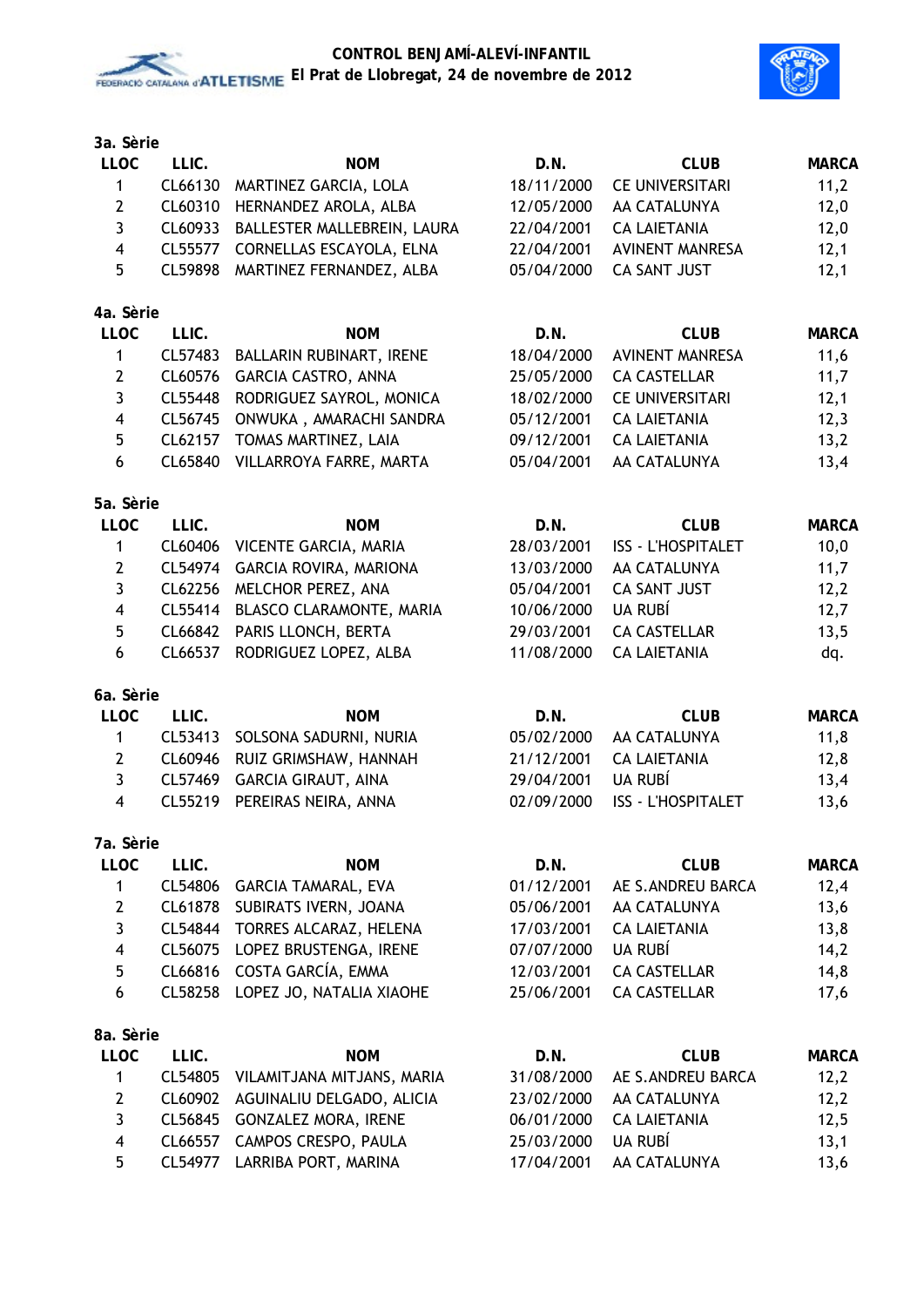

| 9a. Sèrie   |         |                                |            |                     |              |
|-------------|---------|--------------------------------|------------|---------------------|--------------|
| <b>LLOC</b> | LLIC.   | <b>NOM</b>                     | D.N.       | <b>CLUB</b>         | <b>MARCA</b> |
| 1           | CL64420 | JENE VINUESA, BET              | 09/03/2001 | <b>CA LAIETANIA</b> | 11,8         |
| 2           | CL66413 | PIERA CATALAN, OLIVIA          | 07/07/2000 | AA CATALUNYA        | 12,2         |
| 3           | CL61941 | RABAIXET TORTOSA, NEREA        | 15/09/2001 | AA CATALUNYA        | 12,8         |
| 4           | CL60312 | ILLA OVIEDO, ANDREA            | 30/01/2001 | AA CATALUNYA        | 13,2         |
| 5           | CL57085 | ANTOLINO CERVERA, JULIA        | 07/11/2000 | MUNTANYENC S.CUGAT  | 13,3         |
| 6           |         | CL57685 CIVERA POCEIRO, ANDREA | 17/05/2000 | AA CATALUNYA        | 15,1         |
| 10a. Sèrie  |         |                                |            |                     |              |
| <b>LLOC</b> | LLIC.   | <b>NOM</b>                     | D.N.       | <b>CLUB</b>         | <b>MARCA</b> |
| 1           | CL60132 | LAND, JESSICA                  | 25/03/2001 | <b>CE VILANOVA</b>  | 15,0         |

| SALT DE LLARGADA INFANTIL FEMENÍ (FOSSAR 1) |  |
|---------------------------------------------|--|
|---------------------------------------------|--|

| <b>LLOC</b>             | LLIC.   | <b>NOM</b>                    | D.N.       | <b>CLUB</b>               | <b>MARCA</b> |
|-------------------------|---------|-------------------------------|------------|---------------------------|--------------|
| 1                       | CL60406 | VICENTE GARCIA, MARIA         | 28/03/2001 | <b>ISS - L'HOSPITALET</b> | 4,65         |
| $\overline{2}$          | CL55447 | ATANCE LOUSTAUNAU, ORIANNE    | 03/01/2000 | <b>CE UNIVERSITARI</b>    | 4,51         |
| 3                       | CL55934 | TORRESCASANA AMADOR, CLAUDIA  | 20/07/2000 | <b>AVINENT MANRESA</b>    | 4,46         |
| $\overline{\mathbf{4}}$ | CL66130 | MARTINEZ GARCIA, LOLA         | 18/11/2000 | <b>CE UNIVERSITARI</b>    | 4,36         |
| 5                       | CL55577 | CORNELLAS ESCAYOLA, ELNA      | 22/04/2001 | <b>AVINENT MANRESA</b>    | 4,32         |
| 6                       | CL52983 | <b>GABALDON GRAU, CLARA</b>   | 13/04/2000 | AA CATALUNYA              | 4,26         |
| $\overline{7}$          | CL59415 | SASOT TEIXIDO, ANNA           | 09/03/2001 | <b>UA TERRASSA</b>        | 4,15         |
| 8                       | CL53413 | SOLSONA SADURNI, NURIA        | 05/02/2000 | AA CATALUNYA              | 4,11         |
| 9                       | CL61068 | GARCIA PELEGRIN, ARIADNA      | 04/08/2000 | <b>GEIE GIRONÍ</b>        | 4,04         |
| 10                      | CL57483 | BALLARIN RUBINART, IRENE      | 18/04/2000 | <b>AVINENT MANRESA</b>    | 4,04         |
| 11                      | CL62770 | HUGUET SORO, JUDIT            | 21/08/2000 | <b>CE UNIVERSITARI</b>    | 3,81         |
| 12                      | CL55448 | RODRIGUEZ SAYROL, MONICA      | 18/02/2000 | <b>CE UNIVERSITARI</b>    | 3,76         |
| 13                      | CL55583 | TARRAGO CLOP, MERITXELL       | 13/01/2001 | <b>AVINENT MANRESA</b>    | 3,76         |
| 14                      | CL64586 | <b>CLOTET BLANCO, CARLA</b>   | 15/06/2001 | <b>AVINENT MANRESA</b>    | 3,75         |
| 15                      | CL63713 | MOYA BAHAMONDE, CLAUDIA       | 01/08/2000 | <b>CA CASTELLAR</b>       | 3,73         |
| 16                      | CL55219 | PEREIRAS NEIRA, ANNA          | 02/09/2000 | <b>ISS - L'HOSPITALET</b> | 3,62         |
| 17                      | CL60351 | <b>VERGES PEREZ, ALBA</b>     | 02/05/2001 | AA CATALUNYA              | 3,60         |
| 18                      | CL66413 | PIERA CATALAN, OLIVIA         | 07/07/2000 | AA CATALUNYA              | 3,59         |
| 19                      | CL54973 | MENDEZ LOPEZ, MARTA           | 08/10/2001 | AA CATALUNYA              | 3,52         |
| 20                      | CL61090 | RABASSA IRIARTE, JULIA        | 25/05/2001 | <b>AVINENT MANRESA</b>    | 3,48         |
| 21                      | CL60310 | HERNANDEZ AROLA, ALBA         | 12/05/2000 | AA CATALUNYA              | 3,48         |
| 22                      | CL60902 | AGUINALIU DELGADO, ALICIA     | 23/02/2000 | AA CATALUNYA              | 3,42         |
| 23                      | CL56899 | DALMAU CLOTET, JULIA          | 04/05/2001 | <b>AVINENT MANRESA</b>    | 3,41         |
| 24                      | CL66150 | <b>GARCIA GARCIA, MARIONA</b> | 18/01/2000 | <b>GA LLUÏSOS MATARO</b>  | 3,29         |
| 25                      | CL53453 | NAVARRO PADILLA, MAR          | 25/04/2000 | <b>UGE BADALONA</b>       | 3,22         |
| 26                      | CL60576 | GARCIA CASTRO, ANNA           | 25/05/2000 | <b>CA CASTELLAR</b>       | 3,11         |
|                         | CL54977 | LARRIBA PORT, MARINA          | 17/04/2001 | AA CATALUNYA              | <b>NULS</b>  |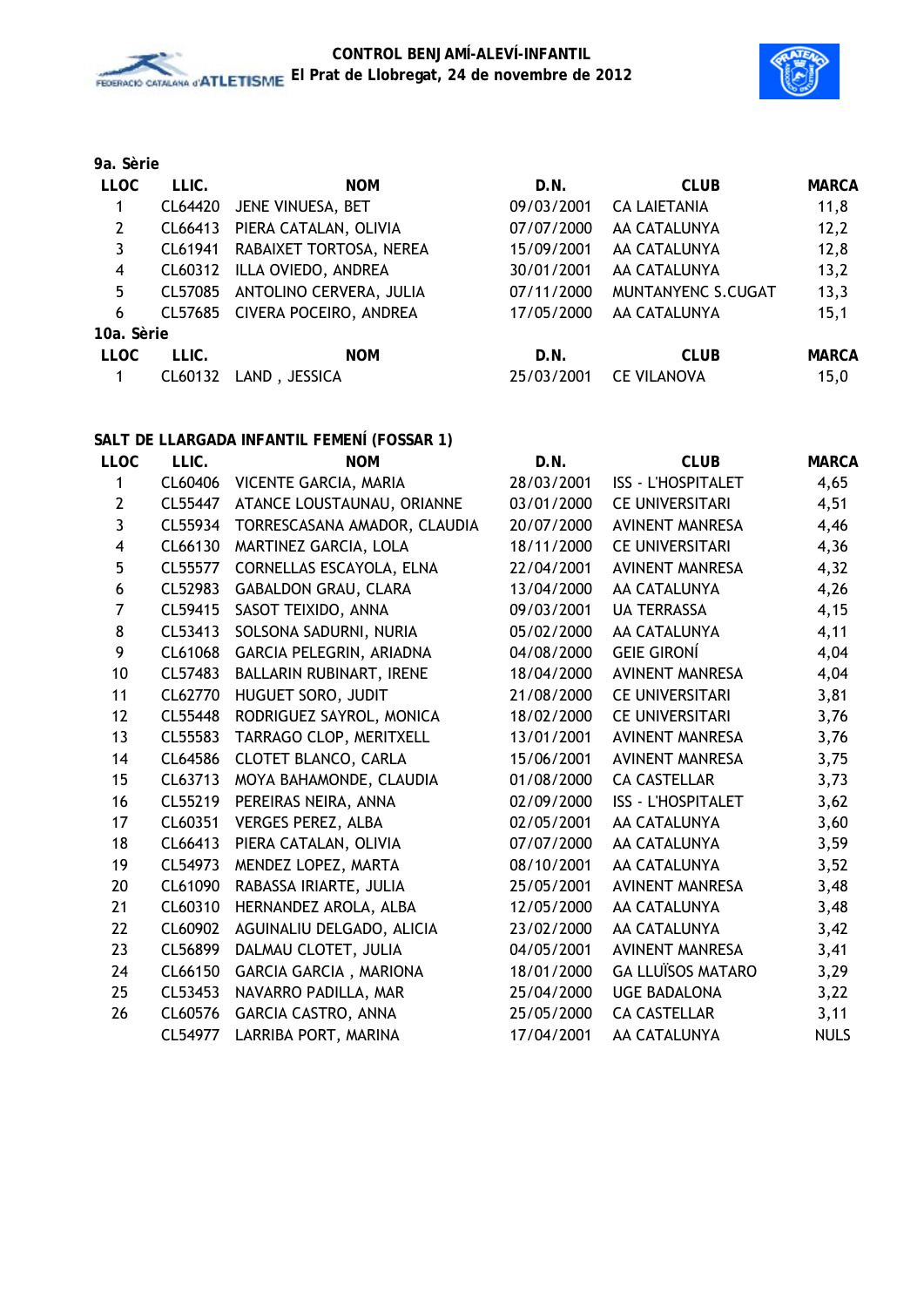

# **SALT DE LLARGADA INFANTIL FEMENÍ (FOSSAR 2)**

| <b>LLOC</b>             | LLIC.   | <b>NOM</b>                         | D.N.       | <b>CLUB</b>               | <b>MARCA</b> |
|-------------------------|---------|------------------------------------|------------|---------------------------|--------------|
| 1                       |         | CL55414 BLASCO CLARAMONTE, MARIA   | 10/06/2000 | UA RUBÍ                   | 4,09         |
| 2                       | CL59898 | MARTINEZ FERNANDEZ, ALBA           | 05/04/2000 | CA SANT JUST              | 3,90         |
| $\mathbf{3}$            | CL60933 | BALLESTER MALLEBREIN, LAURA        | 22/04/2001 | <b>CA LAIETANIA</b>       | 3,78         |
| $\overline{\mathbf{4}}$ | CL57469 | <b>GARCIA GIRAUT, AINA</b>         | 29/04/2001 | UA RUBÍ                   | 3,75         |
| 5                       | CL60408 | MPECK-BADA MANIDANG, PAMELA        | 09/11/2001 | <b>ISS - L'HOSPITALET</b> | 3,71         |
| 6                       | CL60932 | ALSINA MUÑIZ, HELENA               | 22/05/2001 | <b>CA LAIETANIA</b>       | 3,59         |
| $\overline{7}$          | CL65479 | AGYEIWAAH BIOH, PEPETA             | 29/04/2001 | CA VIC                    | 3,55         |
| 8                       | CL56703 | ACEVEDO CAMPOS, IZASCUN            | 19/03/2000 | PRATENC AA                | 3,54         |
| 9                       | CL65840 | VILLARROYA FARRE, MARTA            | 05/04/2001 | AA CATALUNYA              | 3,45         |
| 10                      |         | CL52752 MARTINEZ CAMPOY, MARIA     | 29/09/2000 | <b>GA LLUISOS MATARO</b>  | 3,35         |
| 11                      |         | CL54805 VILAMITJANA MITJANS, MARIA | 31/08/2000 | AE S.ANDREU BARCA         | 3,32         |
| 12                      |         | CL63392 RIDAMEYA JAN, VICTORIA     | 05/11/2001 | <b>ISS - L'HOSPITALET</b> | 3,30         |
| 13                      | CL56845 | <b>GONZALEZ MORA, IRENE</b>        | 06/01/2000 | <b>CA LAIETANIA</b>       | 3,25         |
| 14                      | CL63390 | LUBAKI BOTITA, MEDELENE            | 07/07/2000 | <b>ISS - L'HOSPITALET</b> | 3,22         |
| 15                      | CL66557 | CAMPOS CRESPO, PAULA               | 25/03/2000 | UA RUBÍ                   | 3,21         |
| 16                      | CL55926 | ARJONA HOLGADO, ALBA               | 27/09/2001 | UA RUBÍ                   | 3,19         |
| 17                      | CL61941 | RABAIXET TORTOSA, NEREA            | 15/09/2001 | AA CATALUNYA              | 3,18         |
| 18                      | CL58943 | <b>GONZALEZ MATEO, PAULA</b>       | 27/08/2001 | PRATENC AA                | 3,16         |
| 19                      | CL63250 | MONTESINOS GARRIDO, AIDA           | 11/11/2000 | PRATENC AA                | 3,15         |
| 20                      | CL62256 | MELCHOR PEREZ, ANA                 | 05/04/2001 | CA SANT JUST              | 3,14         |
| 21                      | CL58258 | LOPEZ JO, NATALIA XIAOHE           | 25/06/2001 | <b>CA CASTELLAR</b>       | 3,13         |
| 22                      | CL67001 | URBANO RODRIGUEZ, NURIA            | 21/09/2000 | PRATENC AA                | 3,11         |
| 23                      | CL65833 | SAMSO MARTINEZ, MARTA              | 18/01/2000 | AA CATALUNYA              | 3,11         |
| 24                      | CL57711 | RUBIA ALARCON, AINHOA              | 12/10/2000 | CA OLESA                  | 3,10         |
| 25                      | CL66556 | CAMPOS CRESPO, NEREA               | 26/06/2001 | UA RUBÍ                   | 3,08         |
| 26                      | CL55156 | BAENA MARTINEZ, ENYA               | 07/02/2001 | <b>UA TERRASSA</b>        | 3,08         |
| 27                      | CL66579 | VILCHES SEGURA, MARTA              | 08/09/2000 | UA RUBÍ                   | 3,07         |
| 28                      | CL61878 | SUBIRATS IVERN, JOANA              | 05/06/2001 | AA CATALUNYA              | 3,07         |
| 29                      | CL54806 | <b>GARCIA TAMARAL, EVA</b>         | 01/12/2001 | AE S.ANDREU BARCA         | 3,02         |
| 30                      | CL65131 | MARTIN LOPEZ, NOELIA               | 23/05/2001 | <b>UA TERRASSA</b>        | 3,02         |
| 31                      | CL58805 | GONZALEZ TINTORE, ANNA             | 01/08/2001 | <b>ISS - L'HOSPITALET</b> | 2,93         |
| 32                      | CL66936 | SANCHEZ NAVARRO, ANDREA            | 22/12/2000 | <b>CA BAIX MONTSENY</b>   | 2,92         |
| 33                      | CL65987 | RUIZ LLORENS, SILVIA               | 09/12/2001 | CA SANT JUST              | 2,92         |
| 34                      | CL64175 | PUIGGROS FIGUERAS, CAROLINA        | 09/10/2001 | <b>ISS - L'HOSPITALET</b> | 2,91         |
| 35                      | CL57021 | PEDROL VILA, EMMA                  | 02/10/2001 | AE MOLINS 2000            | 2,89         |
| 36                      | CL56075 | LOPEZ BRUSTENGA, IRENE             | 07/07/2000 | UA RUBÍ                   | 2,85         |
| 37                      | CL56698 | GRUESO ALVAREZ, ELENA              | 19/01/2001 | PRATENC AA                | 2,84         |
| 38                      | CL65827 | OLIVERA SORIANO, ANNA              | 14/06/2000 | AA CATALUNYA              | 2,84         |
| 39                      | CL60343 | SIVILLA CALVO, ANDREA              | 24/06/2001 | AA CATALUNYA              | 2,83         |
| 40                      | CL60312 | ILLA OVIEDO, ANDREA                | 30/01/2001 | AA CATALUNYA              | 2,75         |
| 41                      | CL59419 | SOLER ALCOLEA, PAULA               | 29/01/2001 | UA TERRASSA               | 2,61         |
| 42                      | CL64100 | GARNACHO FRANQUESA, LAURA          | 30/07/2001 | <b>CA CASTELLAR</b>       | 2,61         |
| 43                      | CL62175 | MARTINEZ ISART, JUDITH             | 12/04/2001 | <b>AVINENT MANRESA</b>    | 2,60         |
| 44                      | CL66013 | GUTMAN ARGEMI, CLARA               | 19/08/2000 | <b>UA TERRASSA</b>        | 2,55         |
| 45                      | CL57685 | CIVERA POCEIRO, ANDREA             | 17/05/2000 | AA CATALUNYA              | 2,51         |
| 46                      | CL65838 | TARES BARRAGAN, ABRIL              | 08/04/2001 | AA CATALUNYA              | 2,47         |
| 47                      | CL65977 | <b>GRANE PEREZ, AMANDA</b>         | 02/11/2001 | CA SANT JUST              | 2,46         |
| 48                      | CL59772 | PIEROLA MAÑAS, LAURA               | 22/06/2001 | <b>AVINENT MANRESA</b>    | 2,41         |
|                         | CL63801 | ESTRUCH ESCAMEZ, MERITXELL         | 12/05/2001 | <b>AVINENT MANRESA</b>    | <b>NULS</b>  |
|                         | CL55154 | FLORENZA NOVIALS, SILVIA           | 01/08/2001 | <b>UA TERRASSA</b>        | <b>NULS</b>  |
|                         | CL65986 | ROMERO DE AVILA SALAS, ESTER       | 31/12/2001 | <b>CA SANT JUST</b>       | <b>NULS</b>  |
|                         |         |                                    |            |                           |              |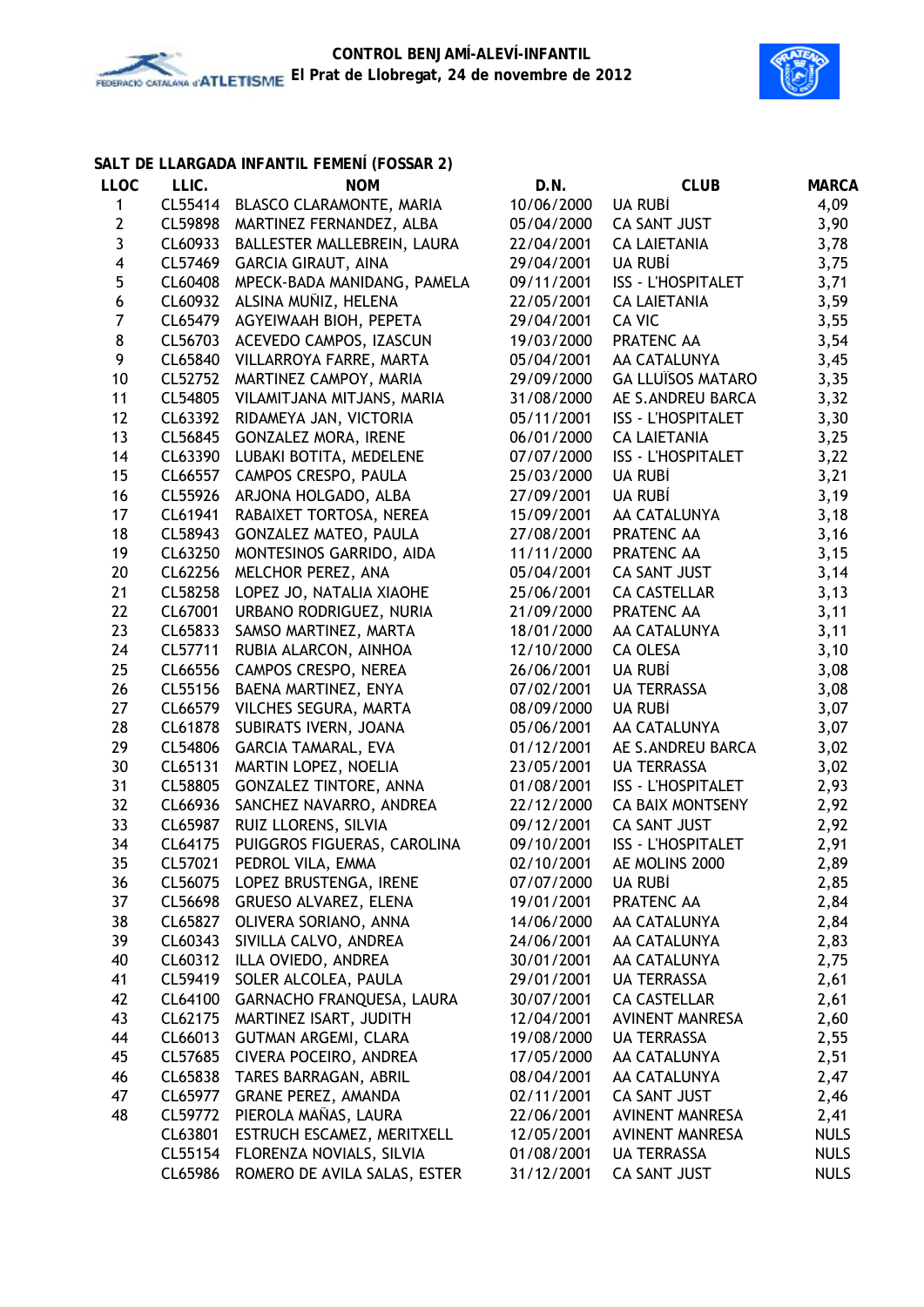

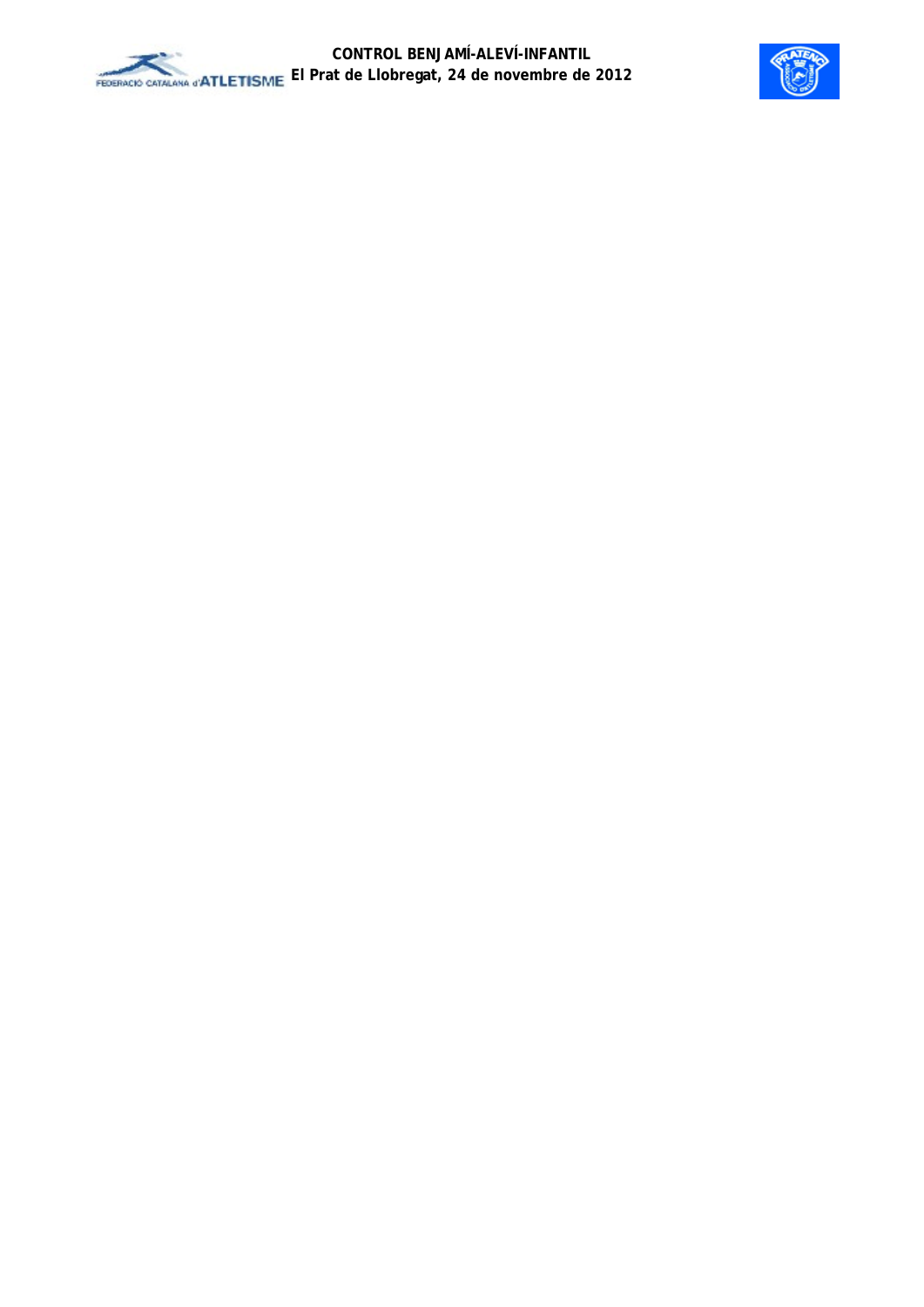

## **LLANÇAMENT DE PES INFANTIL FEMENÍ**

| <b>LLOC</b>  | LLIC.   | <b>NOM</b>                    | D.N.       | <b>CLUB</b>               | <b>MARCA</b> |
|--------------|---------|-------------------------------|------------|---------------------------|--------------|
| 1            | CL60406 | VICENTE GARCIA, MARIA         | 28/03/2001 | <b>ISS - L'HOSPITALET</b> | 10,27        |
| $\mathbf{2}$ | CL52983 | <b>GABALDON GRAU, CLARA</b>   | 13/04/2000 | AA CATALUNYA              | 8,72         |
| 3            | CL60562 | GONZALEZ HERNÁNDEZ, SARA      | 10/02/2000 | <b>ISS - L'HOSPITALET</b> | 8,34         |
| 4            | CL54698 | CASTELLS LLACH, JULIA         | 23/12/2000 | <b>CA CANALETES</b>       | 7,94         |
| 5            | CL55414 | BLASCO CLARAMONTE, MARIA      | 10/06/2000 | UA RUBÍ                   | 7,85         |
| 6            | CL55154 | FLORENZA NOVIALS, SILVIA      | 01/08/2001 | <b>UA TERRASSA</b>        | 7,75         |
| 7            | CL55934 | TORRESCASANA AMADOR, CLAUDIA  | 20/07/2000 | <b>AVINENT MANRESA</b>    | 7,63         |
| 8            | CL59415 | SASOT TEIXIDO, ANNA           | 09/03/2001 | <b>UA TERRASSA</b>        | 7,30         |
| 9            | CL53642 | PALACIN ESTER, JULIA          | 27/04/2000 | <b>UA TERRASSA</b>        | 7,26         |
| 10           | CL56703 | ACEVEDO CAMPOS, IZASCUN       | 19/03/2000 | PRATENC AA                | 7,22         |
| 11           | CL62190 | SELLARES ALTAMIRA, JUDIT      | 13/04/2000 | <b>AVINENT MANRESA</b>    | 7,20         |
| 12           | CL63987 | PONSI BOSCH, JORDINA          | 15/05/2001 | ACE RIUDELLOTS            | 6,99         |
| 13           | CL61068 | GARCIA PELEGRIN, ARIADNA      | 04/08/2000 | <b>GEIE GIRONÍ</b>        | 6,94         |
| 14           | CL55577 | CORNELLAS ESCAYOLA, ELNA      | 22/04/2001 | <b>AVINENT MANRESA</b>    | 6,77         |
| 15           | CL62721 | PUERTA GARCIA, JULIA          | 06/07/2000 | <b>UA TERRASSA</b>        | 6,67         |
|              |         |                               | 22/06/2001 |                           |              |
| 16           | CL56261 | MUÑOZ MOLINA, AINA            |            | <b>CA CASTELLAR</b>       | 6,48         |
| 17           | CL55157 | HEREDIA RODRIGUEZ, BELEN      | 22/04/2000 | <b>UA TERRASSA</b>        | 6,47         |
| 18           | CL55156 | BAENA MARTINEZ, ENYA          | 07/02/2001 | <b>UA TERRASSA</b>        | 6,45         |
| 19           | CL66814 | CALERO JIMÉNEZ, MIREIA        | 28/04/2000 | <b>CA CASTELLAR</b>       | 6,39         |
| 20           | CL55219 | PEREIRAS NEIRA, ANNA          | 02/09/2000 | <b>ISS - L'HOSPITALET</b> | 6,27         |
| 21           | CL64187 | NAVARRETE MORETA, PAULA       | 01/03/2000 | <b>CA CANALETES</b>       | 6,22         |
| 22           | CL61845 | ALSINA VIRGILI, LIA           | 03/04/2000 | <b>CE UNIVERSITARI</b>    | 6,17         |
| 23           | CL56899 | DALMAU CLOTET, JULIA          | 04/05/2001 | <b>AVINENT MANRESA</b>    | 6,08         |
| 24           | CL67001 | URBANO RODRIGUEZ, NURIA       | 21/09/2000 | PRATENC AA                | 6,06         |
| 25           | CL55583 | TARRAGO CLOP, MERITXELL       | 13/01/2001 | <b>AVINENT MANRESA</b>    | 5,99         |
| 26           | CL63250 | MONTESINOS GARRIDO, AIDA      | 11/11/2000 | PRATENC AA                | 5,99         |
| 27           | CL65131 | MARTIN LOPEZ, NOELIA          | 23/05/2001 | <b>UA TERRASSA</b>        | 5,93         |
| 28           | CL60576 | GARCIA CASTRO, ANNA           | 25/05/2000 | <b>CA CASTELLAR</b>       | 5,84         |
| 29           | CL62175 | MARTINEZ ISART, JUDITH        | 12/04/2001 | AVINENT MANRESA           | 5,82         |
| 30           | CL57483 | BALLARIN RUBINART, IRENE      | 18/04/2000 | <b>AVINENT MANRESA</b>    | 5,81         |
| 31           | CL58805 | <b>GONZALEZ TINTORE, ANNA</b> | 01/08/2001 | <b>ISS - L'HOSPITALET</b> | 5,79         |
| 32           | CL60408 | MPECK-BADA MANIDANG, PAMELA   | 09/11/2001 | <b>ISS - L'HOSPITALET</b> | 5,78         |
| 33           | CL66204 | CUQUERELLA VILADRICH, ANNA    | 08/10/2000 | <b>CA LAIETANIA</b>       | 5,78         |
| 34           | CL60932 | ALSINA MUÑIZ, HELENA          | 22/05/2001 | <b>CA LAIETANIA</b>       | 5,67         |
| 35           | CL57021 | PEDROL VILA, EMMA             | 02/10/2001 | AE MOLINS 2000            | 5,63         |
| 36           | CL64586 | <b>CLOTET BLANCO, CARLA</b>   | 15/06/2001 | <b>AVINENT MANRESA</b>    | 5,60         |
| 37           | CL58258 | LOPEZ JO, NATALIA XIAOHE      | 25/06/2001 | <b>CA CASTELLAR</b>       | 5,42         |
| 38           | CL56075 | LOPEZ BRUSTENGA, IRENE        | 07/07/2000 | UA RUBÍ                   | 5,38         |
| 39           | CL66842 | PARIS LLONCH, BERTA           | 29/03/2001 | <b>CA CASTELLAR</b>       | 5,33         |
| 40           | CL64100 | GARNACHO FRANQUESA, LAURA     | 30/07/2001 | <b>CA CASTELLAR</b>       | 5,24         |
| 41           | CL56266 | VIÑAS MIRALLES, JUDITH        | 27/06/2000 | <b>CA CASTELLAR</b>       | 5,21         |
| 42           | CL63801 | ESTRUCH ESCAMEZ, MERITXELL    | 12/05/2001 | <b>AVINENT MANRESA</b>    | 5,17         |
| 43           | CL58269 | CONESA FORET, LAURA           | 16/10/2000 | <b>CA CASTELLAR</b>       | 5,13         |
| 44           | CL52752 | MARTINEZ CAMPOY, MARIA        | 29/09/2000 | <b>GA LLUÏSOS MATARO</b>  | 5,04         |
| 45           | CL65144 | POLONIO GALAN, CARLA          | 18/12/2001 | <b>UA TERRASSA</b>        | 5,01         |
| 46           | CL66557 | CAMPOS CRESPO, PAULA          | 25/03/2000 | UA RUBÍ                   | 4,97         |
| 47           | CL64175 | PUIGGROS FIGUERAS, CAROLINA   | 09/10/2001 | <b>ISS - L'HOSPITALET</b> | 4,94         |
| 48           | CL63392 | RIDAMEYA JAN, VICTORIA        | 05/11/2001 | ISS - L'HOSPITALET        | 4,90         |
| 49           | CL59772 | PIEROLA MAÑAS, LAURA          | 22/06/2001 | AVINENT MANRESA           | 4,87         |
| 50           | CL63713 | MOYA BAHAMONDE, CLAUDIA       | 01/08/2000 | <b>CA CASTELLAR</b>       | 4,77         |
| 51           | CL59419 | SOLER ALCOLEA, PAULA          | 29/01/2001 | UA TERRASSA               | 4,68         |
|              |         |                               |            |                           |              |
| 52           | CL66244 | ROIG ANTOJA, MARIA            | 24/09/2001 | <b>CA LAIETANIA</b>       | 4,63         |
| 53           | CL66579 | VILCHES SEGURA, MARTA         | 08/09/2000 | UA RUBÍ                   | 4,45         |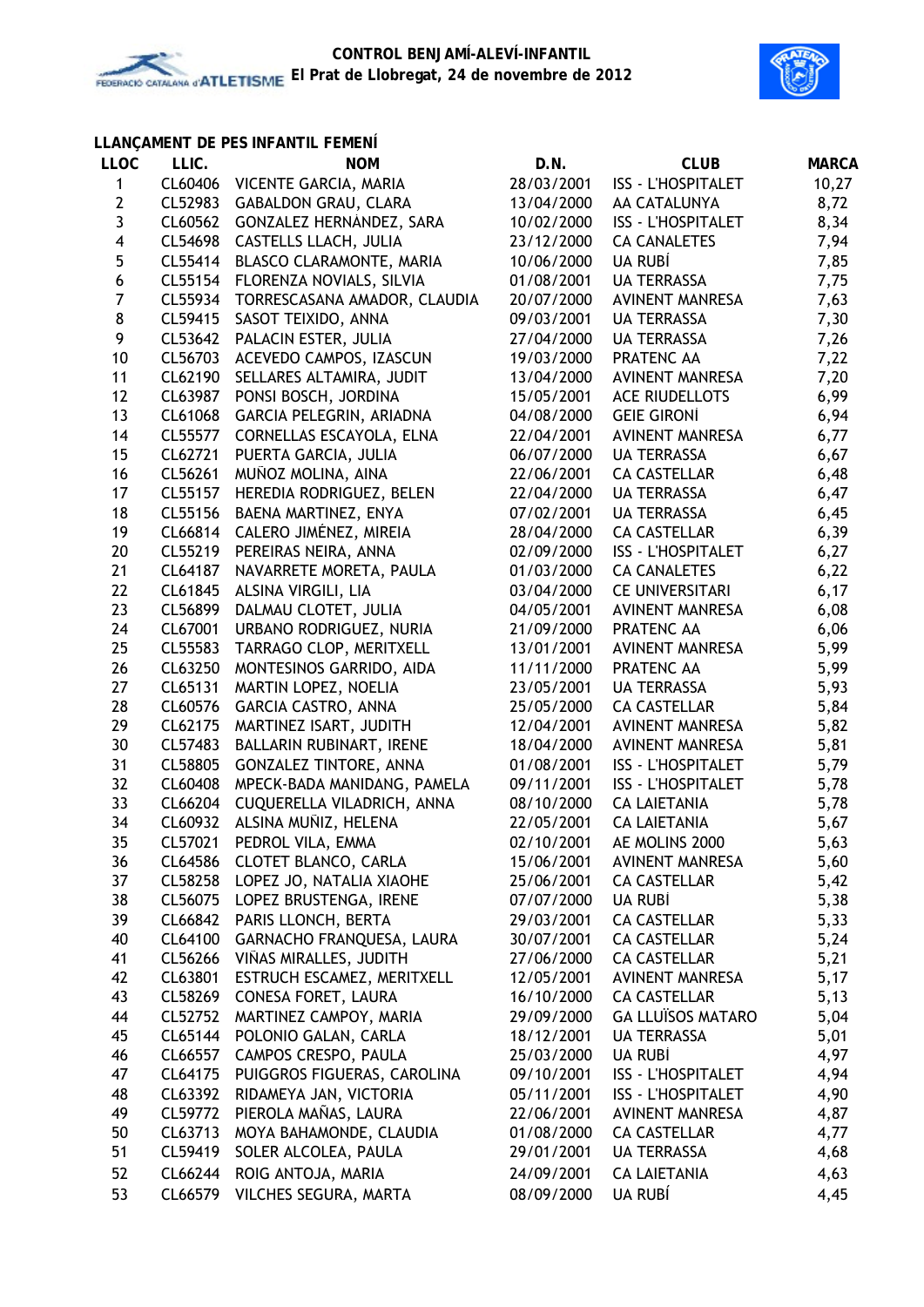

|    | 54 CL66816 COSTA GARCÍA, EMMA      |                    | 12/03/2001 CA CASTELLAR | 4,35        |
|----|------------------------------------|--------------------|-------------------------|-------------|
| 55 | CL58465 MARANO OGLIENGO, ANTONELLA |                    | 16/08/2001 UA TERRASSA  | 4.12        |
|    | 56 CL66556 CAMPOS CRESPO, NEREA    | 26/06/2001 UA RUBÍ |                         | 4.03        |
| 57 | CL66845 PINTO ESPIN, CARLA         |                    | 16/10/2000 CA CASTELLAR | 2,69        |
|    | CL66219 ICARDO ADELL, EVA          |                    | 11/06/2000 CA LAIETANIA | <b>NULS</b> |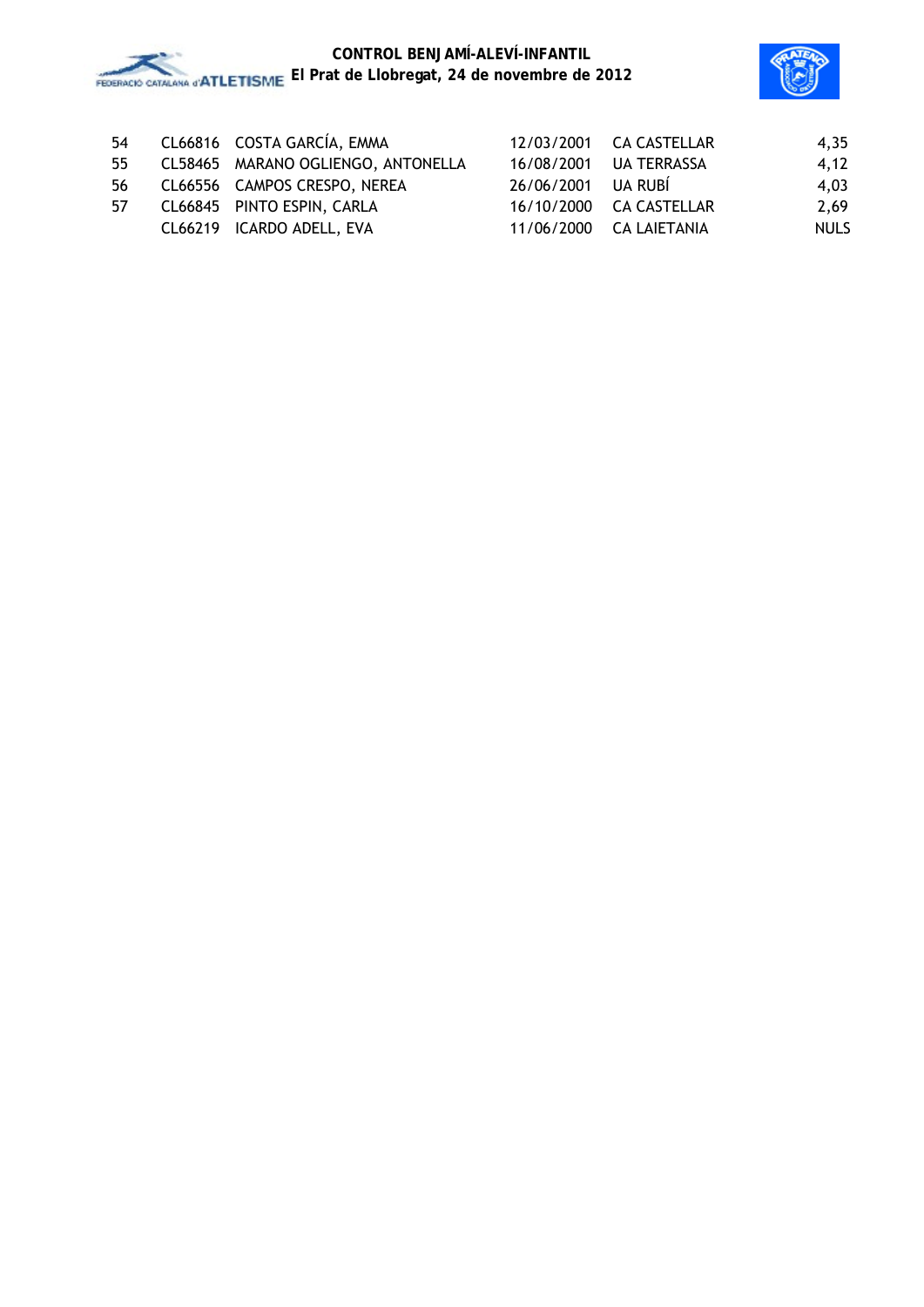

### **60 METRES LLISOS ALEVÍ MASCULÍ**

# **1a. Sèrie**

| <b>LLOC</b> | LLIC. | <b>NOM</b>                         | D.N.                    | <b>CLUB</b>                   | <b>MARCA</b> |
|-------------|-------|------------------------------------|-------------------------|-------------------------------|--------------|
|             |       | CL57284 RODRIGUEZ FAUROUX, JOAQUIM |                         | 19/03/2002 ISS - L'HOSPITALET | 8,9          |
|             |       | CL58950 MONTES LOPEZ, MARIO        | 20/02/2002 PRATENC AA   |                               | 9,1          |
|             |       | CL58670 MESAS HERRANZ, ADRIA       |                         | 03/09/2002 AVINENT MANRESA    | 9,4          |
| 4           |       | CL65872 MAS SAFONT-TRIA, JAN       |                         | 04/12/2002 GA LLUÏSOS MATARO  | 10,2         |
| 5.          |       | CL59441 MATIAS CALA, ALBERTO       |                         | 27/02/2003 AE S.ANDREU BARCA  | 10,3         |
| 6           |       | CL66206 FARELO CORCHADO, MARC      | 27/04/2003 CA LAIETANIA |                               | 11,5         |
|             |       |                                    |                         |                               |              |

#### **2a. Sèrie**

| LLOC         | LLIC. | <b>NOM</b>                     | D.N.                    | <b>CLUB</b>                   | <b>MARCA</b> |
|--------------|-------|--------------------------------|-------------------------|-------------------------------|--------------|
| $\mathbf{1}$ |       | CL61235 MOLINA GOMEZ, ERIC     |                         | 24/01/2002 AVINENT MANRESA    | 9,0          |
| 2            |       | CL67035 POZO GARCIA, PAU       |                         | 30/01/2002 ISS - L'HOSPITALET | 9,6          |
|              |       | CL66201 CARRASCO PAVON, DANIEL | 28/11/2003 CA LAIETANIA |                               | 9,7          |
| 4            |       | CL58948 MOGAS MORALES, ROGER   | 08/04/2002 PRATENC AA   |                               | 9,9          |
| 5.           |       | CL59437 GARCIA TAMARAL, JOSEP  |                         | 09/07/2003 AE S.ANDREU BARCA  | 10,0         |
| 6            |       | CL65871 MARTINEZ MORTE, GERARD |                         | 18/12/2002 GA LLUÏSOS MATARO  | 11,5         |
|              |       |                                |                         |                               |              |

# **3a. Sèrie**

| <b>LLOC</b> | LLIC. | <b>NOM</b>                        | D.N.                     | <b>CLUB</b>                   | <b>MARCA</b> |
|-------------|-------|-----------------------------------|--------------------------|-------------------------------|--------------|
|             |       | CL57285 CARRASCO VILASECA, GERARD |                          | 24/10/2002 ISS - L'HOSPITALET | 9,1          |
|             |       | CL62535 HURTADO PINEDO, JESUS     | 20/06/2002 CA VILADECANS |                               | 9,3          |
|             |       | CL63248 MONTESINOS GARRIDO, POL   | 26/03/2002 PRATENC AA    |                               | 9,5          |
| 4           |       | CL61231 ALVAREZ CARACUEL, SERGI   |                          | 04/05/2002 AVINENT MANRESA    | 9,9          |
| 5           |       | CL66209 FERNANDEZ HERRERA, ALEIX  | 15/08/2003 CA LAIETANIA  |                               | 10,7         |
| 6           |       | CL63319 DE HARO PONCE, PAU        |                          | 04/02/2002 GA LLUÏSOS MATARO  | 10,8         |
|             |       |                                   |                          |                               |              |

#### **4a. Sèrie**

| <b>LLOC</b> | LLIC. | <b>NOM</b>                    | D.N.                    | <b>CLUB</b>                  | <b>MARCA</b> |
|-------------|-------|-------------------------------|-------------------------|------------------------------|--------------|
|             |       | CL61266 FATY TOLOSA, ISMAEL   | 28/01/2002 CA MOLLET    |                              | 9,2          |
|             |       | CL59857 TAULATS BRAOS, DIDAC  |                         | 24/09/2003 CORNELLÃ AT.      | 9,6          |
|             |       | CL58948 MOGAS MORALES, ROGER  | 08/04/2002 PRATENC AA   |                              | 9,6          |
| 4           |       | CL61900 GARCIA MAGRANS, SERGI |                         | 14/03/2003 AVINENT MANRESA   | 10,7         |
| 5.          |       | CL65845 ARDIL PORRAS, MARCEL  |                         | 15/10/2003 GA LLUÏSOS MATARO | 10,7         |
| 6           |       | CL66226 MORA SOSPEDRA, ROGER  | 22/07/2003 CA LAIETANIA |                              | 10,9         |
|             |       |                               |                         |                              |              |

# **5a. Sèrie**

| LLOC         | LLIC. | <b>NOM</b>                       | D.N. | <b>CLUB</b>                  | <b>MARCA</b> |
|--------------|-------|----------------------------------|------|------------------------------|--------------|
|              |       | CL57514 RAFI DVORACEK, ANDREAS   |      | 24/04/2002 CE UNIVERSITARI   | 9,5          |
| <sup>2</sup> |       | CL65862 GARI PINA, CRISTIAN      |      | 04/11/2003 GA LLUÏSOS MATARO | 10,0         |
| 3            |       | CL65667 TOVAR ARJONA, ALBERT     |      | 12/02/2002 CORNELLÃ AT.      | 10,1         |
| 4            |       | CL61237 SANTANACH PINTOR, PAU    |      | 16/07/2002 AVINENT MANRESA   | 10,6         |
| 5.           |       | CL61669 PEREZ VILORIA, ALEJANDRO |      | 25/03/2003 PRATENC AA        | 11,0         |
| 6            |       | CL66193 AYMERICH ESTRANY, LLUC   |      | 06/07/2003 CA LAIETANIA      | 13,0         |
|              |       |                                  |      |                              |              |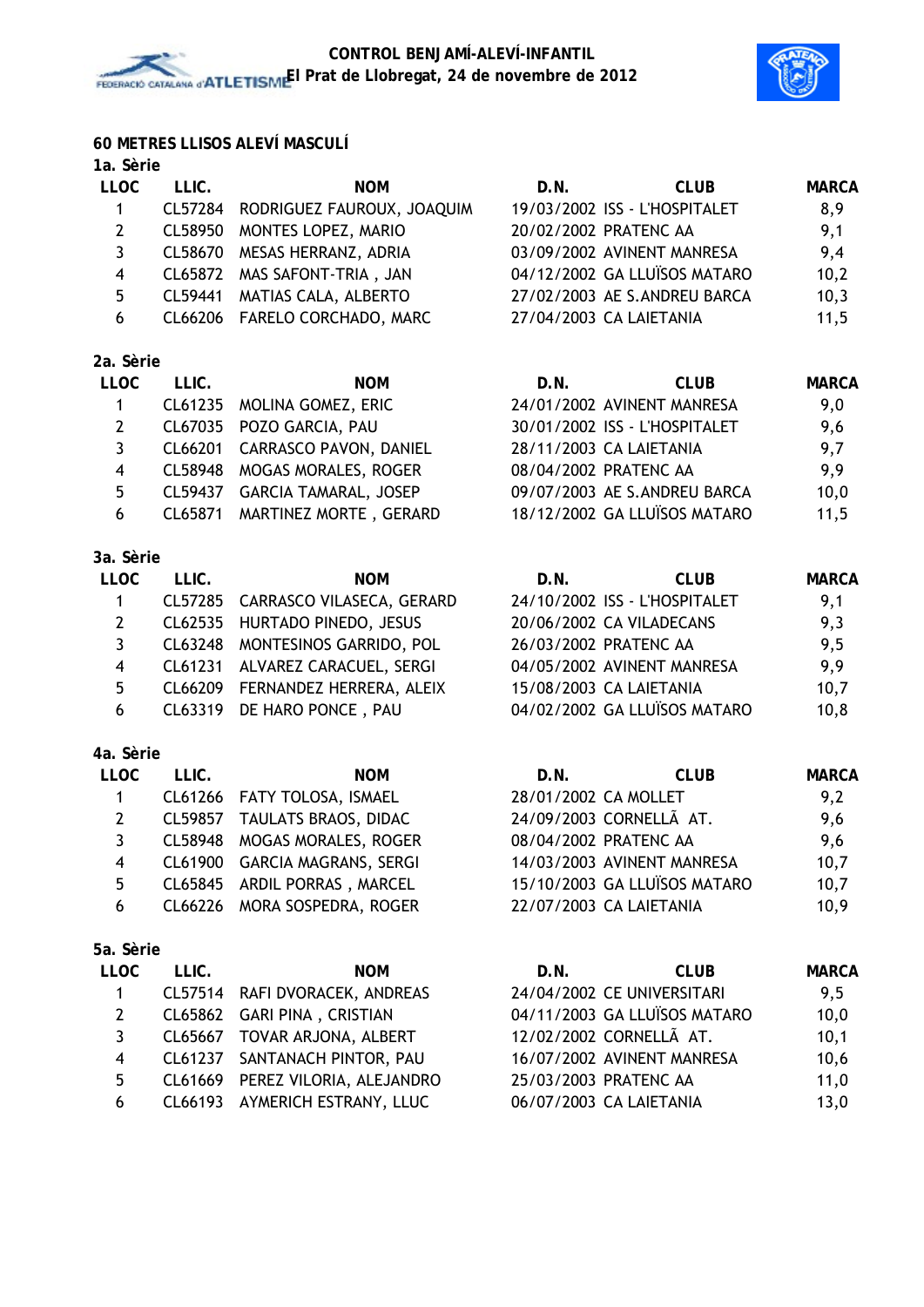

| 6a. Sèrie               |         |                              |                   |                              |              |
|-------------------------|---------|------------------------------|-------------------|------------------------------|--------------|
| <b>LLOC</b>             | LLIC.   | <b>NOM</b>                   | D.N.              | <b>CLUB</b>                  | <b>MARCA</b> |
| 1                       | CL66351 | ALFONSO FALGOSA, MARC        |                   | 06/04/2002 CE UNIVERSITARI   | 9,4          |
| $\mathbf{2}$            | CL65650 | GAVALDA ALONSO, POL          |                   | 03/05/2002 CORNELLÃ AT.      | 9,9          |
| $\overline{3}$          | CL63467 | VERA GONZALEZ, VICTOR        |                   | 05/12/2003 PRATENC AA        | 10,1         |
| $\overline{\mathbf{4}}$ | CL65879 | MOLINA NIETO, JOSEP ORIOL    |                   | 03/09/2003 GA LLUÏSOS MATARO | 10,2         |
|                         |         |                              |                   |                              |              |
| 7a. Sèrie               |         |                              |                   |                              |              |
| <b>LLOC</b>             | LLIC.   | <b>NOM</b>                   | D.N.              | <b>CLUB</b>                  | <b>MARCA</b> |
| 1                       | CL58171 | MIGUEL DOMINGUEZ, MARC       |                   | 16/06/2002 CORNELLÃ AT.      | 9,7          |
| $\overline{2}$          | CL60273 | PONS ESTEVE, PAU             |                   | 27/08/2003 CE UNIVERSITARI   | 10,2         |
| $\overline{3}$          | CL66998 | REYES OLANDA, SERGIO         |                   | 06/02/2002 PRATENC AA        | 10,2         |
| $\overline{\mathbf{4}}$ | CL65901 | TELESON PAGANO, DANIL        |                   | 21/08/2003 GA LLUÏSOS MATARO | 11,3         |
| 5                       | CL61253 | JURADO AMBROS, ROC           |                   | 09/04/2003 CA LAIETANIA      | 11,9         |
| 8a. Sèrie               |         |                              |                   |                              |              |
| <b>LLOC</b>             | LLIC.   | <b>NOM</b>                   | D.N.              | <b>CLUB</b>                  | <b>MARCA</b> |
| $\mathbf{1}$            | CL58656 | GARCIA ASENSIO, GABRIEL      |                   | 04/01/2002 CE UNIVERSITARI   | 9,6          |
| $\overline{2}$          | CL66220 | <b>IGUAL SALTOR, GUILLEM</b> |                   | 05/09/2002 CA LAIETANIA      | 9,9          |
| 3                       | CL60294 | CIVERA POCEIRO, PAU          |                   | 08/10/2003 AA CATALUNYA      | 10,2         |
| $\overline{\mathbf{4}}$ | CL66357 | LECUONA MUSOLAS, LINO        |                   | 14/07/2002 CE UNIVERSITARI   | 10,4         |
| 5                       | CL60251 | BASSAS GARRITY, DANIEL       |                   | 23/01/2003 CE UNIVERSITARI   | 10,8         |
|                         |         |                              |                   |                              |              |
| 9a. Sèrie               |         |                              |                   |                              |              |
| <b>LLOC</b>             | LLIC.   | <b>NOM</b>                   | D.N.              | <b>CLUB</b>                  | <b>MARCA</b> |
| 1                       | CL64536 | CHERKAOUI, ZAKARIA           |                   | 28/04/2002 UA TERRASSA       | 9,2          |
| $\mathbf{2}$            | CL63745 | ALTIMIRA SANCHIS, POL        |                   | 23/09/2002 CA LAIETANIA      | 9,3          |
| $\overline{3}$          | CL65801 | BONAL CODOMI, LLUC           |                   | 06/04/2003 AA CATALUNYA      | 10,0         |
| $\overline{\mathbf{4}}$ | CL66737 | <b>FUENTES MAS, GERARD</b>   |                   | 17/07/2003 UA TERRASSA       | 10,4         |
| 5                       | CL62706 | HIERRO GARCIA, ASIER         |                   | 25/09/2002 UA TERRASSA       | 11,0         |
| 6                       | CL66984 | LAMONCHA MONTAÑO, JORDI      |                   | 25/03/2003 PRATENC AA        | 11,1         |
| 10a. Sèrie              |         |                              |                   |                              |              |
| <b>LLOC</b>             | LLIC.   | <b>NOM</b>                   | D.N.              | <b>CLUB</b>                  | <b>MARCA</b> |
| 1                       | CL67040 | CANTERO ORTIZ, ERIK          |                   | 24/02/2002 UA TERRASSA       | 9,1          |
| $\mathbf{2}$            | CL66669 | CABELLO OTERINO, VICTOR      |                   | 19/12/2003 AE MOLINS 2000    | 9,8          |
| 3                       | CL60335 | RICO GUASCH, JOAQUIM         |                   | 24/02/2002 AA CATALUNYA      | 10,6         |
| $\overline{\mathbf{4}}$ | CL66234 | PONS MARCHES, JAN            |                   | 10/12/2003 CA LAIETANIA      | 10,8         |
| 5                       | CL65169 | ALEPUZ PARDO, MARC           |                   | 01/10/2002 UA TERRASSA       | 11,5         |
|                         |         |                              |                   |                              |              |
| 11a. Sèrie              |         |                              |                   |                              |              |
| <b>LLOC</b>             | LLIC.   | <b>NOM</b>                   | D.N.              | <b>CLUB</b>                  | <b>MARCA</b> |
| 1                       | CL63013 | VANCELLS BORRALLERAS, FERRAN | 11/05/2003 CA VIC |                              | 9,8          |
| $\overline{2}$          | CL65965 | CATALAN CRESPO, VLADIMIR     |                   | 17/08/2002 CA SANT JUST      | 9,9          |
| 3                       | CL64154 | MARTINEZ GOMEZ, MARCEL       |                   | 08/12/2002 UA TERRASSA       | 10,0         |
| 4                       | CL62255 | MELCHOR PEREZ, ALEX          |                   | 02/04/2003 CA SANT JUST      | 10,4         |
| 5                       | CL60344 | SIVILLA CALVO, CRISTIAN      |                   | 22/07/2002 AA CATALUNYA      | 10,4         |
| 6                       | CL63986 | MOLINA GARCIA, PAU           |                   | 27/08/2002 ACE RIUDELLOTS    | 11,0         |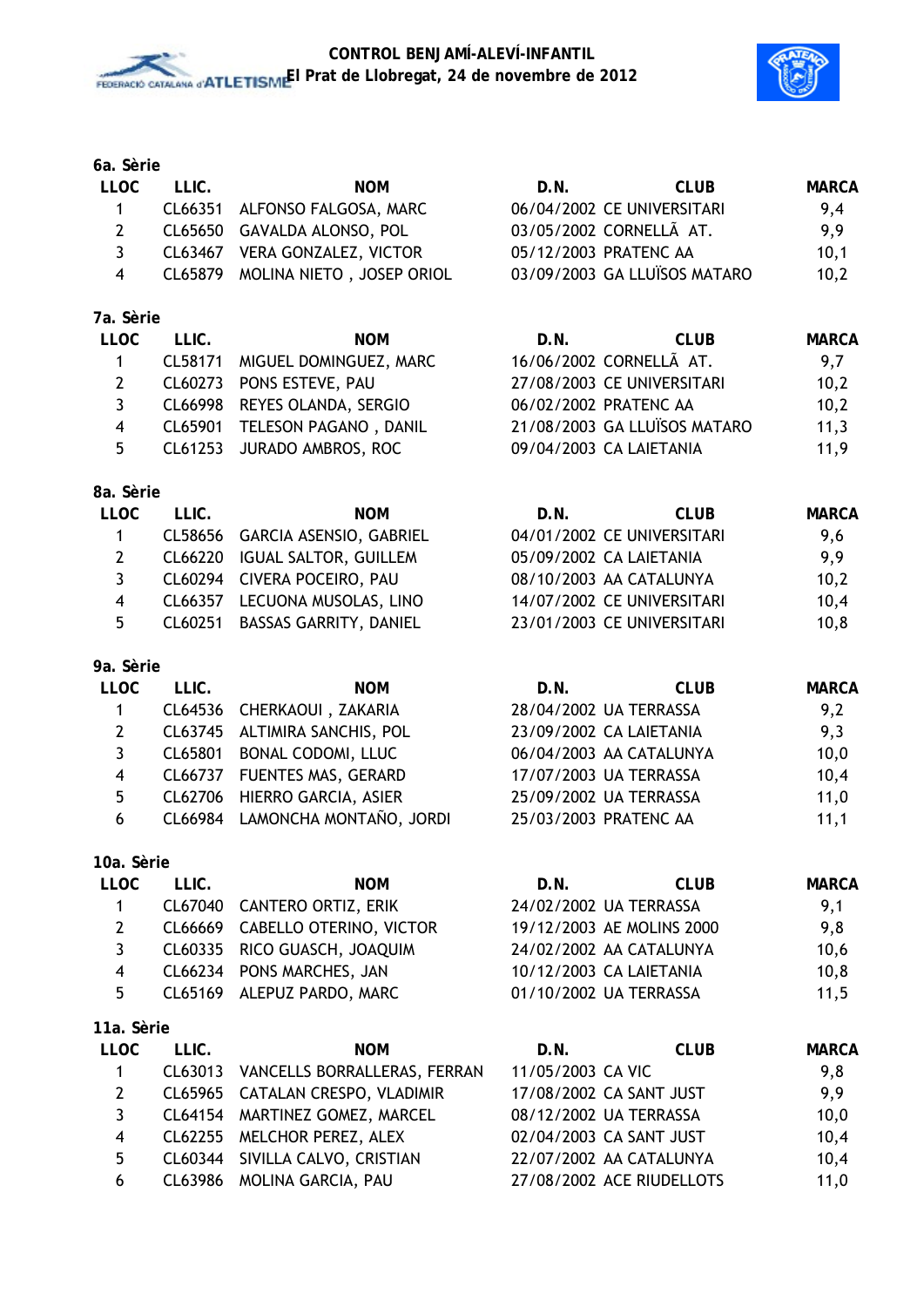# **CONTROL BENJAMÍ-ALEVÍ-INFANTIL** FEDERACIO CATALANA d'ATLETISME<sup>I</sup> Prat de Llobregat, 24 de novembre de 2012



**12a. Sèrie**

| 120. JUIL               |         |                                  |                         |                               |              |
|-------------------------|---------|----------------------------------|-------------------------|-------------------------------|--------------|
| <b>LLOC</b>             | LLIC.   | <b>NOM</b>                       | D.N.                    | <b>CLUB</b>                   | <b>MARCA</b> |
| $\mathbf{1}$            | CL63991 | TREMOSA OLIVERAS, MARC           |                         | 05/02/2002 ACE RIUDELLOTS     | 9,7          |
| $\mathbf{2}$            | CL62261 | PADILLA MARTIN, RAUL             | 31/03/2003 CA SANT JUST |                               | 9,7          |
| $\overline{3}$          | CL67059 | FERNANDEZ RABASA, SALVADOR       |                         | 21/09/2002 ISS - L'HOSPITALET | 10,3         |
| $\overline{\mathbf{4}}$ | CL60072 | ROVIRA COMAS, POL                | 19/02/2003 CA VIC       |                               | 10,6         |
| 5                       | CL59916 | LIARTE CARDONA, IVAN             |                         | 11/04/2002 AE MOLINS 2000     | 12,0         |
| 13a. Sèrie              |         |                                  |                         |                               |              |
| <b>LLOC</b>             | LLIC.   | <b>NOM</b>                       | D.N.                    | <b>CLUB</b>                   | <b>MARCA</b> |
| $\mathbf{1}$            | CL61067 | GARCIA ROMERO, LLORENÇ           | 04/12/2003 CA SANT JUST |                               | 10,2         |
| $\mathbf{2}$            | CL64170 | <b>GONZALEZ TINTORE, XAVIER</b>  |                         | 09/09/2003 ISS - L'HOSPITALET | 10,4         |
| $\overline{3}$          | CL65960 | ABELLA GIMENEZ, MARC             | 16/11/2003 CA SANT JUST |                               | 10,4         |
|                         | CL65984 | PEREZ YAÑEZ, ARTUR               | 06/06/2003 CA SANT JUST |                               | DQ.163.2     |
|                         |         | 2000 METRES LLISOS ALEVÍ MASCULÍ |                         |                               |              |
| 1A. SÈRIE               |         |                                  |                         |                               |              |
| <b>LLOC</b>             | LLIC.   | <b>NOM</b>                       | D.N.                    | <b>CLUB</b>                   | <b>MARCA</b> |
| 1                       | CL62535 | HURTADO PINEDO, JESUS            |                         | 20/06/2002 CA VILADECANS      | 6,58,2       |
| $\mathbf{2}$            | CL62131 | BARBOZA CIUDAD, M. IRIA          |                         | 04/01/2000 CA GRANOLLERS      | 7,49,7       |
| 3                       | CL62261 | PADILLA MARTIN, RAUL             | 31/03/2003 CA SANT JUST |                               | 7,55,8       |
| $\overline{\mathbf{4}}$ | CL66201 | CARRASCO PAVON, DANIEL           | 28/11/2003 CA LAIETANIA |                               | 8, 12, 2     |
| 5                       | CL65872 | MAS SAFONT-TRIA, JAN             |                         | 04/12/2002 GA LLUÏSOS MATARO  | 8,30,7       |
| 6                       | CL65862 | <b>GARI PINA, CRISTIAN</b>       |                         | 04/11/2003 GA LLUÏSOS MATARO  | 8,48,4       |
| $\overline{7}$          | CL61253 | JURADO AMBROS, ROC               | 09/04/2003 CA LAIETANIA |                               | 8,58,4       |
| 8                       | CL62255 | MELCHOR PEREZ, ALEX              | 02/04/2003 CA SANT JUST |                               | 9,01,9       |
| 9                       | CL65879 | MOLINA NIETO, JOSEP ORIOL        |                         | 03/09/2003 GA LLUÏSOS MATARO  | 9,35,1       |
| 10                      | CL66206 | FARELO CORCHADO, MARC            | 27/04/2003 CA LAIETANIA |                               | 9,40,9       |
| 11                      | CL63319 | DE HARO PONCE, PAU               |                         | 04/02/2002 GA LLUÏSOS MATARO  | 9,52,5       |
| 12                      | CL65901 | TELESON PAGANO, DANIL            |                         | 21/08/2003 GA LLUÏSOS MATARO  | 11, 21, 3    |
| 2A. SÈRIE               |         |                                  |                         |                               |              |
| <b>LLOC</b>             | LLIC.   | <b>NOM</b>                       | D.N.                    | <b>CLUB</b>                   | <b>MARCA</b> |
| $\mathbf{1}$            |         | CL59857 TAULATS BRAOS, DIDAC     |                         | 24/09/2003 CORNELLÃ AT.       | 7,23,6       |
| $\mathbf{2}$            | CL63991 | TREMOSA OLIVERAS, MARC           |                         | 05/02/2002 ACE RIUDELLOTS     | 7,35,6       |
| $\mathbf{3}$            | CL63745 | ALTIMIRA SANCHIS, POL            | 23/09/2002 CA LAIETANIA |                               | 8,02,5       |
| 4                       | CL67040 | CANTERO ORTIZ, ERIK              | 24/02/2002 UA TERRASSA  |                               | 8,42,8       |
| 5                       | CL64154 | MARTINEZ GOMEZ, MARCEL           | 08/12/2002 UA TERRASSA  |                               | 8,55,8       |
| 6                       | CL63986 | MOLINA GARCIA, PAU               |                         | 27/08/2002 ACE RIUDELLOTS     | 8,58,3       |
| 7                       | CL63248 | MONTESINOS GARRIDO, POL          | 26/03/2002 PRATENC AA   |                               | 9,22,7       |
| 8                       | CL66234 | PONS MARCHES, JAN                | 10/12/2003 CA LAIETANIA |                               | 9,25,7       |
| 9                       | CL66998 | REYES OLANDA, SERGIO             | 06/02/2002 PRATENC AA   |                               | 9,49,8       |
| 10                      | CL66226 | MORA SOSPEDRA, ROGER             | 22/07/2003 CA LAIETANIA |                               | 9,50,1       |
| 11                      | CL62706 | HIERRO GARCIA, ASIER             | 25/09/2002 UA TERRASSA  |                               | 10,09,7      |
|                         |         |                                  |                         |                               |              |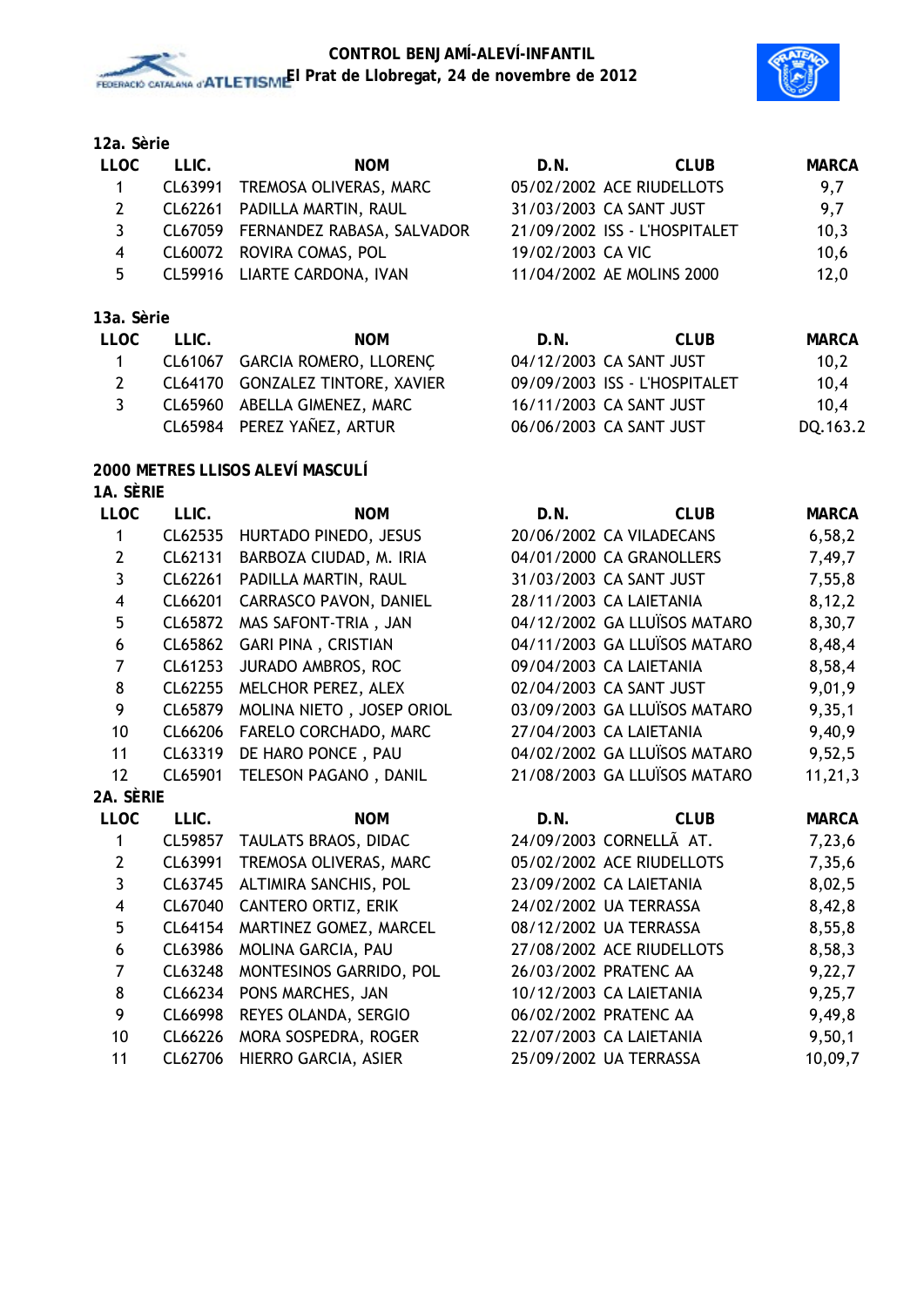

**3A. SÈRIE**

| <b>LLOC</b>             | LLIC.   | <b>NOM</b>                      | D.N. | <b>CLUB</b>                   | <b>MARCA</b> |
|-------------------------|---------|---------------------------------|------|-------------------------------|--------------|
| 1                       | CL63322 | FERNANDEZ PERSONAT, MARC        |      | 28/02/2002 GA LLUÏSOS MATARO  | 7,06,6       |
| $\overline{2}$          | CL64335 | MAAROUFI, ZAID                  |      | 04/08/2003 AVINENT MANRESA    | 7,40,4       |
| 3                       | CL64536 | CHERKAOUI, ZAKARIA              |      | 28/04/2002 UA TERRASSA        | 7,55,5       |
| $\overline{\mathbf{4}}$ | CL65845 | ARDIL PORRAS, MARCEL            |      | 15/10/2003 GA LLUÏSOS MATARO  | 8,18,6       |
| 5                       | CL66737 | FUENTES MAS, GERARD             |      | 17/07/2003 UA TERRASSA        | 8,34,8       |
| 6                       | CL63336 | SEDANO GUIMERANS, DAVID         |      | 05/08/2002 GA LLUÏSOS MATARO  | 8,41,8       |
| 7                       | CL59854 | FONT GIRONES, JAN               |      | 06/06/2003 CORNELLA AT.       | 9,07,7       |
| 8                       | CL61067 | GARCIA ROMERO, LLORENÇ          |      | 04/12/2003 CA SANT JUST       | 9,14,4       |
| 9                       | CL65169 | ALEPUZ PARDO, MARC              |      | 01/10/2002 UA TERRASSA        | 9,18,0       |
| 10                      | CL66209 | FERNANDEZ HERRERA, ALEIX        |      | 15/08/2003 CA LAIETANIA       | 9,23,3       |
| 11                      | CL67059 | FERNANDEZ RABASA, SALVADOR      |      | 21/09/2002 ISS - L'HOSPITALET | 9,31,3       |
| $12 \overline{ }$       | CL64170 | <b>GONZALEZ TINTORE, XAVIER</b> |      | 09/09/2003 ISS - L'HOSPITALET | 9,38,2       |
| 13                      | CL66669 | CABELLO OTERINO, VICTOR         |      | 19/12/2003 AE MOLINS 2000     | 9,41,7       |
| 14                      | CL66193 | AYMERICH ESTRANY, LLUC          |      | 06/07/2003 CA LAIETANIA       | 9,49,4       |
| 15                      | CL59916 | LIARTE CARDONA, IVAN            |      | 11/04/2002 AE MOLINS 2000     | 10,43,4      |
| 16                      | CL65871 | MARTINEZ MORTE, GERARD          |      | 18/12/2002 GA LLUÏSOS MATARO  | 11, 12, 2    |
|                         |         |                                 |      |                               |              |

#### **SALT D'ALÇADA ALEVÍ MASCULÍ**

| LLOC                    | LLIC.   | <b>NOM</b>                   | D.N. | <b>CLUB</b>                   | <b>MARCA</b> |
|-------------------------|---------|------------------------------|------|-------------------------------|--------------|
| 1                       | CL57284 | RODRIGUEZ FAUROUX, JOAQUIM   |      | 19/03/2002 ISS - L'HOSPITALET | 1,40         |
| $\overline{2}$          | CL57285 | CARRASCO VILASECA, GERARD    |      | 24/10/2002 ISS - L'HOSPITALET | 1,25         |
| $\overline{3}$          | CL58670 | MESAS HERRANZ, ADRIA         |      | 03/09/2002 AVINENT MANRESA    | 1,20         |
| $\overline{\mathbf{4}}$ | CL63322 | FERNANDEZ PERSONAT, MARC     |      | 28/02/2002 GA LLUÏSOS MATARO  | 1,15         |
| 5                       | CL61235 | MOLINA GOMEZ, ERIC           |      | 24/01/2002 AVINENT MANRESA    | 1,15         |
| 6                       | CL63336 | SEDANO GUIMERANS, DAVID      |      | 05/08/2002 GA LLUÏSOS MATARO  | 1,15         |
| $\overline{7}$          | CL57514 | RAFI DVORACEK, ANDREAS       |      | 24/04/2002 CE UNIVERSITARI    | 1,10         |
| 8                       | CL59437 | <b>GARCIA TAMARAL, JOSEP</b> |      | 09/07/2003 AE S.ANDREU BARCA  | 1,10         |
| 8                       | CL58948 | MOGAS MORALES, ROGER         |      | 08/04/2002 PRATENC AA         | 1,10         |
| 10                      | CL58950 | MONTES LOPEZ, MARIO          |      | 20/02/2002 PRATENC AA         | 1,10         |
| 11                      | CL63745 | ALTIMIRA SANCHIS, POL        |      | 23/09/2002 CA LAIETANIA       | 1,05         |
|                         | CL63991 | TREMOSA OLIVERAS, MARC       |      | 05/02/2002 ACE RIUDELLOTS     | 1,05         |
|                         | CL65965 | CATALAN CRESPO, VLADIMIR     |      | 17/08/2002 CA SANT JUST       | 1,05         |
|                         | CL62535 | HURTADO PINEDO, JESUS        |      | 20/06/2002 CA VILADECANS      | 1,05         |
|                         | CL60335 | RICO GUASCH, JOAQUIM         |      | 24/02/2002 AA CATALUNYA       | 1,05         |
| 16                      | CL66351 | ALFONSO FALGOSA, MARC        |      | 06/04/2002 CE UNIVERSITARI    | 1,05         |
|                         | CL60273 | PONS ESTEVE, PAU             |      | 27/08/2003 CE UNIVERSITARI    | 1,05         |
|                         | CL65984 | PEREZ YAÑEZ, ARTUR           |      | 06/06/2003 CA SANT JUST       | 1,05         |
| 19                      | CL65801 | BONAL CODOMI, LLUC           |      | 06/04/2003 AA CATALUNYA       | 1,05         |
|                         | CL60251 | BASSAS GARRITY, DANIEL       |      | 23/01/2003 CE UNIVERSITARI    | <b>NULS</b>  |
|                         | CL65862 | <b>GARI PINA, CRISTIAN</b>   |      | 04/11/2003 GA LLUÏSOS MATARO  | <b>NULS</b>  |
|                         | CL65872 | MAS SAFONT-TRIA, JAN         |      | 04/12/2002 GA LLUÏSOS MATARO  | <b>NULS</b>  |
|                         | CL65879 | MOLINA NIETO, JOSEP ORIOL    |      | 03/09/2003 GA LLUÏSOS MATARO  | <b>NULS</b>  |
|                         | CL65845 | ARDIL PORRAS, MARCEL         |      | 15/10/2003 GA LLUÏSOS MATARO  | <b>NULS</b>  |
|                         | CL63319 | DE HARO PONCE, PAU           |      | 04/02/2002 GA LLUÏSOS MATARO  | <b>NULS</b>  |
|                         |         |                              |      |                               |              |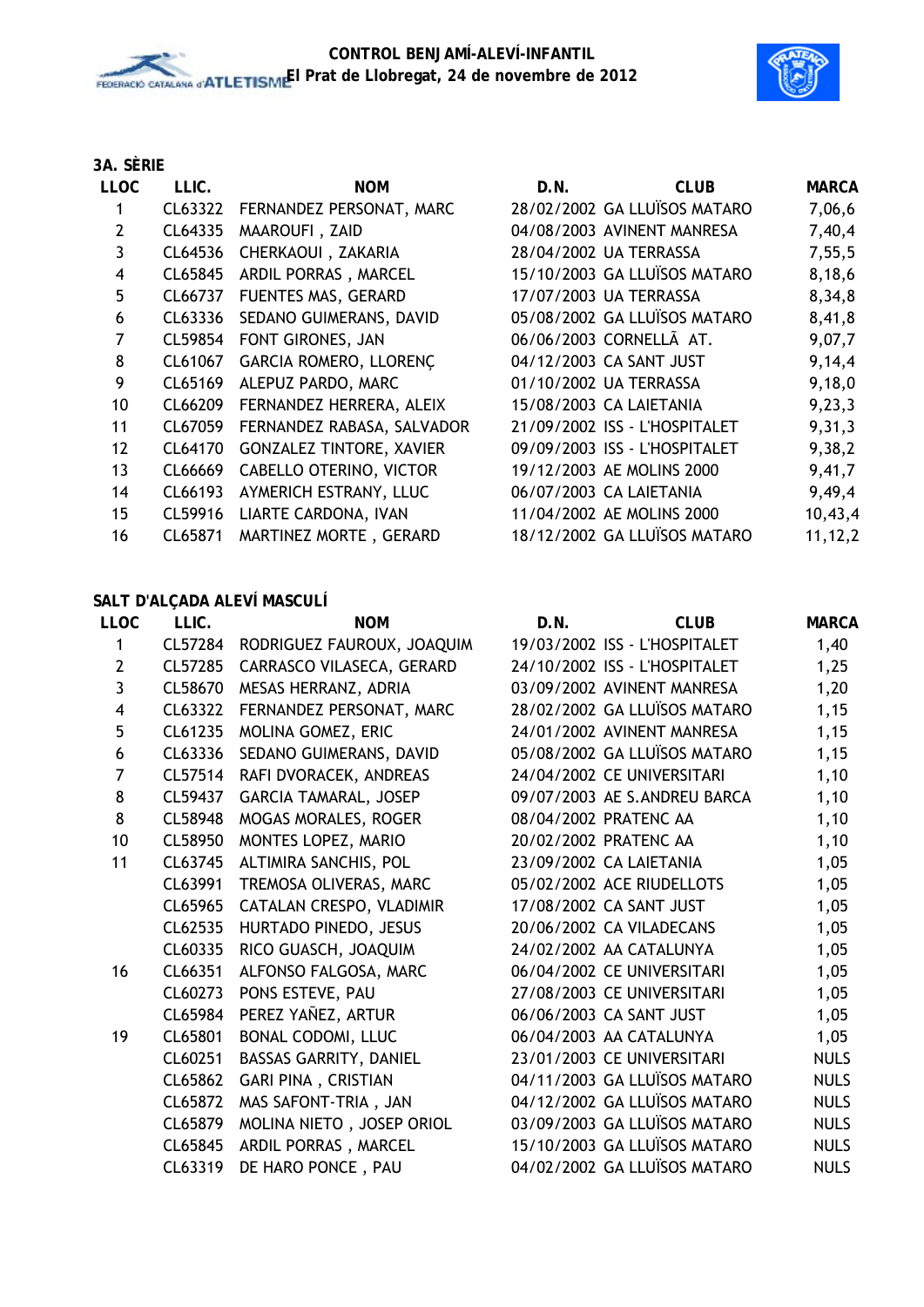

### **SALT D'ALÇADA ALEVÍ MASCULÍ (continuació)**

| <b>LLOC</b> | LLIC.   | <b>NOM</b>                      |
|-------------|---------|---------------------------------|
|             | CL65901 | TELESON PAGANO, DANIL           |
|             | CL60072 | ROVIRA COMAS, POL               |
|             | CL64335 | MAAROUFI, ZAID                  |
|             | CL59441 | MATIAS CALA, ALBERTO            |
|             | CL65871 | MARTINEZ MORTE, GERARD          |
|             | CL63986 | MOLINA GARCIA, PAU              |
|             | CL58946 | CAPAFONS MEREGALLI, MARCEL      |
|             | CL62255 | MELCHOR PEREZ, ALEX             |
|             | CL62261 | PADILLA MARTIN, RAUL            |
|             | CL61067 | <b>GARCIA ROMERO, LLORENC</b>   |
|             | CL65971 | DOMINGUEZ PLAZA, DANIEL         |
|             | CL61253 | JURADO AMBROS, ROC              |
|             | CL66209 | FERNANDEZ HERRERA, ALEIX        |
|             | CL66206 | FARELO CORCHADO, MARC           |
|             | CL66226 | MORA SOSPEDRA, ROGER            |
|             | CL66193 | AYMERICH ESTRANY, LLUC          |
|             | CL64170 | <b>GONZALEZ TINTORE, XAVIER</b> |
|             | CL60294 | CIVERA POCEIRO, PAU             |
|             | CL57304 | CONEJERO FRECHILLA, JOEL        |
|             | CL60344 | SIVILLA CALVO, CRISTIAN         |
|             | CL61900 | <b>GARCIA MAGRANS, SERGI</b>    |
|             | CL66234 | PONS MARCHES, JAN               |
|             | CL66669 | CABELLO OTERINO, VICTOR         |
|             | CL61237 | SANTANACH PINTOR, PAU           |
|             | CL63467 | <b>VERA GONZALEZ, VICTOR</b>    |
|             | CL66984 | LAMONCHA MONTAÑO, JORDI         |
|             | CL67059 | FERNANDEZ RABASA, SALVADOR      |
|             | CL59854 | FONT GIRONES, JAN               |
|             |         |                                 |

**SALT AMB PERXA ALEVÍ MASCULÍ/ALEVÍ FEMENÍ**

1 CL59765 LLADO MARTINEZ, MERITXELL CL63248 MONTESINOS GARRIDO, POL CL65650 GAVALDA ALONSO, POL CL65667 TOVAR ARJONA, ALBERT CL58171 MIGUEL DOMINGUEZ, MARC CL58659 CANAL MARTINEZ, JUDITH CL61093 DEVERS CANTERO, JUDIT CL66998 REYES OLANDA, SERGIO 06/02/200

| LLIC.   | <b>NOM</b>                      | D.N.              | <b>CLUB</b>                   | <b>MARCA</b> |
|---------|---------------------------------|-------------------|-------------------------------|--------------|
| CL65901 | TELESON PAGANO, DANIL           |                   | 21/08/2003 GA LLUÏSOS MATARO  | <b>NULS</b>  |
| CL60072 | ROVIRA COMAS, POL               | 19/02/2003 CA VIC |                               | <b>NULS</b>  |
| CL64335 | MAAROUFI, ZAID                  |                   | 04/08/2003 AVINENT MANRESA    | <b>NULS</b>  |
| CL59441 | MATIAS CALA, ALBERTO            |                   | 27/02/2003 AE S.ANDREU BARCA  | <b>NULS</b>  |
| CL65871 | MARTINEZ MORTE, GERARD          |                   | 18/12/2002 GA LLUÏSOS MATARO  | <b>NULS</b>  |
| CL63986 | MOLINA GARCIA, PAU              |                   | 27/08/2002 ACE RIUDELLOTS     | <b>NULS</b>  |
| CL58946 | CAPAFONS MEREGALLI, MARCEL      |                   | 14/09/2002 PRATENC AA         | <b>NULS</b>  |
| CL62255 | MELCHOR PEREZ, ALEX             |                   | 02/04/2003 CA SANT JUST       | <b>NULS</b>  |
| CL62261 | PADILLA MARTIN, RAUL            |                   | 31/03/2003 CA SANT JUST       | <b>NULS</b>  |
| CL61067 | GARCIA ROMERO, LLORENC          |                   | 04/12/2003 CA SANT JUST       | <b>NULS</b>  |
| CL65971 | DOMINGUEZ PLAZA, DANIEL         |                   | 28/03/2003 CA SANT JUST       | <b>NULS</b>  |
| CL61253 | JURADO AMBROS, ROC              |                   | 09/04/2003 CA LAIETANIA       | <b>NULS</b>  |
| CL66209 | FERNANDEZ HERRERA, ALEIX        |                   | 15/08/2003 CA LAIETANIA       | <b>NULS</b>  |
| CL66206 | FARELO CORCHADO, MARC           |                   | 27/04/2003 CA LAIETANIA       | <b>NULS</b>  |
| CL66226 | MORA SOSPEDRA, ROGER            |                   | 22/07/2003 CA LAIETANIA       | <b>NULS</b>  |
| CL66193 | AYMERICH ESTRANY, LLUC          |                   | 06/07/2003 CA LAIETANIA       | <b>NULS</b>  |
| CL64170 | <b>GONZALEZ TINTORE, XAVIER</b> |                   | 09/09/2003 ISS - L'HOSPITALET | <b>NULS</b>  |
| CL60294 | CIVERA POCEIRO, PAU             |                   | 08/10/2003 AA CATALUNYA       | <b>NULS</b>  |
| CL57304 | CONEJERO FRECHILLA, JOEL        |                   | 01/12/2002 AA CATALUNYA       | <b>NULS</b>  |
| CL60344 | SIVILLA CALVO, CRISTIAN         |                   | 22/07/2002 AA CATALUNYA       | <b>NULS</b>  |
| CL61900 | <b>GARCIA MAGRANS, SERGI</b>    |                   | 14/03/2003 AVINENT MANRESA    | <b>NULS</b>  |
| CL66234 | PONS MARCHES, JAN               |                   | 10/12/2003 CA LAIETANIA       | <b>NULS</b>  |
| CL66669 | CABELLO OTERINO, VICTOR         |                   | 19/12/2003 AE MOLINS 2000     | <b>NULS</b>  |
| CL61237 | SANTANACH PINTOR, PAU           |                   | 16/07/2002 AVINENT MANRESA    | <b>NULS</b>  |
| CL63467 | <b>VERA GONZALEZ, VICTOR</b>    |                   | 05/12/2003 PRATENC AA         | <b>NULS</b>  |
| CL66984 | LAMONCHA MONTAÑO, JORDI         |                   | 25/03/2003 PRATENC AA         | <b>NULS</b>  |
| CL67059 | FERNANDEZ RABASA, SALVADOR      |                   | 21/09/2002 ISS - L'HOSPITALET | <b>NULS</b>  |
| CL59854 | FONT GIRONES, JAN               |                   | 06/06/2003 CORNELLA AT.       | <b>NULS</b>  |
|         |                                 |                   |                               |              |

| LLOC         | LLIC. | <b>NOM</b>                        | D.N.                    | <b>CLUB</b>                | <b>MARCA</b> |
|--------------|-------|-----------------------------------|-------------------------|----------------------------|--------------|
| $\mathbf{1}$ |       | CL59765 LLADO MARTINEZ, MERITXELL |                         | 08/04/2002 AVINENT MANRESA | 1,75         |
|              |       | CL63248 MONTESINOS GARRIDO, POL   | 26/03/2002 PRATENC AA   |                            | <b>NULS</b>  |
|              |       | CL65650 GAVALDA ALONSO, POL       | 03/05/2002 CORNELLÃ AT. |                            | <b>NULS</b>  |
|              |       | CL65667 TOVAR ARJONA, ALBERT      | 12/02/2002 CORNELLÃ AT. |                            | <b>NULS</b>  |
|              |       | CL58171 MIGUEL DOMINGUEZ, MARC    | 16/06/2002 CORNELLA AT. |                            | <b>NULS</b>  |
|              |       | CL58659 CANAL MARTINEZ, JUDITH    |                         | 28/03/2002 AVINENT MANRESA | <b>NULS</b>  |
|              |       | CL61093 DEVERS CANTERO, JUDIT     |                         | 18/01/2002 AVINENT MANRESA | <b>NULS</b>  |
|              |       | CL66998 REYES OLANDA, SERGIO      | 06/02/2002 PRATENC AA   |                            | <b>NULS</b>  |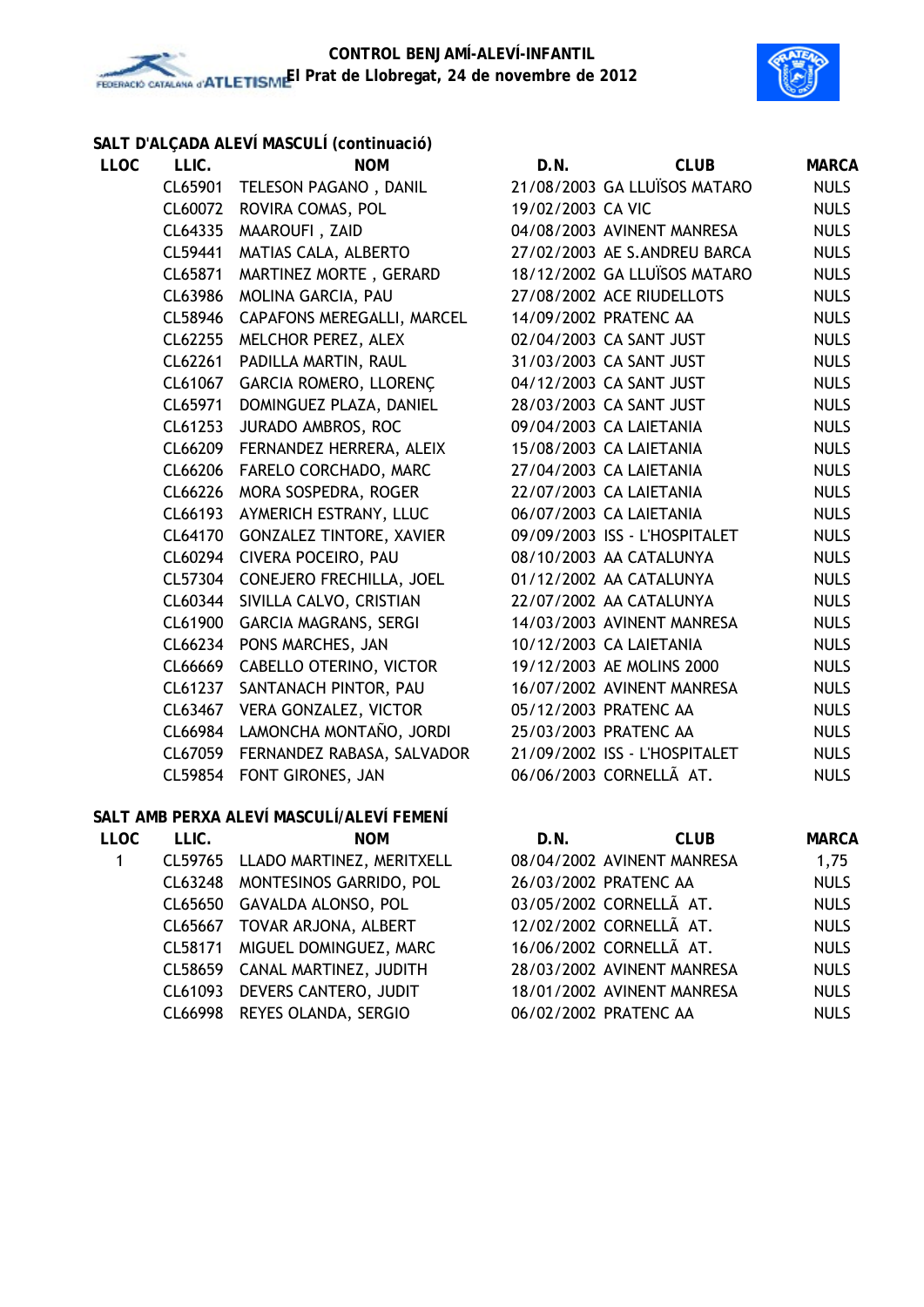|  | $.771$ ETH |
|--|------------|



### **60 METRES LLISOS ALEVÍ FEMENÍ**

| та, зепе                |         |                                |            |                           |              |
|-------------------------|---------|--------------------------------|------------|---------------------------|--------------|
| <b>LLOC</b>             | LLIC.   | <b>NOM</b>                     | D.N.       | <b>CLUB</b>               | <b>MARCA</b> |
| $\mathbf{1}$            | CL61093 | DEVERS CANTERO, JUDIT          | 18/01/2002 | <b>AVINENT MANRESA</b>    | 8,8          |
| $\overline{2}$          | CL57288 | SANCHEZ ROMERO, ALBA           | 28/05/2002 | <b>ISS - L'HOSPITALET</b> | 9,1          |
| $\mathbf{3}$            | CL62158 | MARTINEZ ORTUÑO, MARINA        | 13/02/2002 | <b>CA LAIETANIA</b>       | 9,4          |
| $\overline{\mathbf{4}}$ | CL65133 | MARTINEZ RIERA, JULIA          | 23/02/2002 | <b>UA TERRASSA</b>        | 9,5          |
| 5                       | CL57643 | CALLARISA SEGURA, IO           | 24/10/2002 | <b>GA LLUÏSOS MATARO</b>  | 10,4         |
| $6\phantom{1}$          | CL59442 | PAÑELLA HERMENS, ANNA          | 09/04/2003 | AE S.ANDREU BARCA         | 10,5         |
| 2a. Sèrie               |         |                                |            |                           |              |
| <b>LLOC</b>             | LLIC.   | <b>NOM</b>                     | D.N.       | <b>CLUB</b>               | <b>MARCA</b> |
| $\mathbf{1}$            | CL62187 | RIUS PEDRA, ELIA               | 03/01/2003 | <b>AVINENT MANRESA</b>    | 9,5          |
| $\overline{2}$          | CL60048 | PADILLA RODRIGUEZ, GISELA      | 16/07/2002 | <b>CA MOLLET</b>          | 9,6          |
| 3                       | CL62935 | MUAKUKU EÑESO, MELANGO         | 10/04/2002 | <b>CA NOU BARRIS</b>      | 9,8          |
| $\overline{\mathbf{4}}$ | CL63384 | FERRER FERNANDEZ, DANIELA      | 08/01/2002 | <b>ISS - L'HOSPITALET</b> | 10,5         |
| 5                       | CL63757 | CORNELLA RUIZ, MARTINA         | 18/08/2003 | <b>UA TERRASSA</b>        | 11,3         |
| 6                       | CL62042 | PEIRO PEIRO, MARTINA           | 17/03/2003 | AE S.ANDREU BARCA         | 11,7         |
| 3a. Sèrie               |         |                                |            |                           |              |
| <b>LLOC</b>             | LLIC.   | <b>NOM</b>                     | D.N.       | <b>CLUB</b>               | <b>MARCA</b> |
| $\mathbf{1}$            | CL62773 | RUBIO MIRALLES, IRENE          | 08/02/2002 | <b>CE UNIVERSITARI</b>    | 9,1          |
| $\overline{2}$          | CL59899 | MARTINEZ FERNANDEZ, ONA        | 14/04/2003 | <b>CA SANT JUST</b>       | 9,6          |
| $\overline{3}$          | CL60309 | <b>GUMA BERRAR, NEREA</b>      | 10/06/2003 | AA CATALUNYA              | 9,6          |
| $\overline{\mathbf{4}}$ | CL64168 | DE TOCA SANCHA, LAURA          | 08/03/2002 | <b>ISS - L'HOSPITALET</b> | 10,0         |
| 5                       | CL66208 | FERNANDEZ CUSACHS, MARIA       | 05/11/2002 | <b>CA LAIETANIA</b>       | 10,0         |
| 6                       | CL59765 | LLADO MARTINEZ, MERITXELL      | 08/04/2002 | <b>AVINENT MANRESA</b>    | 10,2         |
| 4a. Sèrie               |         |                                |            |                           |              |
| <b>LLOC</b>             | LLIC.   | <b>NOM</b>                     | D.N.       | <b>CLUB</b>               | <b>MARCA</b> |
| $\mathbf{1}$            | CL58659 | CANAL MARTINEZ, JUDITH         | 28/03/2002 | <b>AVINENT MANRESA</b>    | 9,1          |
| $\overline{2}$          | CL66974 | FERNANDEZ FRIAS, MONICA        | 10/01/2002 | PRATENC AA                | 9,9          |
| $\overline{3}$          | CL65830 | RODRIGUEZ BELLBERD, ANDREA     | 29/01/2002 | AA CATALUNYA              | 10,2         |
| $\overline{\mathbf{4}}$ | CL63478 | SANCHEZ CAMACHO OLLER, MERCE   | 23/05/2002 | <b>GA LLUÏSOS MATARO</b>  | 10,6         |
| ל                       | CL62159 | NAVAS GUERRERO, AINHOA         | 06/11/2002 | <b>CA LAIETANIA</b>       | 10,6         |
| 6                       | CL59405 | PALACIN ESTER, PATRICIA        | 31/01/2003 | <b>UA TERRASSA</b>        | 11,0         |
| 5a. Sèrie               |         |                                |            |                           |              |
| <b>LLOC</b>             | LLIC.   | <b>NOM</b>                     | D.N.       | <b>CLUB</b>               | <b>MARCA</b> |
| 1                       | CL62547 | SOBRINO GIMENO, LUCIA          | 10/05/2002 | <b>CA VILADECANS</b>      | 9,5          |
| $\mathbf{2}$            | CL64736 | MARTINEZ FINESTRES, JUDITH     | 21/11/2003 | <b>AVINENT MANRESA</b>    | 10,2         |
| 3                       | CL67038 | DIAZ SOLSONA, CLAUDIA          | 29/11/2002 | <b>UA TERRASSA</b>        | 10,4         |
| $\overline{\mathbf{4}}$ | CL59906 | PUENTEDURA CABANILLAS, MARTINA | 08/06/2003 | CA SANT JUST              | 10,9         |

5 CL65882 PALACIN MANCHADO, LAIA 15/12/2003 GA LLUÏSOS MATARO 11,0 6 CL66247 SALVAT CID, AIDA 12/08/2002 CA LAIETANIA 11,9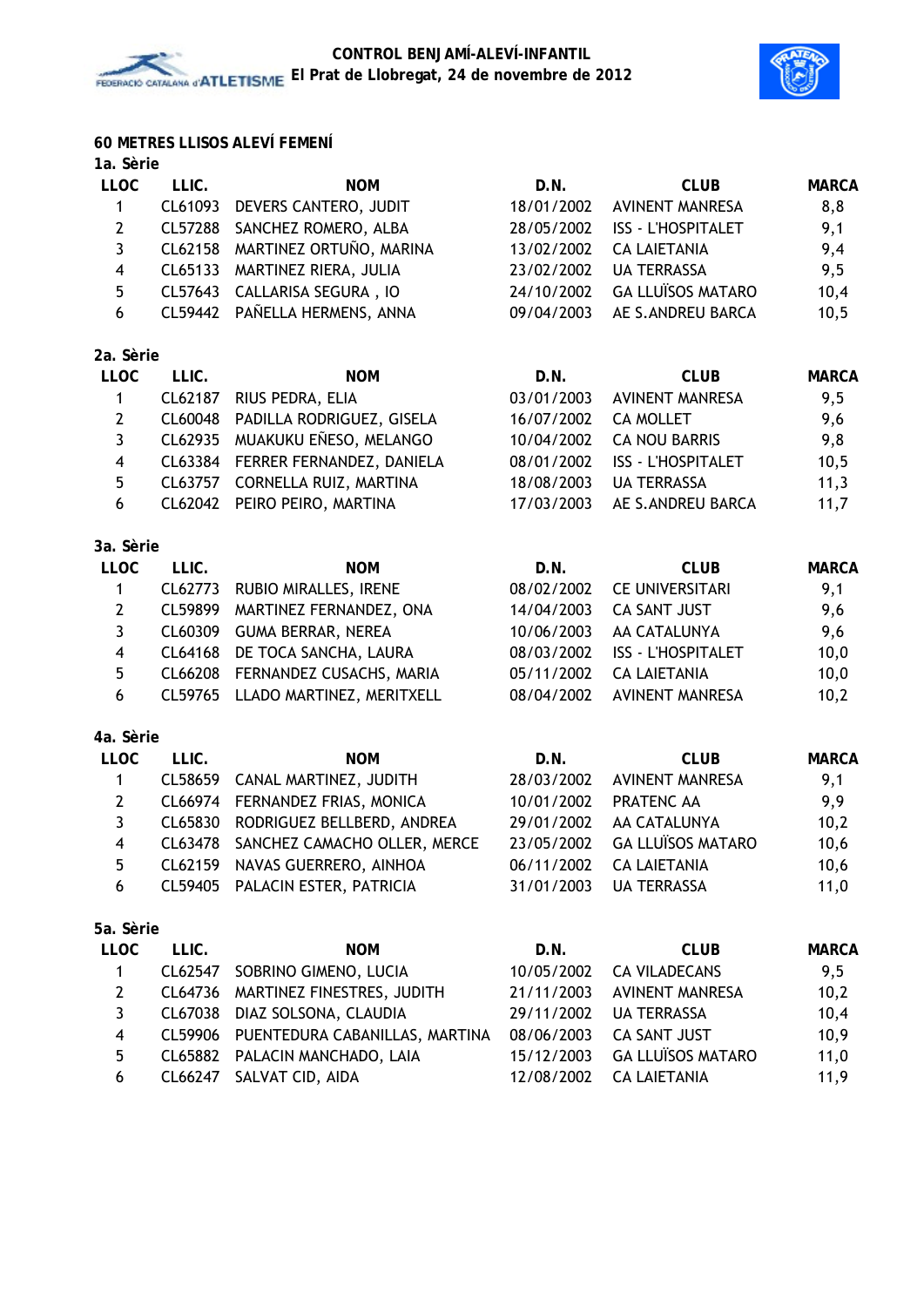

| 6a. Sèrie               |         |                                       |            |                           |              |
|-------------------------|---------|---------------------------------------|------------|---------------------------|--------------|
| <b>LLOC</b>             | LLIC.   | <b>NOM</b>                            | D.N.       | <b>CLUB</b>               | <b>MARCA</b> |
| 1                       | CL60246 | VALLE ROCA, JUDIT                     | 08/01/2002 | <b>CA CALELLA</b>         | 9,2          |
| $\mathbf{2}$            | CL63383 | DOUDI VEGA, NADIA                     | 13/05/2002 | <b>ISS - L'HOSPITALET</b> | 9,2          |
| 3                       | CL62254 | MARTIN MARCO, BERTA                   | 27/08/2003 | <b>CA SANT JUST</b>       | 10,2         |
| $\overline{\mathbf{4}}$ | CL63795 | TOLOSA ANGLARILL, MARINA              | 29/06/2003 | <b>CA MOLLET</b>          | 10,3         |
| 5                       | CL62704 | PEREZ ROMAN, PAULA                    | 31/05/2002 | <b>UA TERRASSA</b>        | 11,1         |
| 7a. Sèrie               |         |                                       |            |                           |              |
| <b>LLOC</b>             | LLIC.   | <b>NOM</b>                            | D.N.       | <b>CLUB</b>               | <b>MARCA</b> |
| 1                       | CL61264 | RODRIGUEZ GONZALEZ, PAULA             | 27/06/2002 | <b>CA MOLLET</b>          | 9,9          |
| $\overline{2}$          | CL62037 | SOLER AGUIRRE, ANOUK                  | 04/04/2003 | AE MOLINS 2000            | 10,1         |
| 3                       | CL59901 | MIRANDA MEDINA, LUCIA                 | 09/07/2003 | CA SANT JUST              | 10,2         |
| $\overline{\mathbf{4}}$ | CL58308 | PEREIRAS NEIRA, NURIA                 | 24/01/2002 | <b>ISS - L'HOSPITALET</b> | 10,4         |
| 5                       | CL59403 | OLIVET OSUNA, EDEN                    | 28/05/2003 | <b>UA TERRASSA</b>        | 10,6         |
| 6                       | CL65849 | BERGADA SERRA, HELENA                 | 10/09/2002 | <b>GA LLUÏSOS MATARO</b>  | 12,6         |
| 8a. Sèrie               |         |                                       |            |                           |              |
| <b>LLOC</b>             | LLIC.   | <b>NOM</b>                            | D.N.       | <b>CLUB</b>               | <b>MARCA</b> |
| 1                       | CL66980 | GONZALEZ SANCHEZ, ALBA                | 24/05/2002 | PRATENC AA                | 9,4          |
| $\mathbf{2}$            | CL60669 | OBRADORS BARO, MARTA                  | 02/12/2003 | <b>ISS - L'HOSPITALET</b> | 11,2         |
| $\overline{3}$          | CL65800 | BARRACHINA CORRONS, NINA              | 16/05/2003 | AA CATALUNYA              | 11,2         |
| 4                       | CL61757 | ESPIGARES SALINAS, MIREIA             | 17/05/2003 | PRATENC AA                | 11,5         |
| 5                       | CL65892 | SANCHEZ RUBIÑO, ADRIANA               | 26/09/2002 | <b>GA LLUÏSOS MATARO</b>  | 11,8         |
| 6                       | CL66015 | MALPARTIDA LOAIZA, M.JOSE             | 16/11/2003 | <b>UA TERRASSA</b>        | 12,8         |
| 9a. Sèrie               |         |                                       |            |                           |              |
| <b>LLOC</b>             | LLIC.   | <b>NOM</b>                            | D.N.       | <b>CLUB</b>               | <b>MARCA</b> |
| 1                       | CL58915 | ALFONSO MIHI, CARLA                   | 15/02/2002 | <b>GA LLUÏSOS MATARO</b>  | 9,5          |
| $\overline{2}$          | CL59230 | LOPEZ PANIAGA, LIDIA                  | 01/09/2002 | PRATENC AA                | 10,4         |
| 3                       | CL57354 | COTONAT DONAT, EMMA                   | 16/11/2002 | <b>CE UNIVERSITARI</b>    | 10,5         |
| $\overline{\mathbf{4}}$ | CL66995 | RAFOLS CUELLAR, DESIREE               | 30/06/2003 | PRATENC AA                | 10, 8        |
| 5                       | CL63393 | ROS BAUTISTA, ANNA                    | 06/09/2002 | <b>ISS - L'HOSPITALET</b> | 11,0         |
| 6                       |         | CL66014 MALPARTIDA LOAIZA, M.CRISTINA | 16/11/2003 | <b>UA TERRASSA</b>        | 13,4         |
| 10a. Sèrie              |         |                                       |            |                           |              |
| <b>LLOC</b>             | LLIC.   | <b>NOM</b>                            | D.N.       | <b>CLUB</b>               | <b>MARCA</b> |
| 1                       | CL66982 | JUAN GRACIA, EMMA                     | 15/05/2003 | PRATENC AA                | 9,6          |
| $\mathbf{2}$            | CL62769 | <b>GABARRO BENET, MONICA</b>          | 23/01/2002 | <b>CE UNIVERSITARI</b>    | 9,8          |
| 3                       | CL65875 | MIGUEL BESTARD, AINA                  | 19/01/2002 | <b>GA LLUÏSOS MATARO</b>  | 10,6         |

4 CL63244 GARCIA ROYO, CARLA 22/11/2003 PRATENC AA 10,8 5 CL65057 GIBERT ESTEBAN, HELENA 19/05/2003 ISS - L'HOSPITALET 10,9

6 CL65148 RIBE JULIA, MAR 29/10/2002 UA TERRASSA 11,0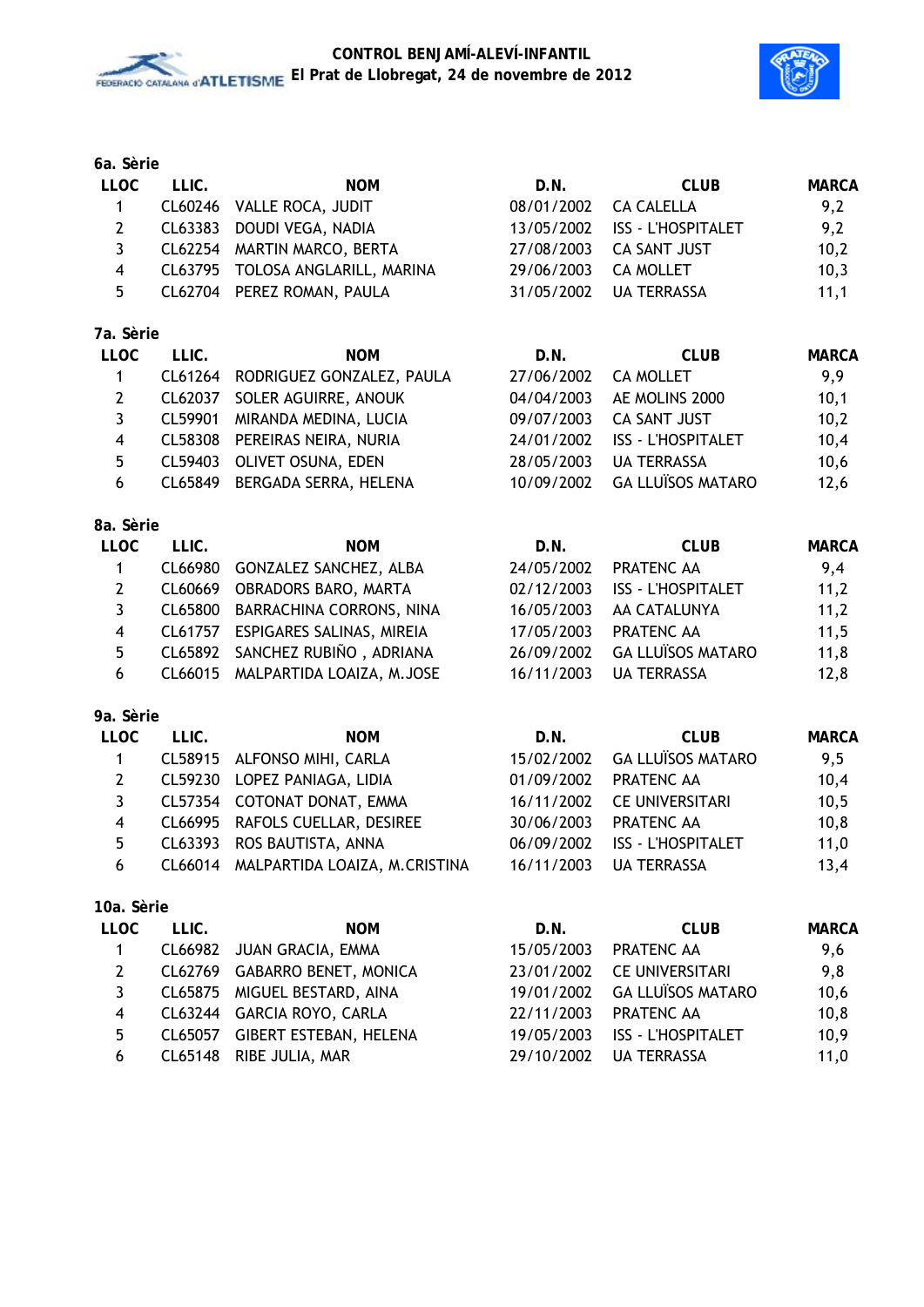

| 11a. Sèrie              |         |                                |            |                           |              |
|-------------------------|---------|--------------------------------|------------|---------------------------|--------------|
| <b>LLOC</b>             | LLIC.   | <b>NOM</b>                     | D.N.       | <b>CLUB</b>               | <b>MARCA</b> |
| 1                       | CL62772 | RIERA GAZQUEZ, ANNA            | 14/09/2002 | <b>CE UNIVERSITARI</b>    | 10,1         |
| $\overline{2}$          | CL61224 | GARCIA ASENSIO, MARINA         | 04/01/2002 | <b>CE UNIVERSITARI</b>    | 10,3         |
| $\overline{3}$          | CL61667 | <b>GONZALEZ MATEO, CLAUDIA</b> | 19/03/2003 | PRATENC AA                | 10,7         |
| $\overline{\mathbf{4}}$ | CL65875 | MIGUEL BESTARD, AINA           | 19/01/2002 | <b>GA LLUÏSOS MATARO</b>  | 10,8         |
| 5                       | CL63242 | DESCALZO REBOLLO, JULIA        | 05/05/2002 | PRATENC AA                | 11,2         |
| 12a. Sèrie              |         |                                |            |                           |              |
| <b>LLOC</b>             | LLIC.   | <b>NOM</b>                     | D.N.       | <b>CLUB</b>               | <b>MARCA</b> |
| 1                       | CL65873 | MAS GALLEMI, MARIONA           | 20/01/2003 | <b>GA LLUÏSOS MATARO</b>  | 10,1         |
| $\mathbf{2}$            | CL65056 | FLOS DOMINGO, NURIA            | 22/04/2003 | ISS - L'HOSPITALET        | 10,4         |
| $\overline{3}$          | CL65826 | OLIVERA SORIANO, MARTA         | 06/10/2003 | AA CATALUNYA              | 10,6         |
| $\overline{\mathbf{4}}$ | CL66989 | MATA PEREZ, MARINA             | 28/04/2002 | PRATENC AA                | 11,1         |
| 5                       | CL60259 | FLETA MIR, DANIELA             | 11/06/2002 | <b>CE UNIVERSITARI</b>    | 11,4         |
| 13a. Sèrie              |         |                                |            |                           |              |
| LLOC                    | LLIC.   | <b>NOM</b>                     | D.N.       | <b>CLUB</b>               | <b>MARCA</b> |
| $\mathbf{1}$            | CL60572 | RUIZ FRANCH, MALENA            | 11/08/2003 | <b>ISS - L'HOSPITALET</b> | 10,0         |
| $\overline{2}$          | CL67055 | BELLMUNT FUENTES, ANDREA       | 20/11/2002 | ISS - L'HOSPITALET        | 10,2         |
| 3                       | CL64169 | GARCIA-JURADO GIMENO, MARTA    | 02/05/2002 | ISS - L'HOSPITALET        | 10,5         |
| 4                       | CL65798 | BALLESTEROS BACHS, CARLA       | 14/12/2002 | AA CATALUNYA              | 11,5         |
| 5                       | CL60319 | MENDEZ LOPEZ, EVA              | 18/07/2003 | AA CATALUNYA              | 11,7         |
| 6                       | CL64166 | <b>BOSCH MATAS, MERCE</b>      | 20/05/2003 | <b>ISS - L'HOSPITALET</b> | 11,9         |
| 14a. Sèrie              |         |                                |            |                           |              |
| <b>LLOC</b>             | LLIC.   | <b>NOM</b>                     | D.N.       | <b>CLUB</b>               | <b>MARCA</b> |
| 1                       | CL65058 | GONZALEZ DE RIVERA DIAZ, ANNA  | 28/11/2003 | ISS - L'HOSPITALET        | 10,0         |
| $\overline{2}$          | CL64164 | ARAGO PORTILLO, MARTINA        | 09/05/2003 | <b>ISS - L'HOSPITALET</b> | 10,1         |
| 3                       | CL61771 | SUBIRATS IVERN, MARTINA        | 06/05/2003 | AA CATALUNYA              | 10,4         |
| 4                       | CL63976 | FERRER FERNANDEZ, ANDREA       | 08/01/2002 | <b>ISS - L'HOSPITALET</b> | 11,2         |

5 CL59944 BLAL LAHLIMI, YASMIN 13/04/2003 GA LLUÏSOS MATARO 11,3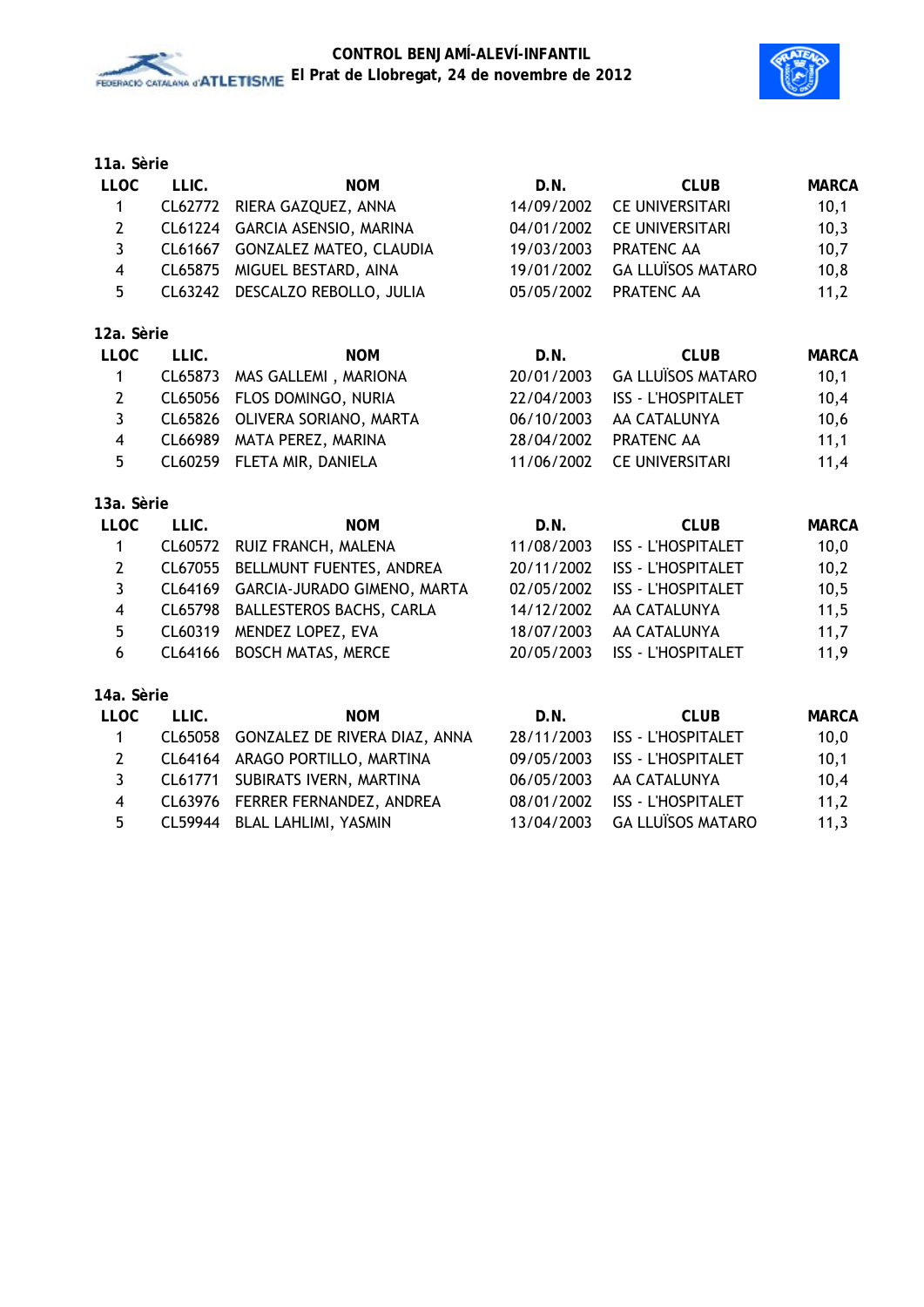

#### **2000 METRES LLISOS ALEVÍ FEMENÍ 1A. SÈRIE**

| IA. JENIE      |         |                              |            |                           |              |
|----------------|---------|------------------------------|------------|---------------------------|--------------|
| <b>LLOC</b>    | LLIC.   | <b>NOM</b>                   | D.N.       | <b>CLUB</b>               | <b>MARCA</b> |
| 1              | CL64162 | SENAOUI, DOUAE               | 05/03/2003 | <b>CA VILADECANS</b>      | 7,41,5       |
| $\mathbf{2}$   | CL65133 | MARTINEZ RIERA, JULIA        | 23/02/2002 | <b>UA TERRASSA</b>        | 8,31,8       |
| $\overline{3}$ | CL63383 | DOUDI VEGA, NADIA            | 13/05/2002 | <b>ISS - L'HOSPITALET</b> | 8,32,0       |
| 4              | CL64168 | DE TOCA SANCHA, LAURA        | 08/03/2002 | <b>ISS - L'HOSPITALET</b> | 8,48,4       |
| 5              | CL64736 | MARTINEZ FINESTRES, JUDITH   | 21/11/2003 | <b>AVINENT MANRESA</b>    | 8,53,2       |
| 6              | CL61093 | DEVERS CANTERO, JUDIT        | 18/01/2002 | <b>AVINENT MANRESA</b>    | 8,57,5       |
| $\overline{7}$ | CL57288 | SANCHEZ ROMERO, ALBA         | 28/05/2002 | ISS - L'HOSPITALET        | 9,00,9       |
| 8              | CL58915 | ALFONSO MIHI, CARLA          | 15/02/2002 | <b>GA LLUÏSOS MATARO</b>  | 9,05,9       |
| 9              | CL66980 | GONZALEZ SANCHEZ, ALBA       | 24/05/2002 | PRATENC AA                | 9,13,4       |
| 10             | CL66982 | JUAN GRACIA, EMMA            | 15/05/2003 | PRATENC AA                | 9,18,8       |
| 11             | CL60319 | MENDEZ LOPEZ, EVA            | 18/07/2003 | AA CATALUNYA              | 9,23,3       |
| 12             | CL57643 | CALLARISA SEGURA, IO         | 24/10/2002 | <b>GA LLUÏSOS MATARO</b>  | 9,47,7       |
| 13             | CL59944 | BLAL LAHLIMI, YASMIN         | 13/04/2003 | <b>GA LLUÏSOS MATARO</b>  | 9,58,3       |
| 14             | CL65148 | RIBE JULIA, MAR              | 29/10/2002 | <b>UA TERRASSA</b>        | 9,58,7       |
| 15             | CL66015 | MALPARTIDA LOAIZA, M.JOSE    | 16/11/2003 | <b>UA TERRASSA</b>        | 10, 15, 7    |
| 16             | CL65800 | BARRACHINA CORRONS, NINA     | 16/05/2003 | AA CATALUNYA              | 10,24,6      |
| 2A. SÈRIE      |         |                              |            |                           |              |
| LLOC           | LLIC.   | <b>NOM</b>                   | D.N.       | <b>CLUB</b>               | <b>MARCA</b> |
| 1              | CL62158 | MARTINEZ ORTUÑO, MARINA      | 13/02/2002 | <b>CA LAIETANIA</b>       | 8,22,9       |
| $\mathbf{2}$   | CL65873 | MAS GALLEMI, MARIONA         | 20/01/2003 | <b>GA LLUÏSOS MATARO</b>  | 8,37,2       |
| $\overline{3}$ | CL63478 | SANCHEZ CAMACHO OLLER, MERCE | 23/05/2002 | <b>GA LLUÏSOS MATARO</b>  | 8,41,0       |
| 4              | CL62772 | RIERA GAZQUEZ, ANNA          | 14/09/2002 | <b>CE UNIVERSITARI</b>    | 9,02,7       |
| 5              | CL59405 | PALACIN ESTER, PATRICIA      | 31/01/2003 | <b>UA TERRASSA</b>        | 9,19,9       |
| 6              | CL62159 | NAVAS GUERRERO, AINHOA       | 06/11/2002 | <b>CA LAIETANIA</b>       | 9,20,5       |
| $\overline{7}$ | CL67038 | DIAZ SOLSONA, CLAUDIA        | 29/11/2002 | <b>UA TERRASSA</b>        | 9,33,4       |
| 8              | CL63976 | FERRER FERNANDEZ, ANDREA     | 08/01/2002 | ISS - L'HOSPITALET        | 9,39,7       |
| 9              | CL60259 | FLETA MIR, DANIELA           | 11/06/2002 | <b>CE UNIVERSITARI</b>    | 9,49,9       |
| 10             | CL61757 | ESPIGARES SALINAS, MIREIA    | 17/05/2003 | PRATENC AA                | 9,56,4       |
| 11             | CL63244 | GARCIA ROYO, CARLA           | 22/11/2003 | PRATENC AA                | 9,59,3       |
| 12             | CL62037 | SOLER AGUIRRE, ANOUK         | 04/04/2003 | AE MOLINS 2000            | 10, 21, 0    |
| 13             | CL59403 | OLIVET OSUNA, EDEN           | 28/05/2003 | <b>UA TERRASSA</b>        | 10, 39, 2    |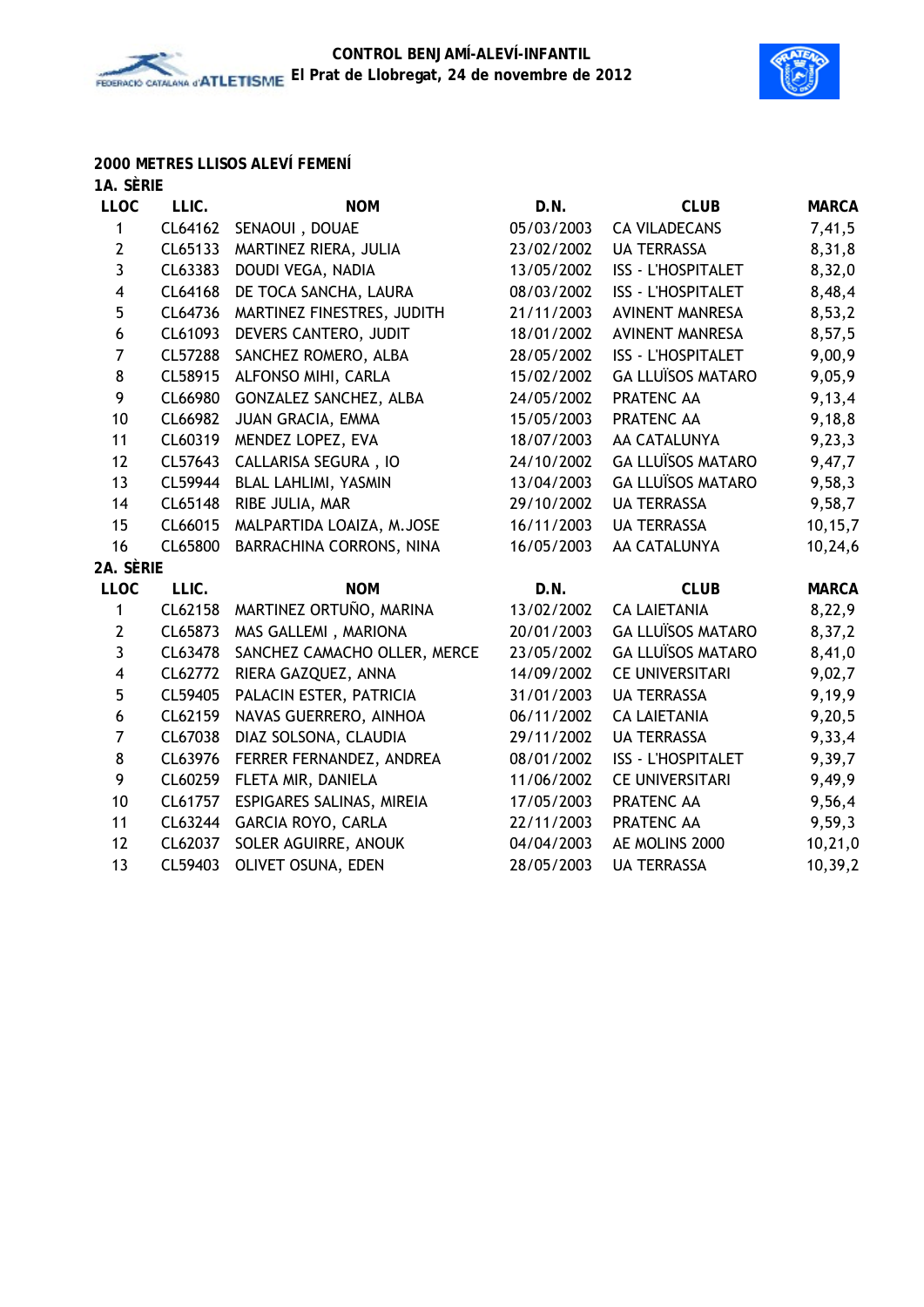

| <b>SERIE</b><br>3A. |  |
|---------------------|--|
|---------------------|--|

| <b>LLOC</b> | LLIC.   | <b>NOM</b>                     | D.N.       | <b>CLUB</b>               | <b>MARCA</b> |
|-------------|---------|--------------------------------|------------|---------------------------|--------------|
|             | CL64164 | ARAGO PORTILLO, MARTINA        | 09/05/2003 | <b>ISS - L'HOSPITALET</b> | 8,47,1       |
| 2           | CL65882 | PALACIN MANCHADO, LAIA         | 15/12/2003 | <b>GA LLUÏSOS MATARO</b>  | 8,50,3       |
| 3           | CL60669 | OBRADORS BARO, MARTA           | 02/12/2003 | <b>ISS - L'HOSPITALET</b> | 9,06,1       |
| 4           | CL66208 | FERNANDEZ CUSACHS, MARIA       | 05/11/2002 | <b>CA LAIETANIA</b>       | 9,09,9       |
| 5           | CL63757 | CORNELLA RUIZ, MARTINA         | 18/08/2003 | <b>UA TERRASSA</b>        | 9,15,0       |
| 6           | CL61667 | <b>GONZALEZ MATEO, CLAUDIA</b> | 19/03/2003 | PRATENC AA                | 9,19,0       |
| 7           | CL64166 | <b>BOSCH MATAS, MERCE</b>      | 20/05/2003 | <b>ISS - L'HOSPITALET</b> | 9,32,8       |
| 8           | CL64169 | GARCIA-JURADO GIMENO, MARTA    | 02/05/2002 | <b>ISS - L'HOSPITALET</b> | 9,38,4       |
| 9           | CL65056 | FLOS DOMINGO, NURIA            | 22/04/2003 | <b>ISS - L'HOSPITALET</b> | 9,46,5       |
| 10          | CL63393 | ROS BAUTISTA, ANNA             | 06/09/2002 | <b>ISS - L'HOSPITALET</b> | 9,54,6       |
| 11          | CL66014 | MALPARTIDA LOAIZA, M.CRISTINA  | 16/11/2003 | <b>UA TERRASSA</b>        | 9,58,7       |
| 12          | CL62704 | PEREZ ROMAN, PAULA             | 31/05/2002 | <b>UA TERRASSA</b>        | 10, 24, 7    |
| 13          | CL65893 | SANCHEZ ESPINOZA, GEMMA        | 08/01/2001 | <b>GA LLUÏSOS MATARO</b>  | 10,45,5      |
| 14          | CL66247 | SALVAT CID, AIDA               | 12/08/2002 | <b>CA LAIETANIA</b>       | 11, 12, 3    |
| 15          | CL65849 | BERGADA SERRA, HELENA          | 10/09/2002 | <b>GA LLUÏSOS MATARO</b>  | 11, 30, 7    |
|             |         |                                |            |                           |              |

### **SALT D'ALÇADA ALEVÍ FEMENÍ**

| <b>LLOC</b>             | LLIC.   | <b>NOM</b>                    | D.N.       | <b>CLUB</b>               | <b>MARCA</b> |
|-------------------------|---------|-------------------------------|------------|---------------------------|--------------|
| 1                       | CL62158 | MARTINEZ ORTUÑO, MARINA       | 13/02/2002 | <b>CA LAIETANIA</b>       | 1,20         |
| $\mathbf{2}$            | CL59899 | MARTINEZ FERNANDEZ, ONA       | 14/04/2003 | CA SANT JUST              | 1,15         |
| 3                       | CL62547 | SOBRINO GIMENO, LUCIA         | 10/05/2002 | <b>CA VILADECANS</b>      | 1,10         |
| $\overline{\mathbf{4}}$ | CL62187 | RIUS PEDRA, ELIA              | 03/01/2003 | <b>AVINENT MANRESA</b>    | 1,10         |
| 5                       | CL60246 | VALLE ROCA, JUDIT             | 08/01/2002 | <b>CA CALELLA</b>         | 1,10         |
|                         | CL64168 | DE TOCA SANCHA, LAURA         | 08/03/2002 | <b>ISS - L'HOSPITALET</b> | 1,10         |
| $\overline{7}$          | CL62773 | RUBIO MIRALLES, IRENE         | 08/02/2002 | <b>CE UNIVERSITARI</b>    | 1,05         |
| 8                       | CL62935 | MUAKUKU EÑESO, MELANGO        | 10/04/2002 | <b>CA NOU BARRIS</b>      | 1,05         |
| 9                       | CL58659 | CANAL MARTINEZ, JUDITH        | 28/03/2002 | <b>AVINENT MANRESA</b>    | 1,05         |
| 10                      | CL61093 | DEVERS CANTERO, JUDIT         | 18/01/2002 | <b>AVINENT MANRESA</b>    | 1,05         |
| 11                      | CL66974 | FERNANDEZ FRIAS, MONICA       | 10/01/2002 | PRATENC AA                | 1,05         |
| 12                      | CL60309 | <b>GUMA BERRAR, NEREA</b>     | 10/06/2003 | AA CATALUNYA              | 1,05         |
| 13                      | CL65830 | RODRIGUEZ BELLBERD, ANDREA    | 29/01/2002 | AA CATALUNYA              | 1,05         |
| 14                      | CL63384 | FERRER FERNANDEZ, DANIELA     | 08/01/2002 | <b>ISS - L'HOSPITALET</b> | 1,05         |
| 15                      | CL58915 | ALFONSO MIHI, CARLA           | 15/02/2002 | <b>GA LLUÏSOS MATARO</b>  | 1,00         |
| 16                      | CL65875 | MIGUEL BESTARD, AINA          | 19/01/2002 | <b>GA LLUÏSOS MATARO</b>  | 1,00         |
| 17                      | CL65873 | MAS GALLEMI, MARIONA          | 20/01/2003 | <b>GA LLUÏSOS MATARO</b>  | 1,00         |
| 18                      | CL65876 | MIGUEL BESTARD, CLARA         | 17/09/2003 | <b>GA LLUÏSOS MATARO</b>  | 1,00         |
| 19                      | CL59901 | MIRANDA MEDINA, LUCIA         | 09/07/2003 | CA SANT JUST              | 1,00         |
| 20                      | CL62769 | <b>GABARRO BENET, MONICA</b>  | 23/01/2002 | <b>CE UNIVERSITARI</b>    | 1,00         |
| 21                      | CL61224 | GARCIA ASENSIO, MARINA        | 04/01/2002 | <b>CE UNIVERSITARI</b>    | 1,00         |
| 22                      | CL59230 | LOPEZ PANIAGA, LIDIA          | 01/09/2002 | PRATENC AA                | 1,00         |
| 23                      | CL66980 | GONZALEZ SANCHEZ, ALBA        | 24/05/2002 | PRATENC AA                | 1,00         |
| 24                      | CL61771 | SUBIRATS IVERN, MARTINA       | 06/05/2003 | AA CATALUNYA              | 1,00         |
| 25                      | CL63242 | DESCALZO REBOLLO, JULIA       | 05/05/2002 | PRATENC AA                | 1,00         |
| 26                      | CL65058 | GONZALEZ DE RIVERA DIAZ, ANNA | 28/11/2003 | ISS - L'HOSPITALET        | 1,00         |
| 27                      | CL60572 | RUIZ FRANCH, MALENA           | 11/08/2003 | <b>ISS - L'HOSPITALET</b> | 1,00         |
| 28                      | CL66208 | FERNANDEZ CUSACHS, MARIA      | 05/11/2002 | <b>CA LAIETANIA</b>       | 1,00         |
| 29                      | CL62037 | SOLER AGUIRRE, ANOUK          | 04/04/2003 | AE MOLINS 2000            | 1,00         |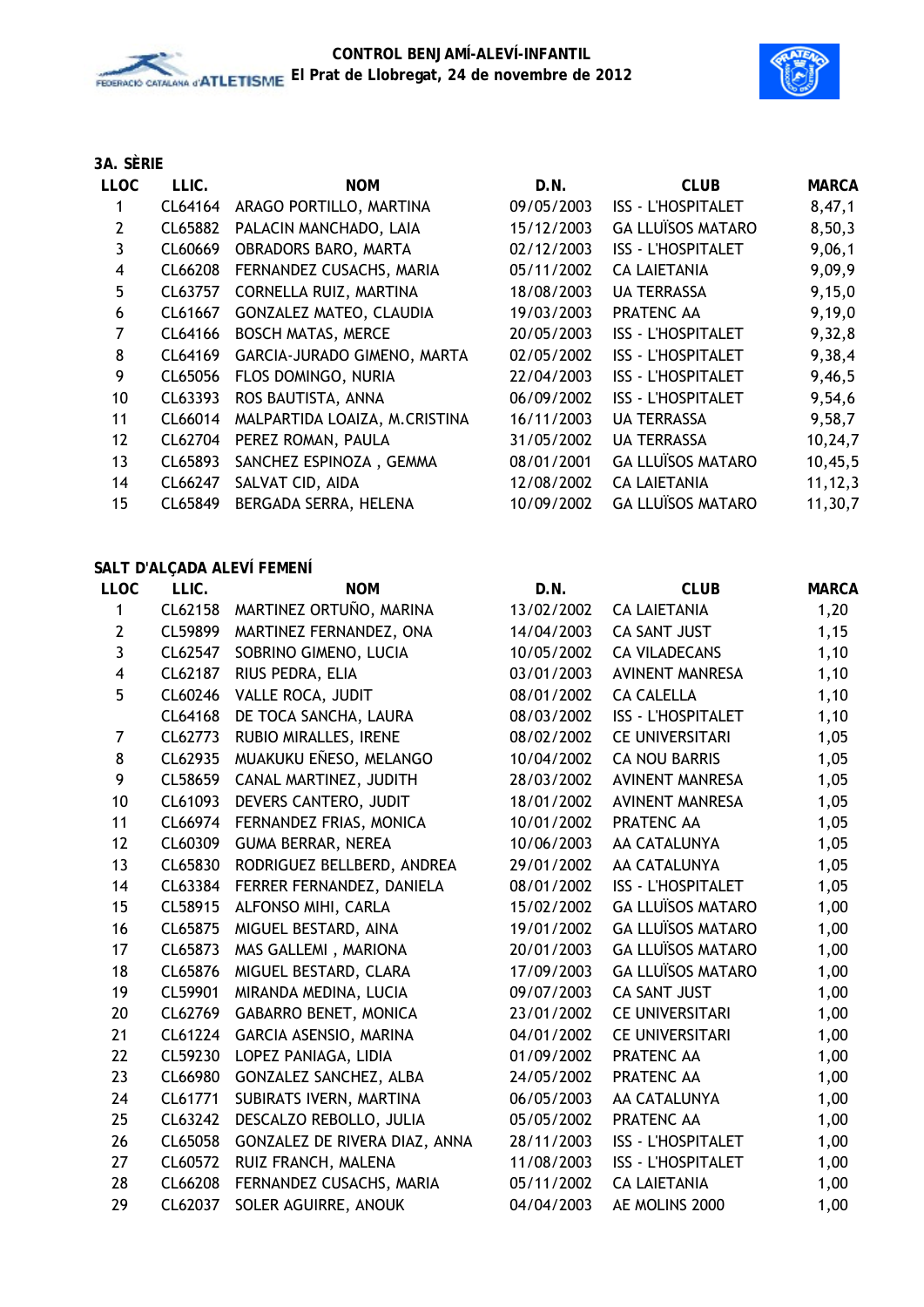

# **SALT D'ALÇADA ALEVÍ FEMENÍ (continuació)**

| <b>LLOC</b> | LLIC.   | <b>NOM</b>                           | D.N.       | <b>CLUB</b>               | <b>MARCA</b> |
|-------------|---------|--------------------------------------|------------|---------------------------|--------------|
|             |         | CL63478 SANCHEZ CAMACHO OLLER, MERCE | 23/05/2002 | <b>GA LLUÏSOS MATARO</b>  | <b>NULS</b>  |
|             | CL57643 | CALLARISA SEGURA, IO                 | 24/10/2002 | <b>GA LLUÏSOS MATARO</b>  | <b>NULS</b>  |
|             | CL59944 | BLAL LAHLIMI, YASMIN                 | 13/04/2003 | <b>GA LLUÏSOS MATARO</b>  | <b>NULS</b>  |
|             | CL65849 | BERGADA SERRA, HELENA                | 10/09/2002 | <b>GA LLUÏSOS MATARO</b>  | <b>NULS</b>  |
|             | CL65892 | SANCHEZ RUBIÑO, ADRIANA              | 26/09/2002 | <b>GA LLUÏSOS MATARO</b>  | <b>NULS</b>  |
|             | CL62042 | PEIRO PEIRO, MARTINA                 | 17/03/2003 | AE S.ANDREU BARCA         | <b>NULS</b>  |
|             | CL59442 | PAÑELLA HERMENS, ANNA                | 09/04/2003 | AE S.ANDREU BARCA         | <b>NULS</b>  |
|             | CL57354 | COTONAT DONAT, EMMA                  | 16/11/2002 | <b>CE UNIVERSITARI</b>    | <b>NULS</b>  |
|             | CL64736 | MARTINEZ FINESTRES, JUDITH           | 21/11/2003 | <b>AVINENT MANRESA</b>    | <b>NULS</b>  |
|             | CL66982 | JUAN GRACIA, EMMA                    | 15/05/2003 | PRATENC AA                | <b>NULS</b>  |
|             | CL65798 | BALLESTEROS BACHS, CARLA             | 14/12/2002 | AA CATALUNYA              | <b>NULS</b>  |
|             | CL65826 | OLIVERA SORIANO, MARTA               | 06/10/2003 | AA CATALUNYA              | <b>NULS</b>  |
|             | CL66989 | MATA PEREZ, MARINA                   | 28/04/2002 | PRATENC AA                | <b>NULS</b>  |
|             | CL66995 | RAFOLS CUELLAR, DESIREE              | 30/06/2003 | PRATENC AA                | <b>NULS</b>  |
|             | CL58308 | PEREIRAS NEIRA, NURIA                | 24/01/2002 | <b>ISS - L'HOSPITALET</b> | <b>NULS</b>  |
|             | CL65057 | GIBERT ESTEBAN, HELENA               | 19/05/2003 | <b>ISS - L'HOSPITALET</b> | <b>NULS</b>  |
|             | CL60669 | OBRADORS BARO, MARTA                 | 02/12/2003 | <b>ISS - L'HOSPITALET</b> | <b>NULS</b>  |
|             | CL65056 | FLOS DOMINGO, NURIA                  | 22/04/2003 | <b>ISS - L'HOSPITALET</b> | <b>NULS</b>  |
|             | CL62159 | NAVAS GUERRERO, AINHOA               | 06/11/2002 | <b>CA LAIETANIA</b>       | <b>NULS</b>  |
|             | CL66247 | SALVAT CID, AIDA                     | 12/08/2002 | <b>CA LAIETANIA</b>       | <b>NULS</b>  |
|             | CL61667 | GONZALEZ MATEO, CLAUDIA              | 19/03/2003 | PRATENC AA                | <b>NULS</b>  |
|             | CL61757 | ESPIGARES SALINAS, MIREIA            | 17/05/2003 | PRATENC AA                | <b>NULS</b>  |
|             | CL63244 | GARCIA ROYO, CARLA                   | 22/11/2003 | PRATENC AA                | <b>NULS</b>  |
|             | CL62772 | RIERA GAZQUEZ, ANNA                  | 14/09/2002 | <b>CE UNIVERSITARI</b>    | <b>NULS</b>  |
|             | CL67055 | BELLMUNT FUENTES, ANDREA             | 20/11/2002 | <b>ISS - L'HOSPITALET</b> | <b>NULS</b>  |
|             | CL61224 | GARCIA ASENSIO, MARINA               | 04/01/2002 | <b>CE UNIVERSITARI</b>    | <b>NULS</b>  |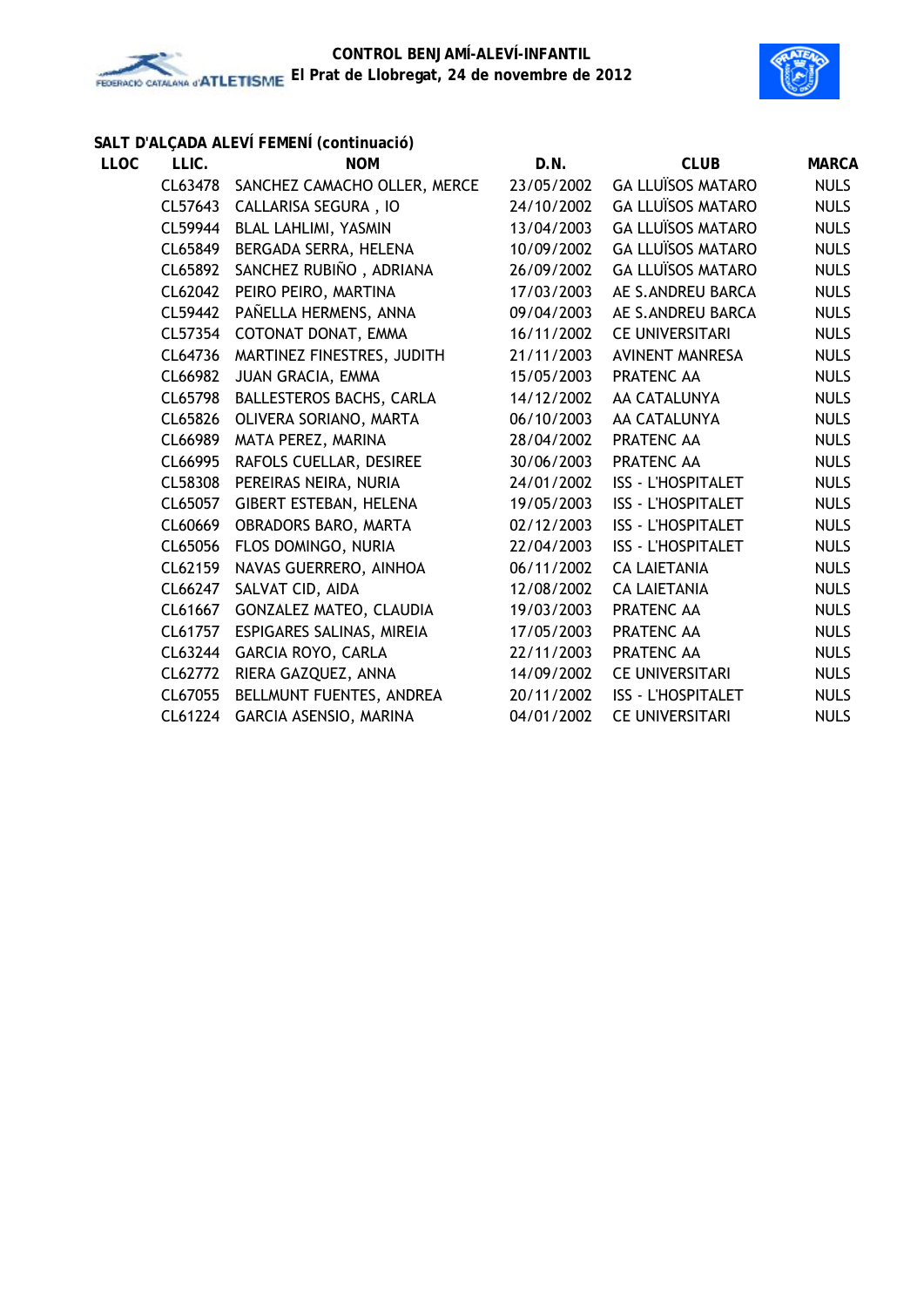

#### **1000 METRES LLISOS BENJAMÍ MASCULÍ 1A. SÈRIE**

| IA. JENIE               |         |                           |            |                           |              |
|-------------------------|---------|---------------------------|------------|---------------------------|--------------|
| <b>LLOC</b>             | LLIC.   | <b>NOM</b>                | D.N.       | <b>CLUB</b>               | <b>MARCA</b> |
| $\mathbf{1}$            | CL63977 | LOPEZ GARCIA, ALVARO      | 14/06/2004 | <b>ISS - L'HOSPITALET</b> | 3,49,8       |
| $\mathbf{2}$            | CL65867 | IBAÑEZ RODRIGUEZ, POL     | 01/12/2004 | <b>GA LLUÏSOS MATARO</b>  | 3,53,0       |
| $\mathbf{3}$            | CL65854 | DE LANUZA MATAS, NIL      | 04/08/2005 | <b>GA LLUÏSOS MATARO</b>  | 4,05,8       |
| $\overline{\mathbf{4}}$ | CL64256 | SALAS RIERA, POL          | 21/09/2004 | <b>GA LLUÏSOS MATARO</b>  | 4,16,4       |
| 5                       | CL67061 | GONZALEZ FRANCH, MARC     | 30/06/2005 | <b>ISS - L'HOSPITALET</b> | 4, 17, 4     |
| $\boldsymbol{6}$        | CL65808 | CASTELL BORRELL, SERGI    | 30/03/2005 | AA CATALUNYA              | 4, 17, 8     |
| $\overline{7}$          | CL67015 | CALZADO BASSO, JORGE      | 03/08/2005 | <b>CE UNIVERSITARI</b>    | 4,30,7       |
| 8                       | CL65888 | RODRIGUEZ PARDO, MARTI    | 31/08/2004 | <b>GA LLUÏSOS MATARO</b>  | 4,34,5       |
| 9                       | CL65168 | ALCAIDE BRAZO, PABLO      | 07/03/2005 | <b>UA TERRASSA</b>        | 4,40,9       |
| 10                      | CL65796 | ASANTE SANTIAGO, POL      | 31/07/2005 | AA CATALUNYA              | 4,50,8       |
| 11                      | CL65176 | <b>BURGOS LOPEZ, JOEL</b> | 06/03/2005 | <b>UA TERRASSA</b>        | 4, 51, 3     |
| 12                      | CL65835 | SERRANO SUILS, ARNAU      | 30/09/2005 | AA CATALUNYA              | 4,53,4       |
| 13                      | CL66992 | MONTES ARROYO, MARCO      | 09/05/2005 | PRATENC AA                | 4,57,0       |
| 14                      | CL66215 | GOMEZ RODRIGUEZ, MARIO    | 22/06/2005 | <b>CA LAIETANIA</b>       | 4,57,8       |
| 15                      | CL66256 | TRABAL FABREGAS, POL      | 19/05/2004 | <b>CA LAIETANIA</b>       | 5,00,2       |
| 16                      | CL65812 | DAVILA SAMPER, ALEX       | 14/07/2005 | AA CATALUNYA              | 5,02,1       |
| 2A. SÈRIE               |         |                           |            |                           |              |
| <b>LLOC</b>             | LLIC.   | <b>NOM</b>                | D.N.       | <b>CLUB</b>               | <b>MARCA</b> |
| $\mathbf{1}$            | CL66962 | ACEVEDO CAMPOS, UNAI      | 08/08/2004 | PRATENC AA                | 3,52,3       |
| $\mathbf{2}$            | CL66988 | MATA PEREZ, LUCAS         | 22/02/2005 | PRATENC AA                | 4,00,6       |
| 3                       | CL65153 | RUIZ CARRION, BERNAT      | 11/04/2005 | <b>UA TERRASSA</b>        | 4, 17, 4     |
| $\overline{\mathbf{4}}$ | CL61911 | BATISTE RAMON, TARIKU     | 26/12/2004 | AA CATALUNYA              | 4,19,4       |
| 5                       | CL66414 | DE VROE SIMON, SERGI      | 01/05/2005 | AA CATALUNYA              | 4,35,4       |
| 6                       | CL65805 | CANTON MARTINEZ, DANIEL   | 29/09/2004 | AA CATALUNYA              | 4,40,5       |
| $\overline{7}$          | CL65810 | CHAVARRIA SALCEDO, ALBERT | 10/04/2005 | AA CATALUNYA              | 4,45,3       |
| 8                       | CL63247 | MOGAS MORALES, ORIOL      | 10/09/2004 | PRATENC AA                | 4,51,6       |
| 9                       | CL65815 | FRIAS PEREZ, SANTIAGO     | 06/08/2004 | AA CATALUNYA              | 4,523,9      |
| 10                      | CL65171 | ARRIBAS RAMON, DENIS      | 17/02/2005 | <b>UA TERRASSA</b>        | 4,56,7       |
| 11                      | CL66146 | DE HARO PONCE, LEO        | 28/09/2004 | <b>GA LLUÏSOS MATARO</b>  | 4,58,5       |
| 12                      | CL67039 | GALINDO FERNANDEZ, JOEL   | 18/07/2005 | <b>UA TERRASSA</b>        | 5,08,9       |
| 13                      | CL66973 | FERNANDEZ FUENTES, JOSE   | 22/05/2005 | PRATENC AA                | 5,09,4       |
| 14                      | CL67037 | VILLA LAVELA, MARC        | 14/08/2005 | <b>UA TERRASSA</b>        | 5, 11, 8     |
| 15                      | CL66161 | TOMAS MARTINEZ, ALEXIS    | 17/07/2005 | <b>GA LLUÏSOS MATARO</b>  | 5,15,7       |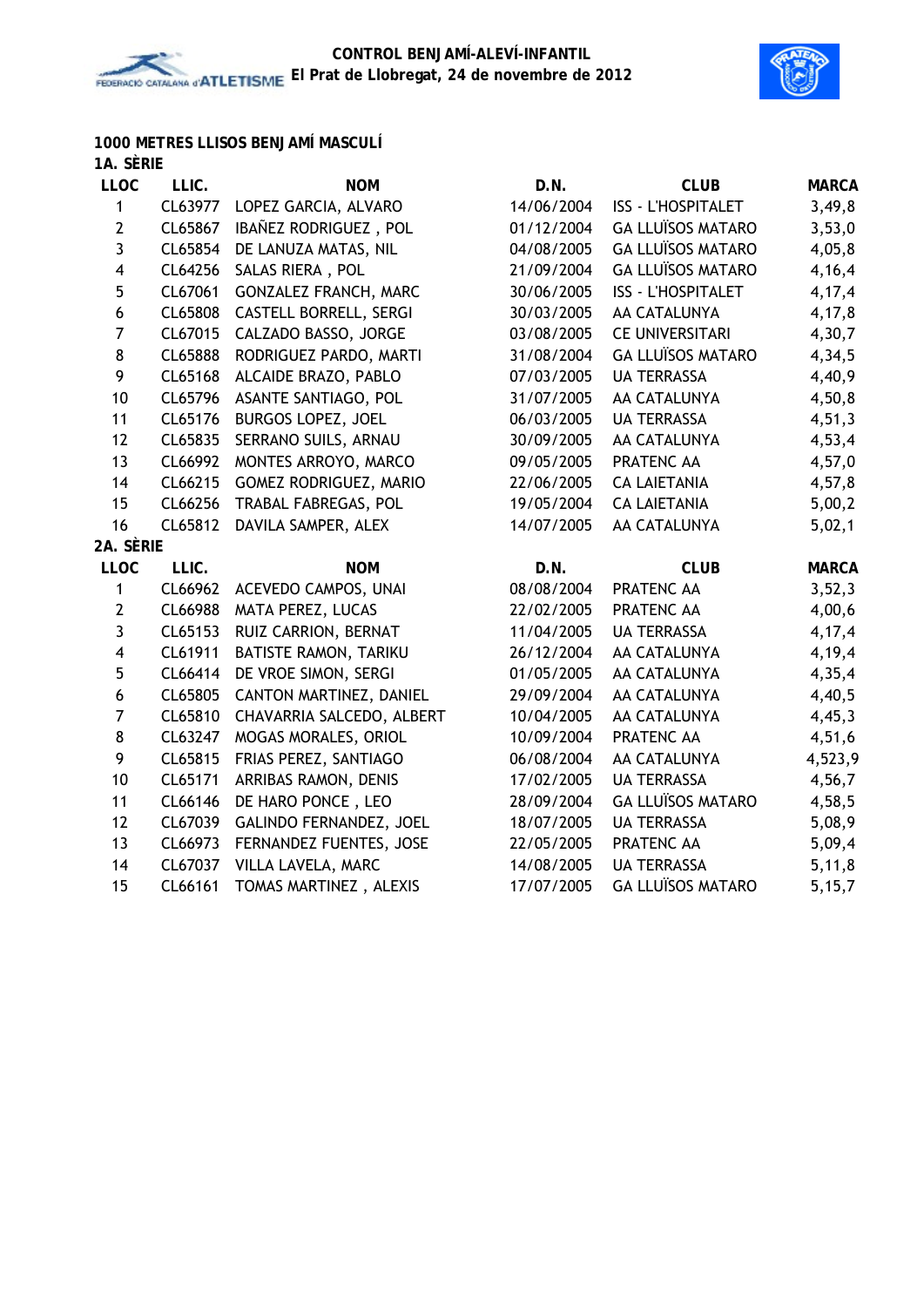

| 3A. SÈRIE   |         |                                      |            |                          |              |
|-------------|---------|--------------------------------------|------------|--------------------------|--------------|
| <b>LLOC</b> | LLIC.   | <b>NOM</b>                           | D.N.       | <b>CLUB</b>              | <b>MARCA</b> |
|             | CL62252 | HURTADO RODRIGUEZ, OSCAR             | 13/10/2004 | <b>CA SANT JUST</b>      | 3, 53, 7     |
| 2           | CL65146 | PRIEGO CAZORLA, ADRIAN               | 10/08/2005 | <b>UA TERRASSA</b>       | 4,08,9       |
| 3           | CL62249 | <b>GRAUPERA YUS, JOSEP</b>           | 03/05/2004 | <b>CA SANT JUST</b>      | 4, 15, 5     |
| 4           | CL66667 | MARTINEZ MARCH, FERRAN               | 28/03/2004 | AE MOLINS 2000           | 4,19,0       |
| 5           | CL65127 | JIMENEZ CORDERO, ADRIAN              | 04/11/2004 | <b>UA TERRASSA</b>       | 4,30,2       |
| 6           | CL65799 | BARRACHINA CORRONS, PAU              | 11/04/2005 | AA CATALUNYA             | 4,32,4       |
| 7           | CL62729 | ALCANTARA FERNANDEZ, JAN             | 11/04/2004 | <b>UA TERRASSA</b>       | 4,34,6       |
| 8           | CL65139 | MONTERO VALENCIA, POL                | 28/08/2004 | <b>UA TERRASSA</b>       | 4,37,6       |
| 9           | CL65983 | PANADES ESEVE, ORIOL                 | 23/01/2004 | <b>CA SANT JUST</b>      | 4,39,2       |
| 10          | CL66666 | <b>GORDILLO SUMOY, ENRIC</b>         | 08/03/2004 | AE MOLINS 2000           | 4,40,3       |
| 11          | CL66664 | MERAL BOADA, MARC                    | 01/01/2005 | AE MOLINS 2000           | 4,45,0       |
| 12          | CL65868 | LANCHO IBORRA, PAU                   | 19/08/2005 | <b>GA LLUÏSOS MATARO</b> | 4,47,2       |
| 13          | CL65130 | LOPEZ FOLCH, NAHUEL                  | 29/11/2005 | <b>UA TERRASSA</b>       | 5,58,1       |
| 14          | CL65811 | <b>CUATRECASAS PASCUAL, VLADIMIR</b> | 08/04/2004 | AA CATALUNYA             | 8,02,4       |
|             |         |                                      |            |                          |              |

#### **LLANÇAMENT DE PILOTA BENJAMÍ MASCULÍ**

| <b>LLOC</b>             | LLIC.   | <b>NOM</b>                    | D.N.       | <b>CLUB</b>               | <b>MARCA</b> |
|-------------------------|---------|-------------------------------|------------|---------------------------|--------------|
| 1                       | CL65983 | PANADES ESEVE, ORIOL          | 23/01/2004 | <b>CA SANT JUST</b>       | 23,40        |
| $\mathbf{2}$            | CL62249 | <b>GRAUPERA YUS, JOSEP</b>    | 03/05/2004 | <b>CA SANT JUST</b>       | 20,76        |
| 3                       | CL66962 | ACEVEDO CAMPOS, UNAI          | 08/08/2004 | PRATENC AA                | 20,30        |
| $\overline{\mathbf{4}}$ | CL61911 | BATISTE RAMON, TARIKU         | 26/12/2004 | AA CATALUNYA              | 20,22        |
| 5                       | CL62244 | <b>CUADRAS VIDAL, ERIC</b>    | 29/05/2004 | <b>CA SANT JUST</b>       | 19,90        |
| 6                       | CL62252 | HURTADO RODRIGUEZ, OSCAR      | 13/10/2004 | <b>CA SANT JUST</b>       | 19,65        |
| 7                       | CL65130 | LOPEZ FOLCH, NAHUEL           | 29/11/2005 | <b>UA TERRASSA</b>        | 19,40        |
| 8                       | CL67061 | GONZALEZ FRANCH, MARC         | 30/06/2005 | <b>ISS - L'HOSPITALET</b> | 19,24        |
| 9                       | CL65127 | JIMENEZ CORDERO, ADRIAN       | 04/11/2004 | <b>UA TERRASSA</b>        | 19,20        |
| 10                      | CL66988 | MATA PEREZ, LUCAS             | 22/02/2005 | PRATENC AA                | 19,08        |
| 11                      | CL65799 | BARRACHINA CORRONS, PAU       | 11/04/2005 | AA CATALUNYA              | 18,60        |
| 12                      | CL61929 | JIMENEZ ISABAL, ALBERT        | 30/04/2004 | AA CATALUNYA              | 17,86        |
| 13                      | CL65843 | ALVAREZ MIRON, XAVIER         | 02/02/2005 | <b>GA LLUÏSOS MATARO</b>  | 17,16        |
| 14                      | CL67015 | CALZADO BASSO, JORGE          | 03/08/2005 | <b>CE UNIVERSITARI</b>    | 16,58        |
| 15                      | CL65854 | DE LANUZA MATAS, NIL          | 04/08/2005 | <b>GA LLUÏSOS MATARO</b>  | 16,25        |
| 16                      | CL66256 | TRABAL FABREGAS, POL          | 19/05/2004 | <b>CA LAIETANIA</b>       | 15,95        |
| 17                      | CL62761 | <b>BASSAS GARRITY, LUCA</b>   | 24/04/2005 | <b>CE UNIVERSITARI</b>    | 15,80        |
| 18                      | CL66973 | FERNANDEZ FUENTES, JOSE       | 22/05/2005 | <b>PRATENC AA</b>         | 15,30        |
| 19                      | CL65811 | CUATRECASAS PASCUAL, VLADIMIR | 08/04/2004 | AA CATALUNYA              | 15,28        |
| 20                      | CL65808 | CASTELL BORRELL, SERGI        | 30/03/2005 | AA CATALUNYA              | 15,25        |
| 21                      | CL65153 | RUIZ CARRION, BERNAT          | 11/04/2005 | <b>UA TERRASSA</b>        | 15,20        |
| 22                      | CL65810 | CHAVARRIA SALCEDO, ALBERT     | 10/04/2005 | AA CATALUNYA              | 14,90        |
| 23                      | CL63247 | MOGAS MORALES, ORIOL          | 10/09/2004 | PRATENC AA                | 14,65        |
| 24                      | CL62729 | ALCANTARA FERNANDEZ, JAN      | 11/04/2004 | <b>UA TERRASSA</b>        | 14,23        |
| 25                      | CL65146 | PRIEGO CAZORLA, ADRIAN        | 10/08/2005 | <b>UA TERRASSA</b>        | 13,90        |
| 26                      | CL65796 | ASANTE SANTIAGO, POL          | 31/07/2005 | AA CATALUNYA              | 13,73        |
| 27                      | CL65176 | BURGOS LOPEZ, JOEL            | 06/03/2005 | <b>UA TERRASSA</b>        | 13,72        |
| 28                      | CL66667 | MARTINEZ MARCH, FERRAN        | 28/03/2004 | AE MOLINS 2000            | 13,60        |
| 29                      | CL65867 | IBAÑEZ RODRIGUEZ, POL         | 01/12/2004 | <b>GA LLUÏSOS MATARO</b>  | 13,39        |
| 30                      | CL65139 | MONTERO VALENCIA, POL         | 28/08/2004 | <b>UA TERRASSA</b>        | 12,80        |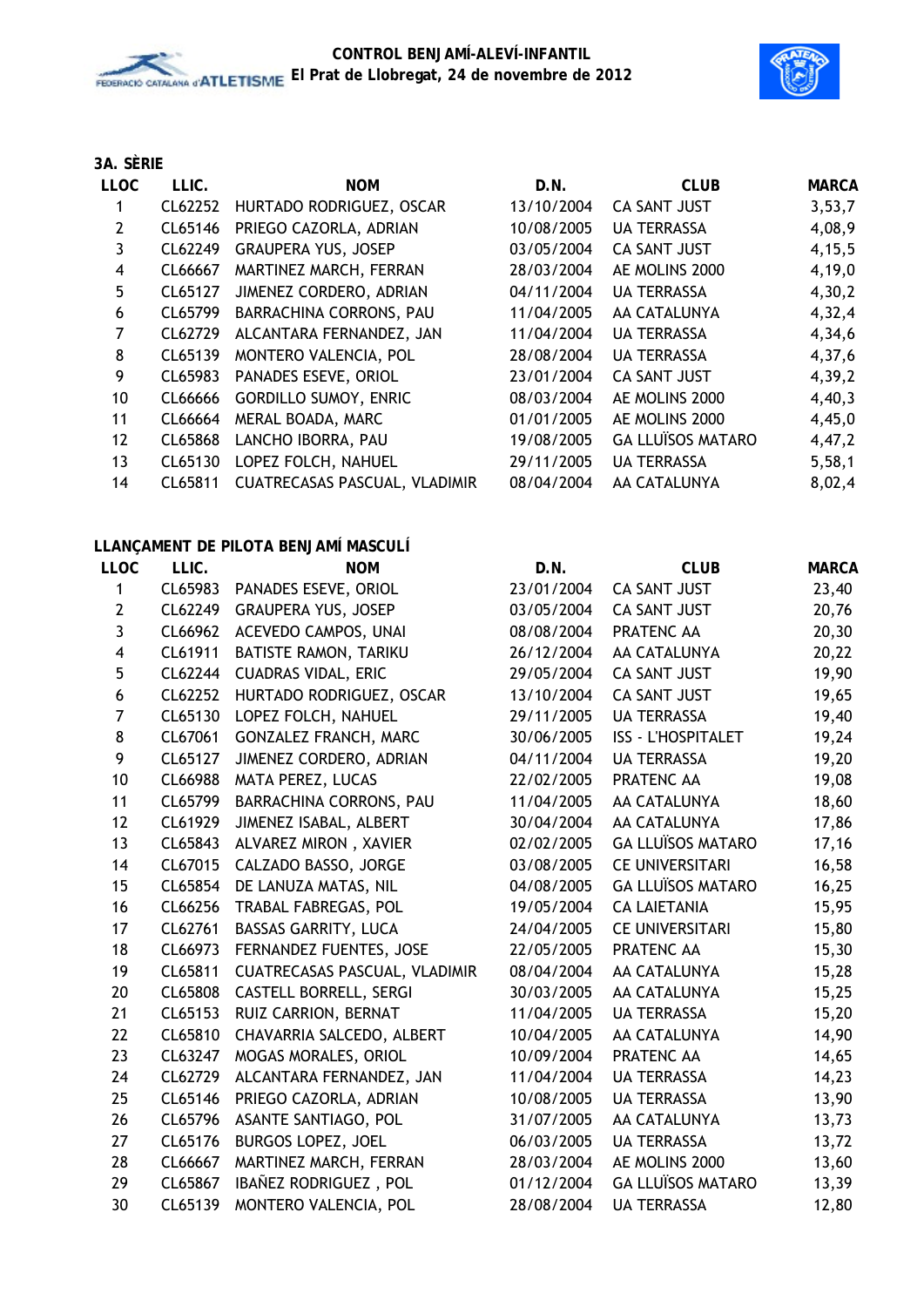

# **LLANÇAMENT DE PILOTA BENJAMÍ MASCULÍ (continuació)**

| <b>LLOC</b> | LLIC.   | <b>NOM</b>                   | D.N.       | <b>CLUB</b>              | <b>MARCA</b> |
|-------------|---------|------------------------------|------------|--------------------------|--------------|
| 31          | CL66993 | MONTES LOPEZ, DANIEL         | 10/09/2005 | PRATENC AA               | 12,72        |
| 32          | CL66664 | MERAL BOADA, MARC            | 01/01/2005 | AE MOLINS 2000           | 12,69        |
| 33          | CL65813 | FORNOS MARTINEZ, JORDI       | 13/04/2005 | AA CATALUNYA             | 12, 15       |
| 34          | CL65888 | RODRIGUEZ PARDO, MARTI       | 31/08/2004 | <b>GA LLUÏSOS MATARO</b> | 11,98        |
| 35          | CL66666 | <b>GORDILLO SUMOY, ENRIC</b> | 08/03/2004 | AE MOLINS 2000           | 11,64        |
| 36          | CL65168 | ALCAIDE BRAZO, PABLO         | 07/03/2005 | <b>UA TERRASSA</b>       | 11,62        |
| 37          | CL65805 | CANTON MARTINEZ, DANIEL      | 29/09/2004 | AA CATALUNYA             | 11,60        |
| 38          | CL66161 | TOMAS MARTINEZ, ALEXIS       | 17/07/2005 | <b>GA LLUÏSOS MATARO</b> | 11,50        |
| 39          | CL66414 | DE VROE SIMON, SERGI         | 01/05/2005 | AA CATALUNYA             | 10,43        |
| 40          | CL65970 | DE HARO PARAMES, DAVID       | 08/02/2005 | CA SANT JUST             | 10,37        |
| 41          | CL65147 | REYES CONDE, UNAI            | 25/06/2005 | <b>UA TERRASSA</b>       | 10, 10       |
| 42          | CL66992 | MONTES ARROYO, MARCO         | 09/05/2005 | PRATENC AA               | 9,75         |
| 43          | CL65171 | ARRIBAS RAMON, DENIS         | 17/02/2005 | <b>UA TERRASSA</b>       | 9,70         |
| 44          | CL66215 | GOMEZ RODRIGUEZ, MARIO       | 22/06/2005 | <b>CA LAIETANIA</b>      | 9,52         |
| 45          | CL65868 | LANCHO IBORRA, PAU           | 19/08/2005 | <b>GA LLUÏSOS MATARO</b> | 9,45         |
| 46          | CL67037 | VILLA LAVELA, MARC           | 14/08/2005 | <b>UA TERRASSA</b>       | 9,37         |
| 47          | CL67039 | GALINDO FERNANDEZ, JOEL      | 18/07/2005 | <b>UA TERRASSA</b>       | 8,43         |
| 48          | CL65837 | TAKI, AMINE NOJUS            | 27/10/2005 | AA CATALUNYA             | 8,12         |
| 49          | CL65815 | FRIAS PEREZ, SANTIAGO        | 06/08/2004 | AA CATALUNYA             | 7,75         |
| 50          | CL65835 | SERRANO SUILS, ARNAU         | 30/09/2005 | AA CATALUNYA             | 6, 30        |
| 51          | CL65812 | DAVILA SAMPER, ALEX          | 14/07/2005 | AA CATALUNYA             | 6,14         |
| 52          | CL64256 | SALAS RIERA, POL             | 21/09/2004 | <b>GA LLUÏSOS MATARO</b> | 5,40         |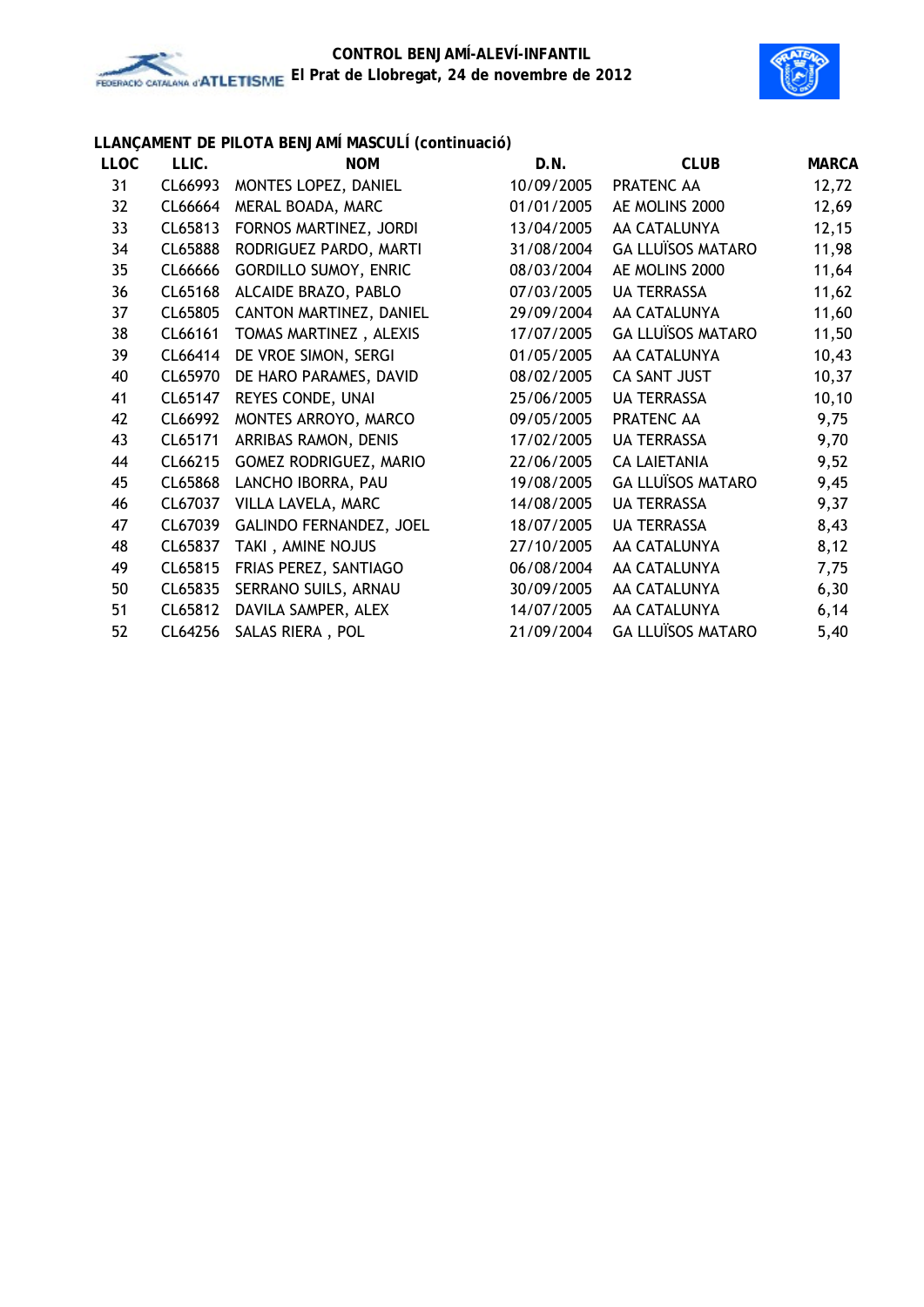

#### **1000 METRES LLISOS BENJAMÍ FEMENÍ 1A. SÈRIE**

| IA. JERIE               |         |                            |            |                           |              |
|-------------------------|---------|----------------------------|------------|---------------------------|--------------|
| <b>LLOC</b>             | LLIC.   | <b>NOM</b>                 | D.N.       | <b>CLUB</b>               | <b>MARCA</b> |
| $\mathbf{1}$            | CL65156 | SANCHEZ OLIVARES, SILVIA   | 22/07/2004 | <b>UA TERRASSA</b>        | 4,01,1       |
| $\overline{2}$          | CL62258 | MORENO GONZALEZ, RAQUEL    | 16/07/2004 | <b>CA SANT JUST</b>       | 4,02,0       |
| 3                       | CL65947 | <b>CACERES PEREZ, BETH</b> | 04/04/2005 | <b>CA VILADECANS</b>      | 4,08,6       |
| $\overline{\mathbf{4}}$ | CL62936 | MUAKUKU EÑESO, IGAMBO      | 27/09/2004 | <b>CA NOU BARRIS</b>      | 4,10,9       |
| 5                       | CL63243 | GARCIA VEGAS, DAINARA      | 30/09/2004 | PRATENC AA                | 4, 15, 6     |
| 6                       | CL61909 | ABELLO SIMON, MARINA       | 20/02/2004 | AA CATALUNYA              | 4, 17, 2     |
| $\overline{7}$          | CL61917 | CANTARELL DELGADO, LAIA    | 30/06/2004 | AA CATALUNYA              | 4,20,5       |
| 8                       | CL65881 | ORDOYO CONROY, ALANA       | 24/08/2005 | <b>GA LLUÏSOS MATARO</b>  | 4,21,5       |
| 9                       | CL65159 | STEPHENS CO, ALICIE        | 01/12/2004 | <b>UA TERRASSA</b>        | 4,25,6       |
| 10                      | CL63246 | MERINO SANTIAGO, PAULA     | 16/04/2004 | PRATENC AA                | 4,31,2       |
| 11                      | CL65880 | NAVARRO SALVADOR, ARIADNA  | 12/10/2004 | <b>GA LLUÏSOS MATARO</b>  | 4,45,8       |
| 12                      | CL65890 | ROSELLO OTERO, MARINA      | 15/03/2004 | <b>GA LLUÏSOS MATARO</b>  | 4, 57, 1     |
| 13                      | CL67036 | POZO GARCIA, ONA           | 03/06/2005 | <b>ISS - L'HOSPITALET</b> | 5,02,7       |
| 14                      | CL63473 | MIRAS ROBLES, GISELA       | 08/06/2004 | <b>GA LLUÏSOS MATARO</b>  | 5,26,9       |
| 15                      | CL66999 | SOLANA FRIAS, ANDREA       | 15/09/2005 | PRATENC AA                | 5,33,5       |
| 2A. SÈRIE               |         |                            |            |                           |              |
| <b>LLOC</b>             | LLIC.   | <b>NOM</b>                 | D.N.       | <b>CLUB</b>               | <b>MARCA</b> |
| 1                       | CL65946 | DURO ROMERAL, ERIKA        | 28/01/2005 | <b>CA VILADECANS</b>      | 4,08,6       |
| $\overline{2}$          | CL65504 | <b>QUERO PRAT, ANNA</b>    | 13/06/2005 | <b>CA VIC</b>             | 4, 17, 8     |
| 3                       | CL62031 | MORENO MARTINEZ, CARLA     | 25/05/2004 | AE MOLINS 2000            | 4,33,2       |
| 4                       | CL66128 | HURTADO CAMPS, JANA        | 10/07/2005 | <b>CE UNIVERSITARI</b>    | 4,39,3       |
| 5                       | CL65834 | SERRA BONAFONTE, GEORGINA  | 04/10/2005 | AA CATALUNYA              | 4,43,6       |
| 6                       | CL61952 | VILASECA MARTIN, VICTORIA  | 03/08/2004 | AA CATALUNYA              | 4,46,3       |
| 7                       | CL63981 | GOULA BALLESTER, CARLOTA   | 18/07/2004 | <b>CE UNIVERSITARI</b>    | 4,54,8       |
| 8                       | CL67310 | FUENTES MAS, JULIA         | 14/12/2005 | <b>UA TERRASSA</b>        | 5,00,5       |
| 9                       | CL67034 | PUIGGROS FIGUERAS, CLAUDIA | 05/10/2005 | <b>ISS - L'HOSPITALET</b> | 5,21,3       |
| 10                      | CL66966 | CAMACHO BELZUZ, JUDITH     | 15/09/2005 | PRATENC AA                | 5,32,2       |
| 11                      | CL66978 | GINESTAR FERNANDEZ, EMMA   | 27/07/2004 | PRATENC AA                | 5,53,4       |
| 12                      | CL67062 | PORTABELLA BOVE, CLAUDIA   | 03/03/2004 | <b>ISS - L'HOSPITALET</b> | 6, 24, 5     |